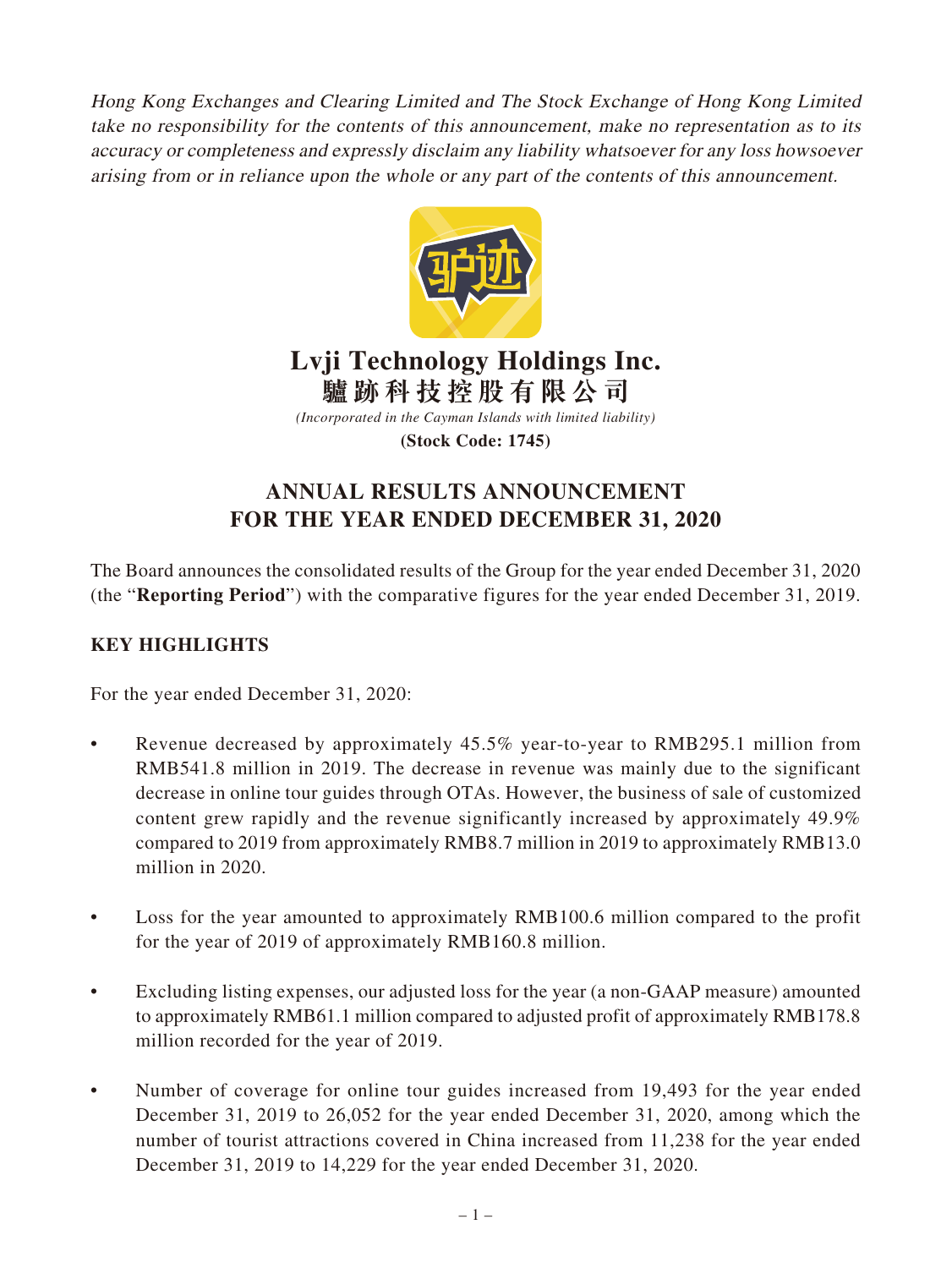# **1. Financial summary**

|                                                           | <b>Year ended December 31,</b> | Year-to-year |                                |
|-----------------------------------------------------------|--------------------------------|--------------|--------------------------------|
|                                                           | 2020                           | 2019         | change                         |
|                                                           | (RMB'000)                      | (RMB'000)    |                                |
| Revenue                                                   | 295,051                        | 541,813      | $(45.5)\%$                     |
| Gross profit                                              | 74,678                         | 232,382      | $(67.9)\%$                     |
| (Loss)/Profit before tax                                  | (98, 844)                      | 171,363      | $(157.7)\%$                    |
| (Loss)/Profit for the year                                | (100, 647)                     | 160,784      | $(162.6)\%$                    |
| Net (loss)/profit margin                                  | $(34.1)\%$                     | 29.7%        | (63.8)                         |
|                                                           |                                |              | percentage<br>points           |
| (Loss)/Profit for the year excluding<br>listing expenses* | (61,086)                       | 178,796      | $(134.2)\%$                    |
| Net (loss)/profit margin excluding<br>listing expenses*   | $(20.7)\%$                     | 33.0%        | (53.7)<br>percentage<br>points |
| Non-GAAP measure<br>∗                                     |                                |              |                                |

### **2. Operating metrics**

|                                      | Year ended December 31, | Change |          |
|--------------------------------------|-------------------------|--------|----------|
|                                      | 2020                    | 2019   | (number) |
| Online tour guides developed         | 26,052                  | 19.493 | 6,559    |
| Tourist attractions covered in China | 14,229                  | 11,238 | 2,991    |

### **BUSINESS REVIEW AND OUTLOOK**

The outbreak of COVID-19 has severely affected the economy in China and the world. The outbreak has become a global pandemic as the number of global infections increased continuously during the Reporting Period. Cities across China and the whole world were locked down and the restriction for social distance was introduced during the Reporting Period. The consumption and tourism industry were basically stalled and halted in the first half of the Reporting Period with significant decrease in travel demand of consumers, resulting in the hardest hit to the tourism industry in decades.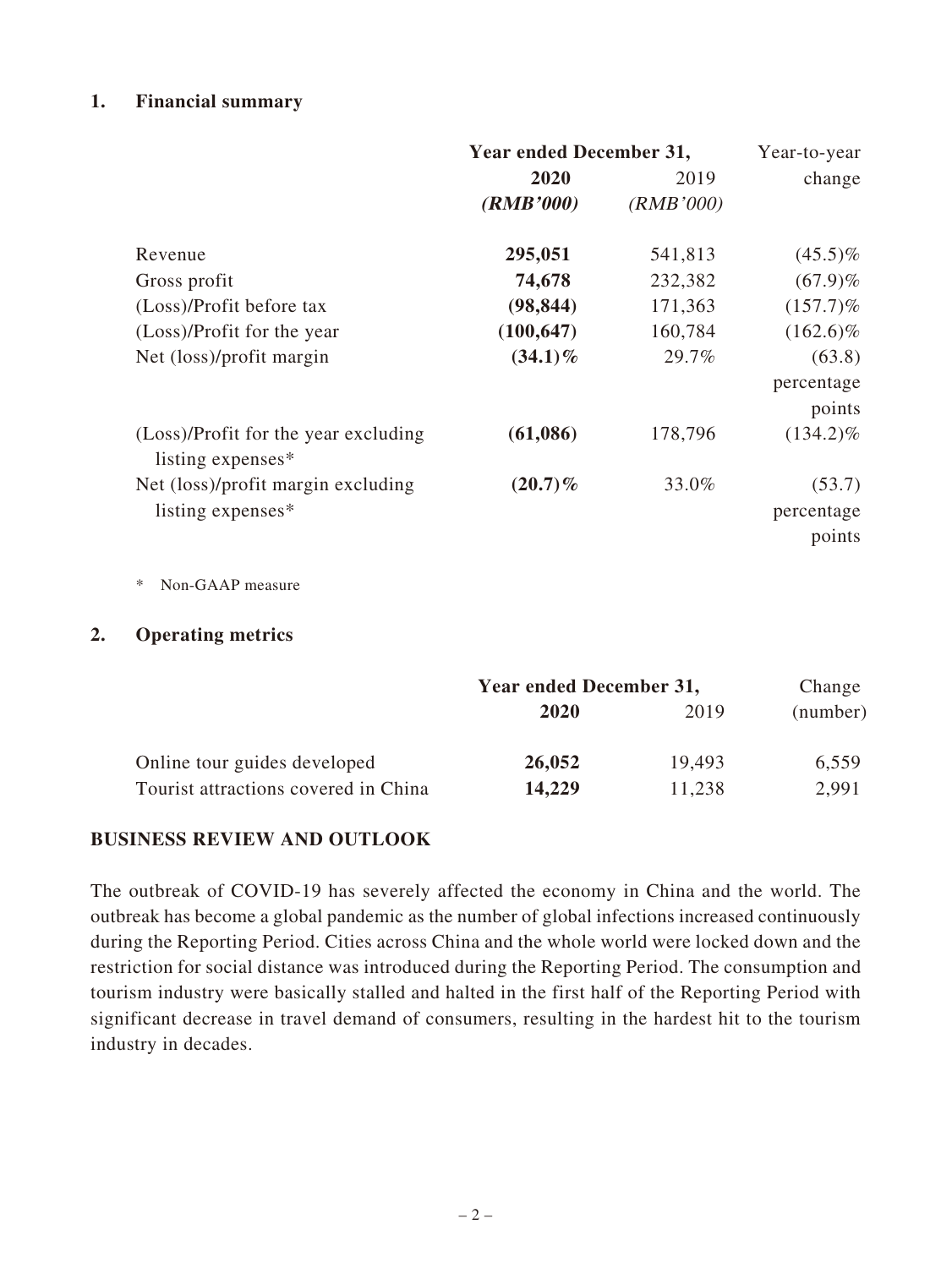The Chinese government responded rapidly to the pandemic in early 2020 by implementing personnel isolation, crowd control and public health measures. Our business thus was severely affected in the first half of the Reporting Period due to the significant decrease in travel demand. Fortunately, with the pandemic being gradually controlled, the easing of crowd control, recovery of domestic tourism market and industry confidence, and the increase in domestic tourism reception scale since the second quarter, our domestic tourism business has also resumed growth. However, based on the requirements of pandemic prevention and control, tourist attractions in China were still implementing passenger flow control and some consumers were still vigilant to travel. In addition, our overseas online tour guide business has been under pressure due to the severe condition of overseas pandemic prevention and control, partially offsetting the growth brought by the recovery of domestic tourism industry. Therefore, our revenue and results both experienced an overall decline during the Reporting Period.

Despite the above, we still endeavored to capture the tourism recovery opportunities by continuously increasing the coverage of our tourist attractions, optimizing and upgrading the production of online tour guides of tourist attractions in China. In the stage of regular epidemic prevention and control, consumers' demand for short-distance travel in peripheral regions was rising rapidly, therefore we strategically increased the coverage of suburban tourist attractions in domestic cities to actively capture the opportunities brought by the recovery of domestic tourism industry and meet the diverse travel demand of consumers. As at December 31, 2020, we had developed 26,052 online tour guides covering tourist attractions in China and overseas, representing an increase of 6,559 from 19,493 online tour guides developed as at December 31, 2019.

We have been continuously strengthening cooperation with tourist attractions by assisting tourist attractions in VR and AI tour guides and establishing a mobile phone tour and a big tourism data platform to improve the comprehensive service and operation platform of all-rounded tourism. In addition, we have been continuously upgrading our technology to create a smart tourism service integrating "hardware terminal + software development + platform construction + data operation + creative planning + destination tourism + security control" based on the online tour guide platform.

In relation to our SaaS business, we built a one-stop smart tourism ecological platform with smart management, smart marketing and smart service as the core, connecting consumers' dining, accommodation, transportation, entertainment, shopping and other supporting consumer service facilities to help tourist attractions arrange reservation through code scanning, ticket reservation and rapid construction of high-internet-traffic platforms and e-commerce channels, resulting in the realization of digital upgrade.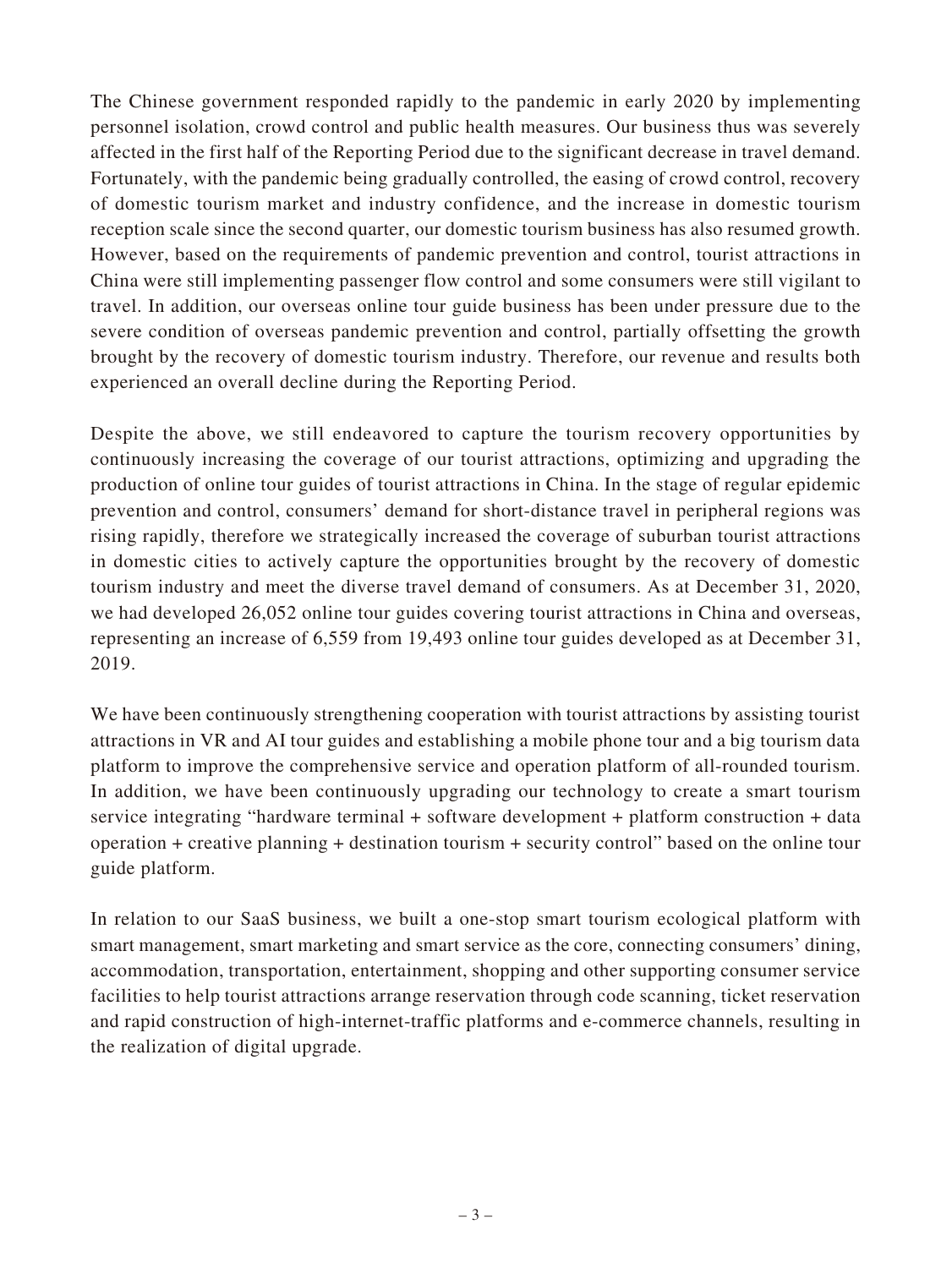During the Reporting Period, we participated in the establishment of Chongqing Chengyu Baijing Fund (as defined below) through a subscription of RMB30.0 million as a limited partner, representing 10.0% of the total capital contribution of Chongqing Chengyu Baijing Fund. Formation of Chongqing Chengyu Baijing Fund enables us to rely on the manager's rich investment experiences and strong ability of consolidating industry resources, further develop a cooperation model combining industries and capital, and support extended growth with both internal and external drivers. Chongqing Chengyu Baijing Fund intends to invest in enterprises that focuses on pan-cultural entertainment, tourism, consumption, education and related projects and its upstream and downstream industries, which is highly relevant to our business. We believe that the investment to be made by Chongqing Chengyu Baijing Fund will generate business development synergy to our Group. On December 15, 2020, the Company contributed RMB15.0 million out of the total subscribed capital contribution of RMB30.0 million into Chongqing Chengyu Baijing Fund. The term of Chongqing Chengyu Baijing Fund shall be seven years commencing from the date of establishment and no longer than ten years if there is any extension. As of December 31, 2020, the investment fund filling and registration is still subject to approval by relevant authorities.

# **Results Highlights**

During the Reporting Period, as the revenue of online tour guides decreased significantly due to the shrinking demand for travel caused by the outbreak of COVID-19, our total revenue decreased by approximately 45.5% from RMB541.8 million for the year ended December 31, 2019 to RMB295.1 million for the year ended December 31, 2020; with factors such as the increase in the amortization of intangible assets, gross profit margin decreased from approximately 42.9% as at December 31, 2019 to approximately 25.3% as at December 31, 2020; due to the implementation of social distance measures and cross-border restrictions in most of the tourist attractions around the globe, the revenue from overseas online tour guides significantly decreased, therefore the corresponding intangible assets recorded a one-time non-cash impairment and provision of approximately RMB70.4 million (2019: nil). Loss during the Reporting Period amounted to RMB100.6 million compared to the profit for the year ended December 31, 2019 of RMB160.8 million.

During the Reporting Period, we further consolidated our market leading position of online tour guides by continuously investing research and development resources and increasing the coverage of tourist attractions. The number of online tour guides developed by us and the number of tourist attractions covered by our online tour guides increased. The number of online tour guides increased from 19,493 as at December 31, 2019 to 26,052 as at December 31, 2020 while the number of tourist attractions in China covered by our online tour guides increased from 11,238 as at December 31, 2019 to 14,229 as at December 31, 2020.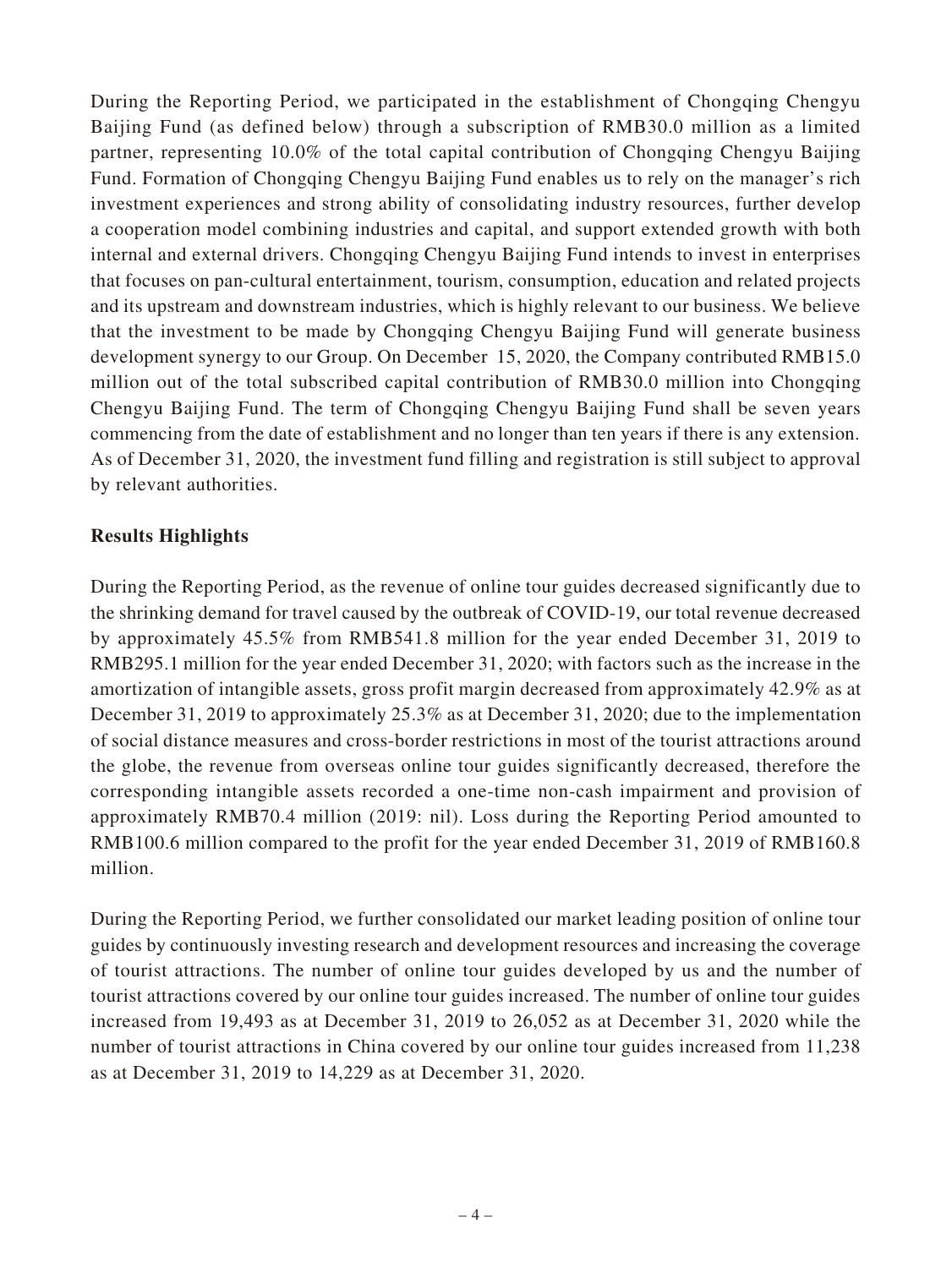With industry-leading technological advantages and outstanding product performance, we were one of the 56 Chinese enterprises on the "Forbes Best Under A Billion List in Asia For 2020" in August 2020, and were awarded the title of excellent supplier for smart tourism system of tourist attractions in 2020 World Cultural & Tourism Industry Expo by the China Tourist Attractions Association and the Organizing Committee of World Cultural & Tourism Industry Expo.

# **Business Review**

Despite the impact of the pandemic on our business, we further consolidated our leading position in China's online tour guide industry. During the Reporting Period, we continued to increase the number of tourist attractions covered by tour guides and increased in-depth cooperation with local culture and tourism bureaus by focusing on schemes of all-round tourism and smart tourist attractions to help the recovery and development of the tourism market. At the same time, we have been using new technologies and investing in research and development resources to enhance the production capacity of online tour guide and customized content, expand marketing channels, so as to continue to maintain our market leadership.

# **The number of tourist attractions covered continued to increase and the content of tour guides was multi-dimensionally optimized**

During the Reporting Period, we increased the number of tourist attractions covered in China. The types of tourist attractions for which we provide online tour guides include landscape, historical sites, cities, theme parks, zoos and botanical gardens, etc. In particular, as at December 31, 2020, our online tour guides covered 279 AAAAA tourist attractions, 2,343 AAAA tourist attractions, 1,724 AAA tourist attractions.

In addition to a wide coverage of tourist attractions, we have been continuously optimizing the original content of tour guides. Specifically, we carried out multi-dimensional technological innovation on online tour guides, including creative radio drama, audio production for tour guides, video editing, animation, 3D scene and sticker design; we upgraded the content of articles, strengthened the content of cultural tourism, explored and enhanced the cultural connotation of tourist attractions to display the cultural essence from multiple angles and strengthen the construction of the content of tourist attractions; we expanded the sharing of practical and personalized content from single tourist attraction explanation mode to sharing and recommendation of multiple content to realize the transformation of creative characters and perspectives; we upgraded audio-visual module and integrated video animation with the cultural knowledge of tourist attractions to enrich the display form of tourist attractions; we enriched drawing style and created 3D hand-painted maps to intuitively display the panorama of tourist attractions and provide more interesting content for users to enhance the tourism experience.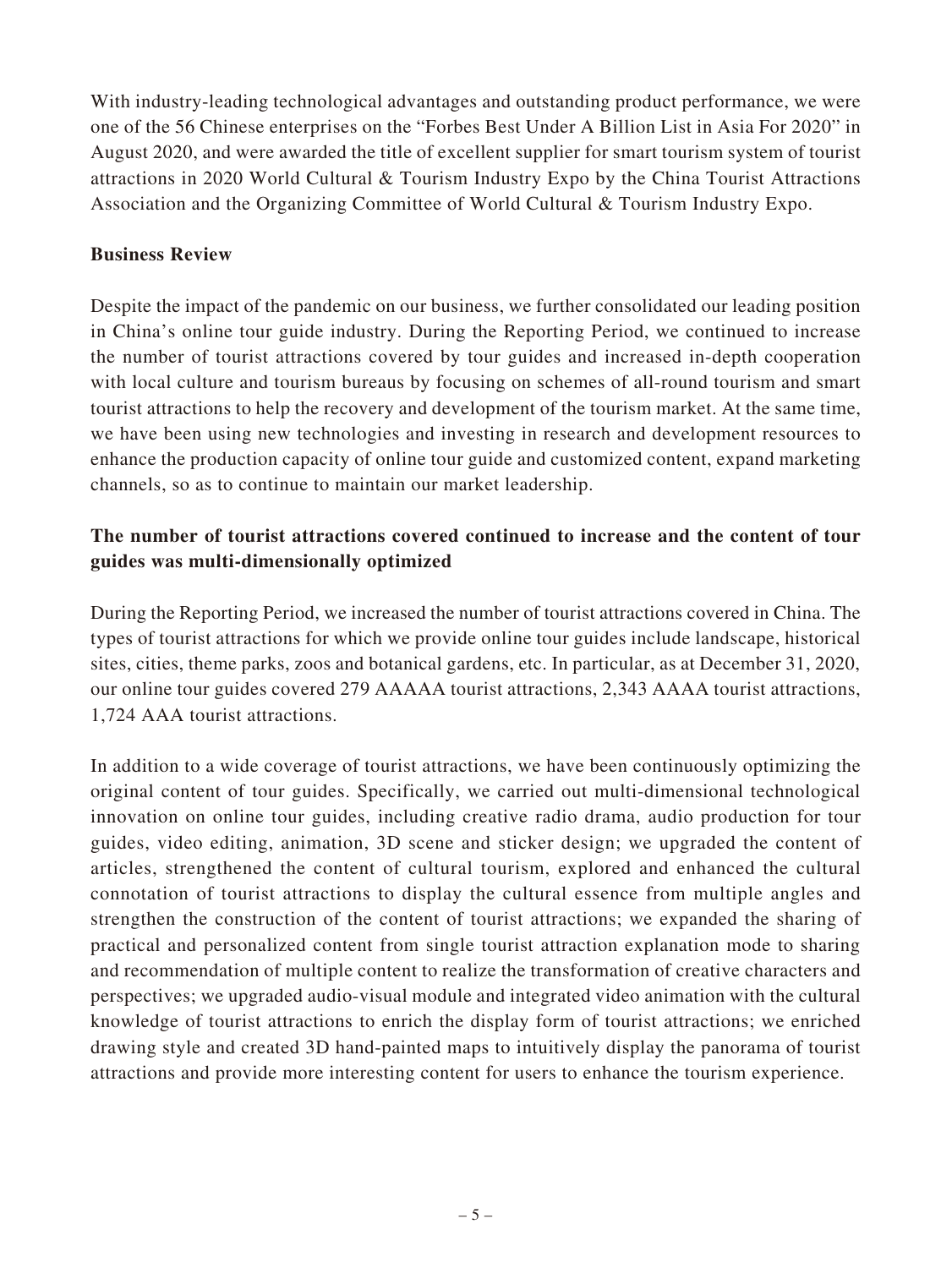# **Continuous development of all-rounded tourism and smart tourist attractions management service system**

We established in-depth cooperation with the culture and tourism bureaus across China, aiming to change the service mode of the tourism industry and consumers' way of travelling. The all-rounded tour guide system we built contains high-definition exquisite hand-painted maps, which, combined with "location-based service" (LBS) precise positioning and local characteristics, comprehensively presents the information of tourist attractions, food recommendation, tourist center, parking lot, accommodation to provide consumers with all-round travel assurance and makes it easy for consumers to realize smart and convenient travel. We are also working with AutoNavi to create the "Future Tourist Attractions" project, aiming to satisfy the personalized service needs of consumers through digital transformation and upgrading. Consumers only need one mobile phone to enjoy the whole smart travel service of "before, during and after the tour".

We developed a smart tourist attractions management service system to assist management departments of the government in efficient management and reasonable deployment of local tourism resources in the form of big data center, command center, Internet portal, etc. For example, in the tourist attractions operation service, the system can perform passenger flow monitoring, heat map analysis, intelligent terminal management, artificial intelligence learning, which could analyze tourists' consumption habits, provide data reference for the management of tourist attractions resulting in the digital upgrading of tourist attractions. During the Reporting Period, we successfully delivered several key projects of smart tourist attractions management service system. The revenue from sale of customized content increased by approximately 49.9% on a year-on-year basis from approximately RMB8.7 million for the year ended December 31, 2019 to approximately RMB13.0 million for the year ended December 31, 2020.

In addition, in order to improve the digital marketing and detailed operation service of tourist attractions, we also developed SaaS system "Lvji Travel Tool" to help tourist attractions enhance their digital operation ability, diversify the options for consumers' returning purchase, construct private internet traffic pool system in tourist attractions, provide solutions for smart tourist attractions and facilitate the digitization of tourist attractions, creating a extensive application prospect for China's action plan on "tourism industry + Internet".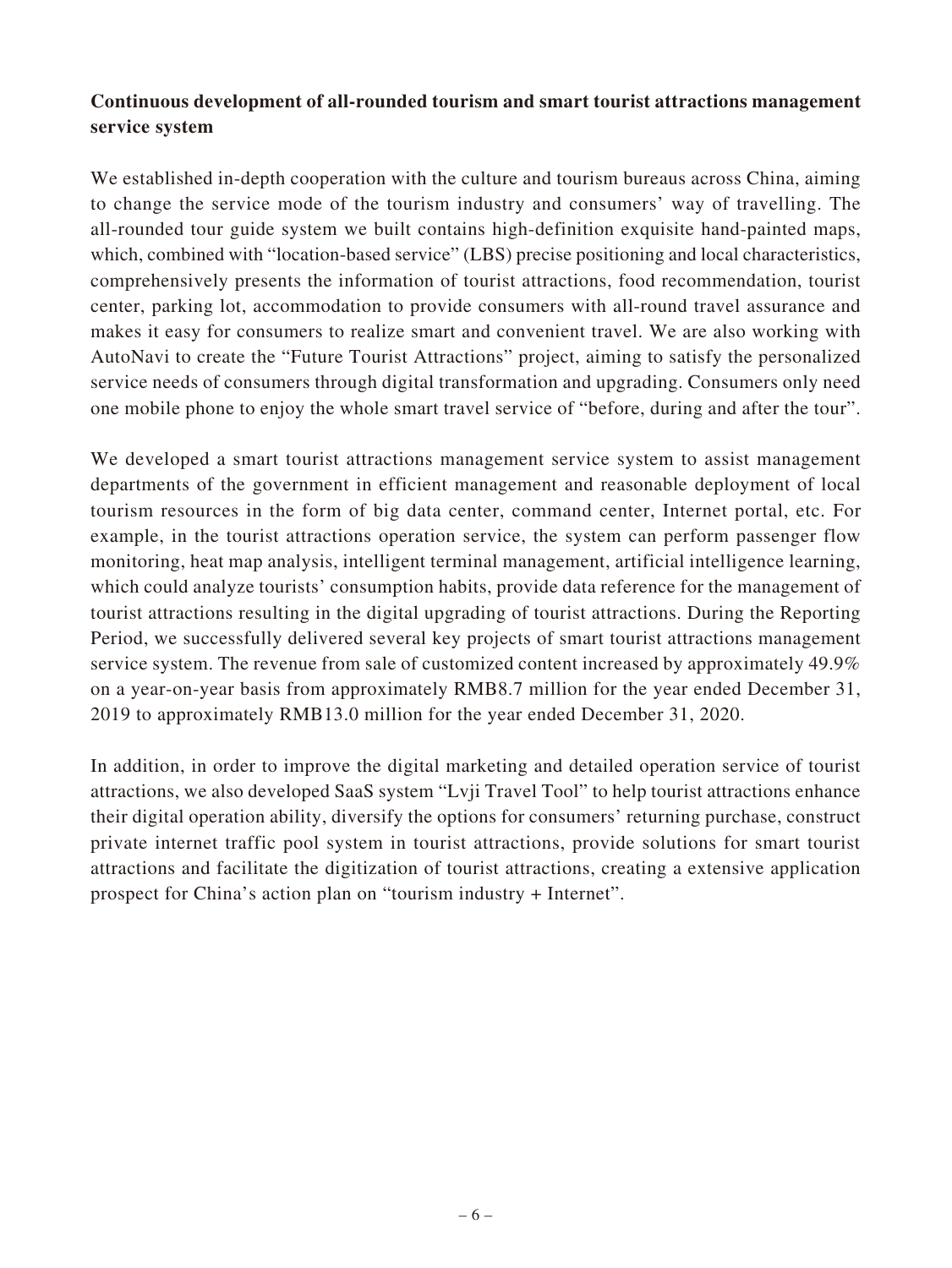# **Applying innovative technology and diversified channels**

As a technology-driven company, we always insist on the application of innovative technology to the cooperative tourist attractions, using VR and other innovative technologies combined with online tour guides to provide consumers experience not only the sensory effect of visual impact but also seamless switching of pictures perfectly. "Lvji VR" has functions such as 720 panoramic VR, VR panoramic live broadcast, VR comic live broadcast and VR video documentary filming. We have core technology for autonomous data collection, panoramic pictures, panoramic views, video synthesis, VR playback and live broadcast and post-processing synthesis technology capabilities to provide static, dynamic, online comprehensive VR solution capabilities to enable us to provide higher quality services for the tourism market at the stage of epidemic normalization prevention and control. During the Reporting Period, "Lvji VR" has finished the delivery of projects such as Xijiang Thousand Household Miao Village of Guizhou Province, Guilin Tourism University of Guangxi Province and all-round Luoning County of Henan Province, and carried out VR live broadcast for trails of "Hanfu super model competition" in south China and the ninth opening ceremony of Shawan Town together with tourist attractions of Guangzhou Baomo Garden and Shawan Town in 2020.

Combined with the current popular innovative sales mode, we increased the offline market layout and expansion of sale of online tour guides. During the Reporting Period, we negotiated with a number of well-known tourism groups, local travel agencies and large organizations and developed innovative sales and marketing strategies, including projects such as live broadcasting promotions, "reservation + ticketing" initiates, SaaS sales model, which has enriched the diversity of channels.

# **Business Outlook and Strategies**

The outbreak of COVID-19 has greatly changed the industrial structure of domestic tourism market. The pandemic has promoted the development of tourism industry in terms of smart tourism. "Virtual reality", "smart tour guide" and "data monitoring" have become the basic requirements for tourist attractions to promote the construction of smart tourism. In the stage of regular epidemic prevention and control, the Chinese government has also launched a number of measures to stimulate domestic consumption, resulting in the accelerated recovery of the tourism market. At the same time, the increasing demand of consumers for contactless tourism, reserved tour and peripheral tour have been promoting the continuous improvement of digital facilities in tourist attractions and thus continuously improves the tourism experience of consumers. We believe that we are well-positioned to capture the recovery of tourism industry and the opportunity of popularization of smart tourism to resume the growth within a short period of time with our core competitive advantages on continuous technological innovations and strategic cooperation with OTAs. We will continue to focus on our core strategy in combination with the enterprise positioning of "China's leading culture and tourism industry chain service platform", maintain our leading position in online tour guide market, reduce costs and increase efficiency. We are confident to capture the opportunity of recovery, continue to lead the development of online tour guide industry, and gradually build a service platform for the whole industry chain of culture and tourism. We believe that we will develop into a stronger enterprise in the future after going through the difficulties in 2020.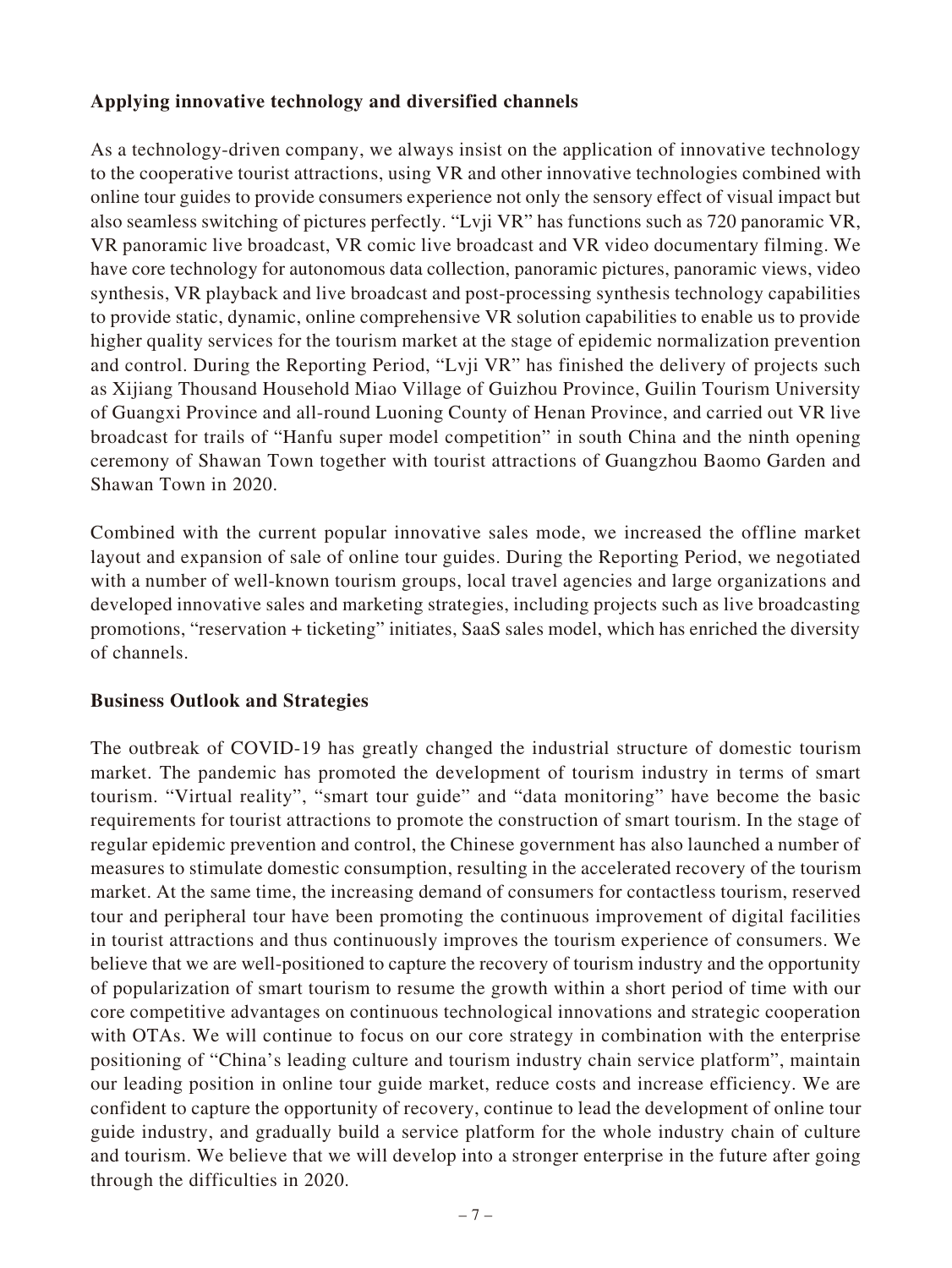In the long run, we believe that tourism will continue to develop rapidly benefiting from the continuous increase in the number of Chinese middle class and upgrading consumption. With the further increase in the support for "Internet + Tourism" in China and the advocation of the government to develop high-quality development of tourism with the help of technological innovation, it is expected that the online penetration of online tourism products will increase continuously, and the digital development of China's tourism will accelerate and generate considerable potential for growth. Local governments are expected to make continuous efforts in smart travel, safe travel, contactless services and other aspects to accelerate the return of tourism economy to the track of rapid development.

In the future, we will strive to build an industry chain of culture and tourism service platform to continue to strengthen our leadership market position. Specifically, we will continuously optimize tour guide products, enrich the content of tour guides, cultivate 3D painters, and upgrade 3D hand-painted maps combined with AR and AI technology to make the interactive experience of consumers more interesting; pay close attention to the latest development of overseas epidemic and outbound tourism, and adjust our overseas online tour guide business strategy accordingly; optimize the "Lvji Mobile Tour" and build three systems of comprehensive management, comprehensive operation and comprehensive service according to the demand of digital upgrading of the tourist attractions to enhance the operation innovation ability and second sale revenue ability, and thus promote the long-term development of the tourist attractions; focus on the establishment of all-rounded tourism demonstration districts and counties and optimize the demonstrative all-rounded labelling system and tourist transport center system with the goal of building a national all-rounded tourism demonstration area to construct a trinity of "provinces and cities, regions and tourist attractions" all-rounded tourism big data comprehensive service platform; continue to upgrade SaaS business, build a multi-terminal and multi-channel one-stop smart tourism ecological platform, connecting consumers' "dining, accommodation, transportation, entertainment, and shopping" and other supporting consumer service facilities, so that the tourist attractions can realize smart management, smart marketing and smart services.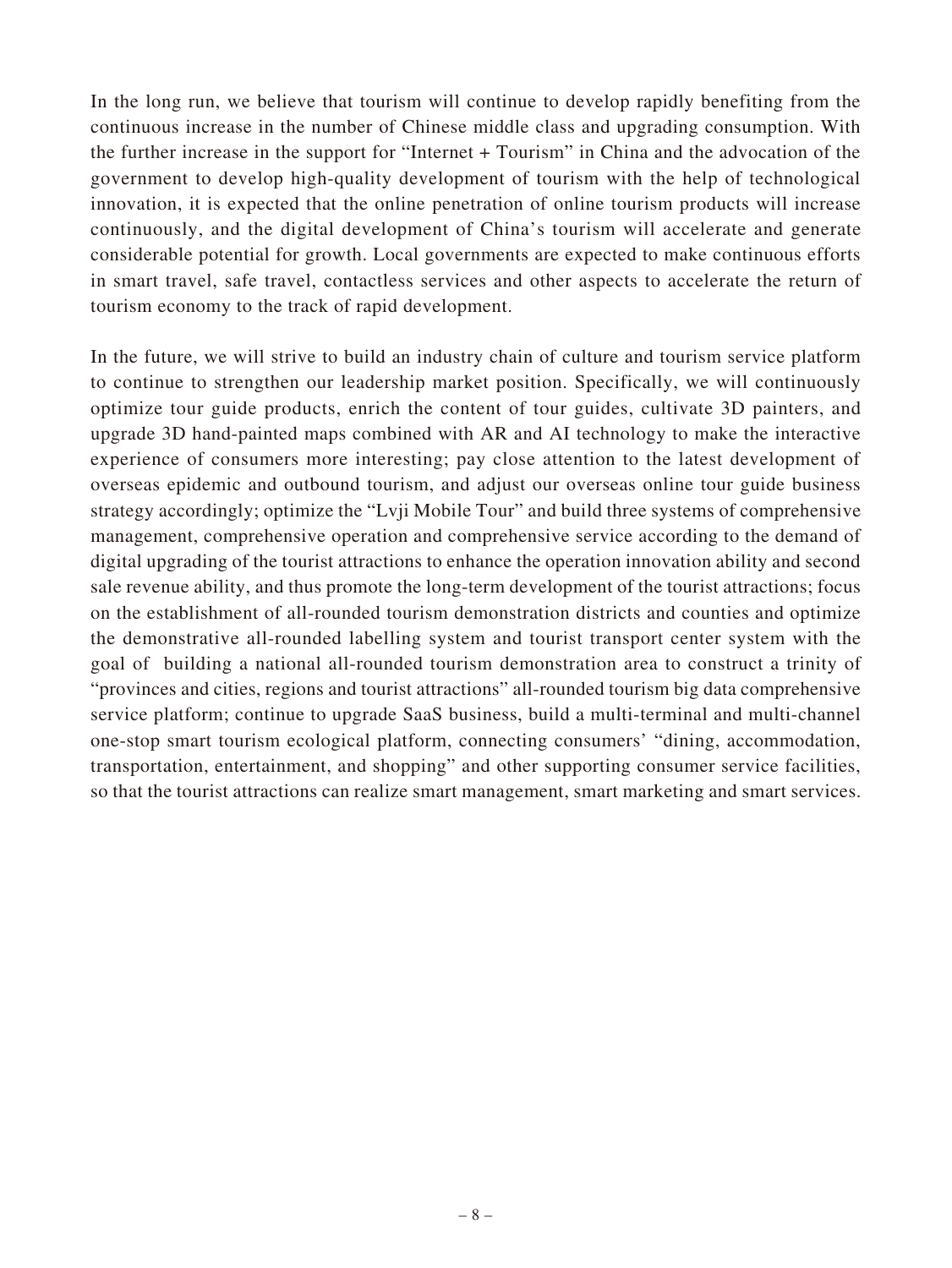# **MANAGEMENT DISCUSSION AND ANALYSIS**

# **Year ended December 31, 2020 compared to Year ended December 31, 2019**

### **Revenue**

We generate our revenue from sales of online tour guides through OTAs, to travel agencies and through Lvji APP, and from sales of customized content to administrators of tourist attractions and cultural sites. The following table sets forth a breakdown of our revenue for the years indicated:

|                                               | <b>Year ended December 31,</b> |           |  |
|-----------------------------------------------|--------------------------------|-----------|--|
|                                               | 2020                           | 2019      |  |
|                                               | (RMB'000)                      | (RMB'000) |  |
| Sale of online tour guides through OTAs       | 281,694                        | 522,185   |  |
| Sale of online tour guides to travel agencies | 99                             | 10,276    |  |
| Sale of online tour guides through Lvji APP   | 256                            | 680       |  |
| Sale of customized content                    | 13,002                         | 8,672     |  |
| <b>Total revenue</b>                          | 295,051                        | 541,813   |  |

# **Sale of Online Tour Guides**

We provide comprehensive online tour guides to end users with respect to the tourist attractions that we cover. Our online tour guides can be purchased by the end users from OTAs, travel agencies and through our Lvji APP.

# Sale of online tour guide through OTAs

We generated a substantial portion of our revenue from sale of online tour guides through OTAs in 2020. We provide our API to embedded portals or mini programs or APPs on the platform of OTAs in order for the end users to purchase our standard online tour guides for different tourist attractions. End users' access to our cloud system is through our H5 pages embedded into OTA's stand-alone APPs and mini programs by our open API. Our strategic alliance with major OTAs enables us to broaden our reach by leveraging the vast end user base of these OTAs.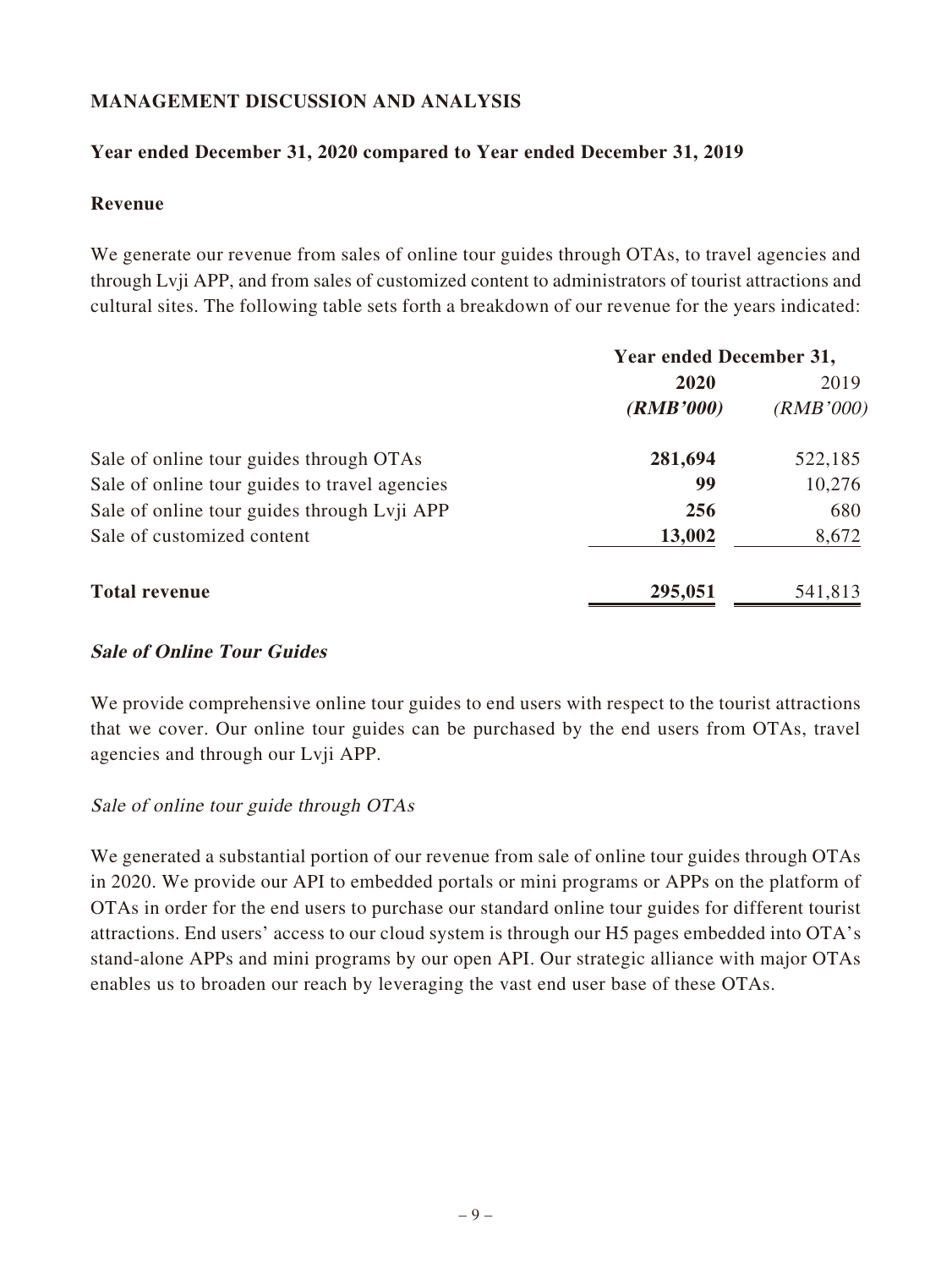We generated the majority of our revenue from the sale of our online tour guides through OTAs, which accounted for approximately 95.5% of our total revenue in 2020. The number of OTAs we cooperated with increased from 27 in 2019 to 34 in 2020. Revenue from the sale of online tour guides through OTAs decreased by approximately 46.1% from RMB522.2 million in 2019 to approximately RMB281.7 million in 2020. The decrease was primarily due to the decrease in demand for online tour guides purchased through OTAs as a result of the outbreak of COVID-19. We present revenue from online tour guides business received from the OTAs on a gross basis as it represents the gross amount of unit price generated from the end users for the online tour guides we sold, while the concession fees retained by the OTAs are recorded as our cost of sales.

# Sale of online tour guides to travel agencies

We sell online tour guides in a form of activation codes, which may be embedded in a physical card, to travel agencies, which in turn sell to the end users. The end user may input the activation code to access and use our online tour guides through our H5 pages, which can be accessed by official accounts of the travel agencies or the tourist attractions, our mini programs, or others.

The number of travel agencies we sold to increased from 78 in 2019 to 85 in 2020. Revenue from sale of online tour guides to travel agencies decreased by approximately 99.0% from RMB10.3 million in 2019 to RMB0.1 million in 2020. The decrease was mainly attributable to the decrease in demand for online tour guides purchased through travel agencies as a result of the outbreak of COVID-19.

# Sale of online tour guides through our Lvji APP

Tourists may access almost all of our online tour guides directly through our Lvji APP. It is available for download and mobile users can purchase online tour guides directly from us through the APP. The Lvji APP is built to enable access to our full online tour guides offerings with clear and functional interfaces. We offer certain location-based features that are only available on our Lvji APP, such as weather information, push notifications of nearby attractions, businesses or places of interest when the mobile APP detects that the user is arriving at such destinations or places, real time Chinese-to-English and English-to-Chinese translation features and enable sharing to social media platforms.

The number of registered users of our Lvji APP increased from 1,823,271 in 2019 to 2,119,802 in 2020. Revenue from sale of online tour guides through our Lvji APP decreased by approximately 62.4% from RMB0.7 million in 2019 to RMB0.3 million in 2020. The decrease was mainly driven by the decrease in demand for travelling and thus the drop in the sales volume of our online tour guides for popular tourist attractions.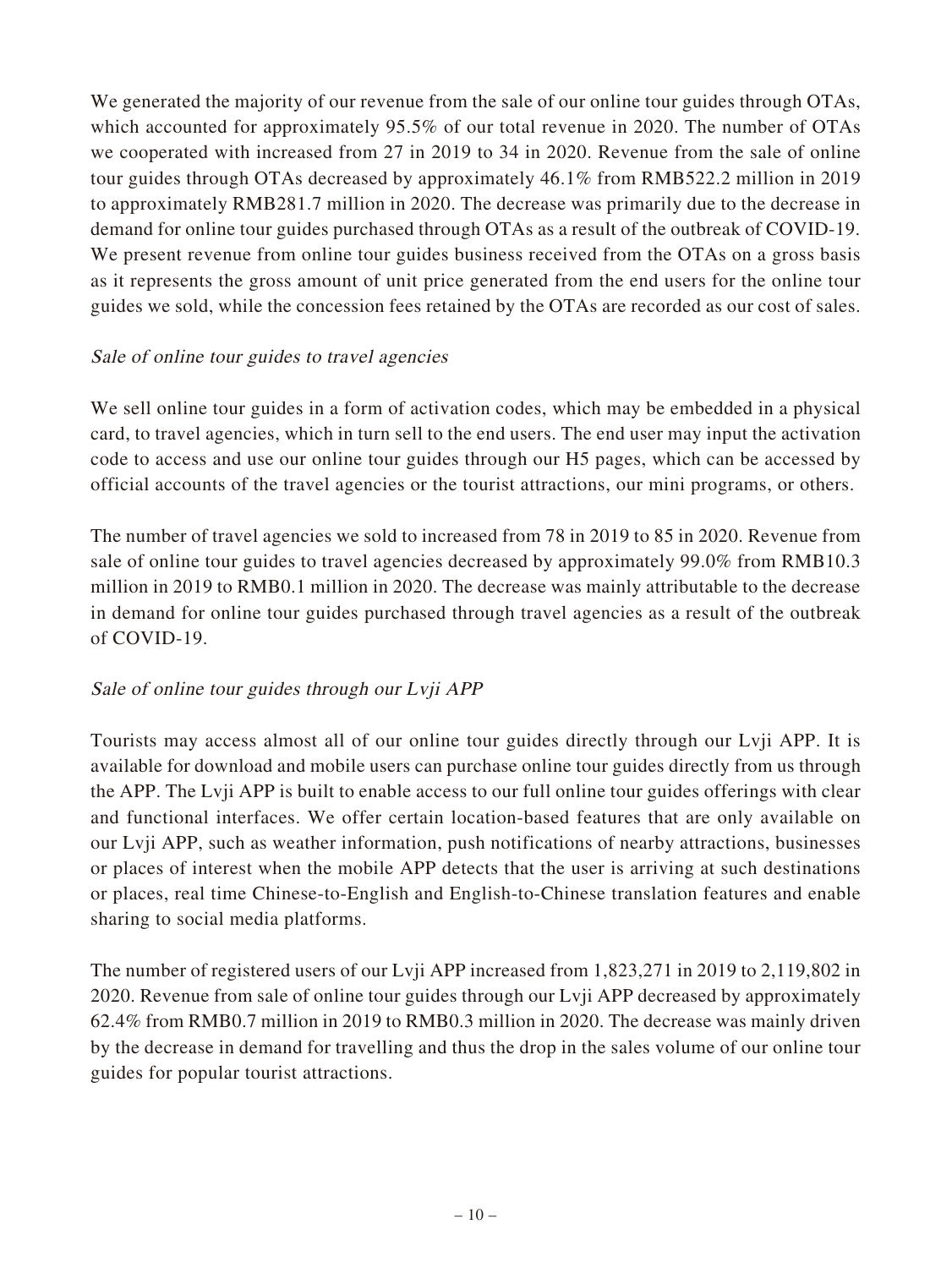# **Sale of Customized Content**

We also sell customized online tour guide products and services to administrators of tourist attractions and to a lesser degree, cultural sites. We typically create bespoke, proprietary online tour guide contents for tourist attractions in a form of an independent APP or mini program or H5 pages commissioned by the administrators of the tourist attractions or cultural sites and charge one-time service fees.

Our comprehensive coverage of tourist attractions, quality online tour guides and advanced technology allow us to have a better understanding of the demand from the tourists. We mainly customize online tour guides for tourist attractions administrators and such guides may include AI commentaries, automatic positioning, and additional functions including big-data analysis, among others. The customized content services that we sell to cultural sites mainly focused on smart tourism and all-for-one tourism products based on the online tour guides for the tourist attractions in the region, including list of all tourist attractions in local cities and rural areas, navigation in the illustrated maps of tourist attractions, surrounding urban commercial services, among others.

The number of tourism attractions with customized online tour guide contents increased from 568 in 2019 to 661 in 2020. Revenue from sale of customized content significantly increased by approximately 49.9% from RMB8.7 million in 2019 to RMB13.0 million in 2020. The increase was mainly attributable to the increase in digital and technical demand of tourist attractions of which we provided customized online tour guide contents as a result of the increasing number of tourist attractions.

# **Cost of Sales**

Our cost of sales consists of concession fees retained by OTAs, amortization of other intangible assets, tax and expenses and costs of content customization.

Cost of sales decreased by approximately 28.8% from RMB309.4 million in 2019 to RMB220.4 million in 2020. The decrease was mainly due to the decrease in the concession fees retained by OTAs as a result of the decrease in sale of online tour guides through OTAs.

# **Gross Profit**

As a result of the foregoing, our gross profit decreased by approximately 67.9% from approximately RMB232.4 million in 2019 to approximately RMB74.7 million in 2020 on a year-to-year basis. Our gross profit margin decreased from approximately 42.9% in 2019 to 25.3% in 2020, which was mainly due to (i) the decrease in revenue from sale of online tour guides through OTAs; and (ii) the increase in amortization of intangible assets as a result of the increase in the number of developed online tour guides.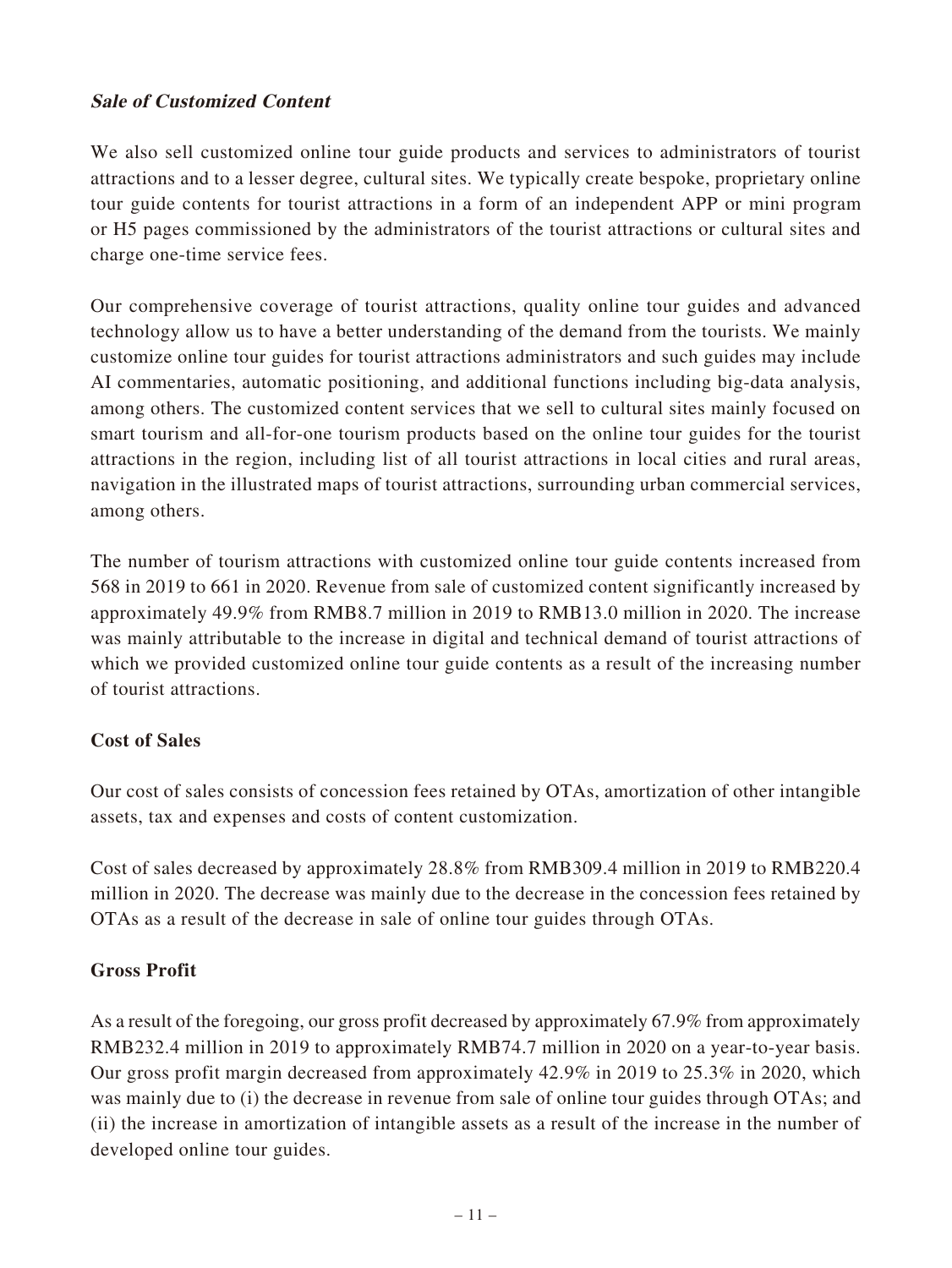# **Other Income and Gains**

Other income and gains decreased by approximately 33.4% from RMB14.9 million in 2019 to RMB9.9 million in 2020. The decrease was mainly due to (i) the decrease in VAT refund; and (ii) the exchange loss recorded in 2020.

# **Selling and Distribution Expenses**

Selling and distribution expenses increased by approximately 47.5% from RMB26.6 million in 2019 to RMB39.3 million in 2020. The increase was mainly due to (i) the increase in employee payroll and welfare expenses resulting from the increase in the number of headcount; (ii) the increase in advertising expense as a result of promotion service of offline tourist attractions; and (iii) the increase in the expense of online internet traffic to make our online tour guide products known to more people and prepare for the performance rebound after the end of the epidemic.

# **Administrative Expenses**

Administrative expenses increased by approximately 49.2% from RMB48.8 million in 2019 to RMB72.8 million in 2020. The increase was mainly due to (i) the increase in listing expense; and (ii) the increase in research and development cost.

# **Other Expenses**

Other expenses mainly include impairment loss of intangible assets and other miscellaneous expenses. Other expenses increased from RMB0.5 million in 2019 to RMB71.0 million in 2020. The increase was mainly due to the impairment loss of other intangible assets of approximately RMB70.4 million which was appraised by an independent professional valuer. The valuation was conducted on a value in use basis, with general assumptions including the projected business of the Company will be carried out accordingly and could be achieved with the effort of the Company's management.

# **Income Tax**

We recorded an income tax expense of RMB1.8 million in 2020 compared to approximately RMB10.6 million in 2019, which was mainly due to the decrease in taxable income.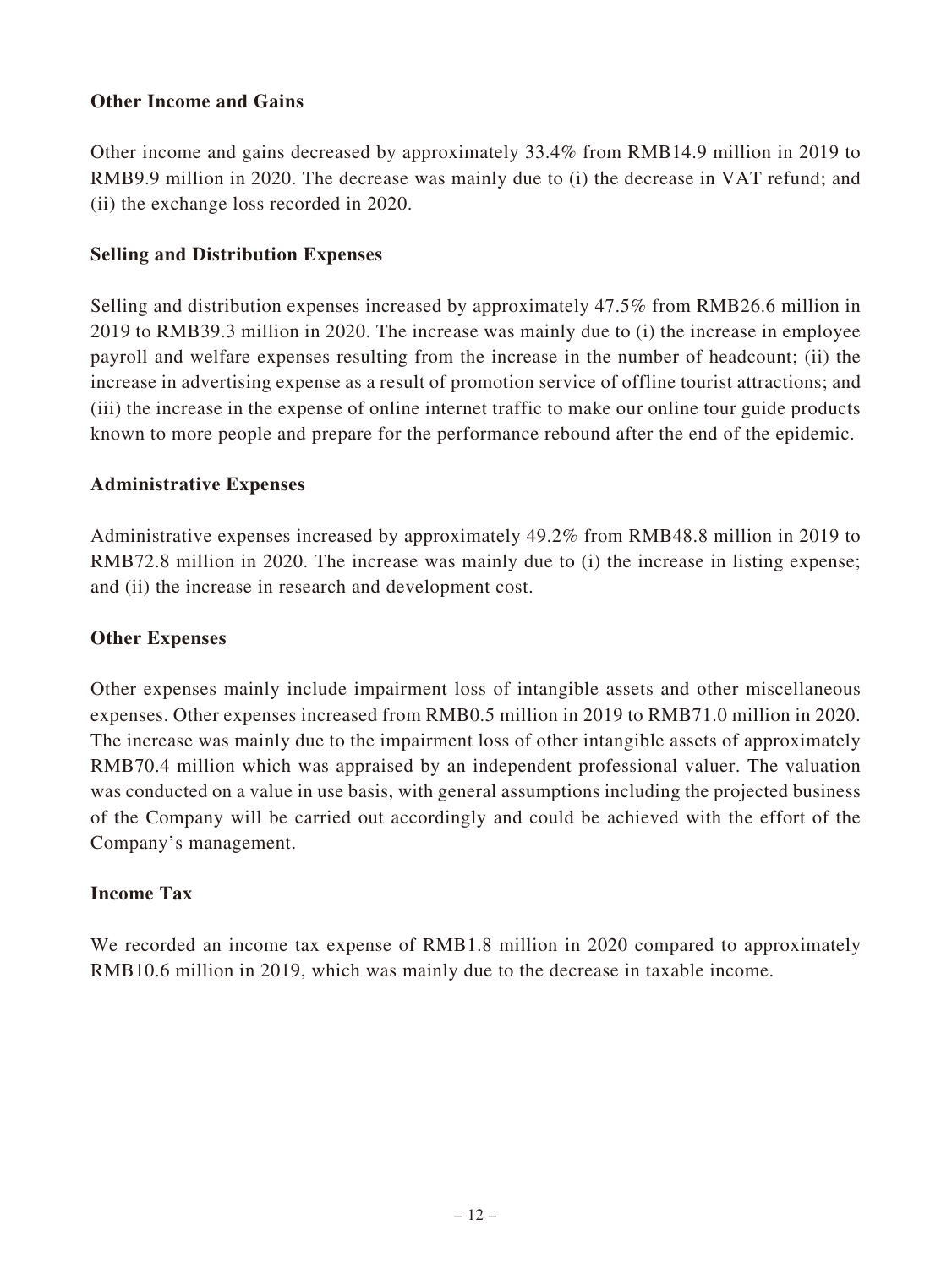# **(Loss)/Profit for the Year**

Profit for the year decreased by approximately 162.6% year-to-year to loss of RMB100.6 million in 2020 from profit of RMB160.8 million in 2019. Net profit margin decreased from approximately 29.7% in 2019 to net loss margin of 34.1% in 2020. Excluding listing expenses, our adjusted (loss)/profit for the year (a non-GAAP measure) decreased by approximately 134.2% year-to-year to loss of RMB61.1 million in 2020 from profit of RMB178.8 million in 2019. Our adjusted net profit margin (a non-GAAP measure) decreased from approximately 33.0% in 2019 to adjusted net loss margin of 20.7% in 2020. The decrease in our adjusted net profit margin was mainly due to the decrease in gross profit margin, and impairment and provision of intangible assets as a result of decrease in income.

# **OTHER FINANCIAL INFORMATION**

# **Liquidity and Capital Resources**

We fund our liquidity needs mainly from net cash generated from our operation and the net proceeds received from the Global Offering. We have adopted a prudent financial management approach towards our treasury management policies and thus maintained a healthy liquidity position throughout 2020. The Group strives to reduce exposure to credit risk by performing ongoing credit assessments and evaluations of the financial status of its customers. To manage liquidity risk, the Board closely monitors our liquidity position to ensure that the liquidity structure of our assets, liabilities and other commitments can meet our funding requirements from time to time.

As of December 31, 2020, we had cash and cash equivalents of approximately RMB516.4 million (2019: RMB77.3 million), net current assets of approximately RMB532.3 million (2019: RMB101.1 million) and total equity of approximately RMB1,140.4 million (2019: RMB664.7 million). Our current ratio was approximately 10.75 times as of December 31, 2020 (2019: 2.76 times). The increase in our cash and cash equivalents, net current assets and current ratio was mainly due to the net proceeds from the Global Offering. We had no bank borrowings as of December 31, 2020 (2019: Nil), and thus gearing ratio determined by bank borrowings divided by total equity was not applicable to us (2019: not applicable). Our cash and cash equivalents are denominated in RMB, Hong Kong dollars and US dollars.

# **Capital Expenditure**

Our capital expenditures consist of acquisition of property, plant and equipment and acquisition of other intangible assets.

Property, plant and equipment comprise mainly our furniture and fixtures, leasehold improvements and construction in progress. Property, plant and equipment increased by approximately RMB16,000 or 0.4%, which was mainly due to new purchases and partially offset by depreciation during the Reporting Period.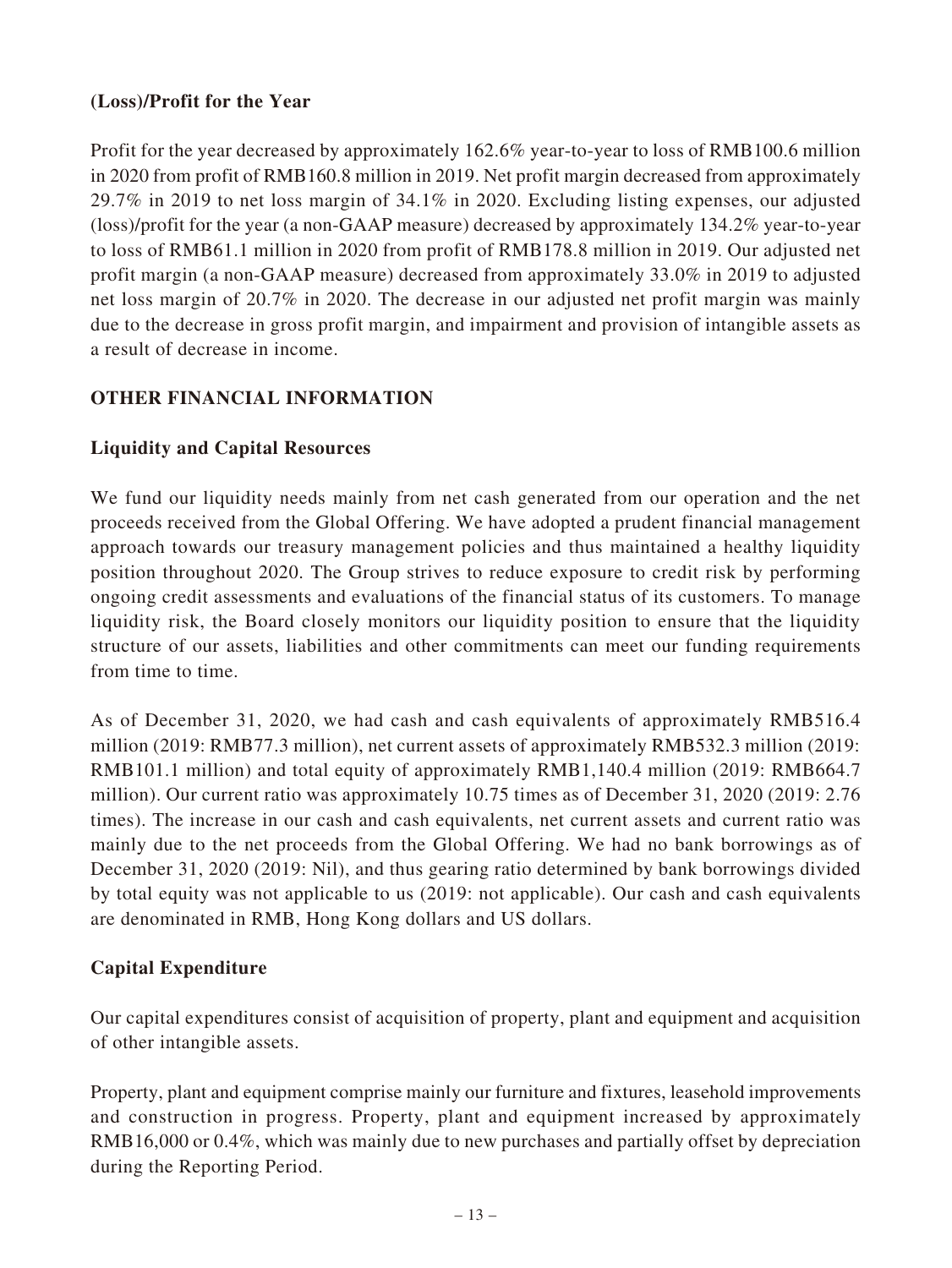Other intangible assets comprise copyrights and computer software and are amortized over its expected useful life. Other intangible assets increased by approximately RMB33.9 million or 6.1%, which was mainly due to an increase in the number of tourist attractions we covered and the number of online tour guides we developed in 2020; which was partially net off by (i) the amortization of intangible assets of approximately RMB75.3 million; and (ii) the impairment and provision of intangible assets recognized of approximately RMB70.4 million.

# **Significant Investment, Material Acquisition and Disposal of Subsidiaries, Associates and Joint Ventures**

Save for the investment in a limited partnership as disclosed under the section headed "Future Plans for Material Investments and Capital Assets" below, we did not have any significant investment, material acquisition or disposal of subsidiaries, associates and joint ventures in 2020.

# **Future Plans for Material Investments and Capital Assets**

As stated in the Prospectus, approximately 3.5% (approximately HK\$20.3 million) of the net proceeds from the Listing is intended to use for upgrading our existing hardware and software and procuring servers and approximately 20% (approximately HK\$116.0 million) of the net proceeds from the Listing is intended to be use for strategic investments and acquisitions. For further details of the proposed use of the net proceeds from the Listing, please refer to the Prospectus.

From the Listing Date and up to the date of this announcement, we have commenced the process of improving our development capabilities, but no actual purchases has been made.

As at December 31, 2020, the increase in financial assets at fair value through profit or loss amounted to approximately RMB15.0 million, which was mainly due to the new investment in fund. On December 15, 2020, Lvji Technology contributed RMB15.0 million, representing 50.00% of its total subscribed capital contribution, into Chongqing Chengyu Baijing Cultural Industry Equity Investment Fund Partnership (Limited Partnership)\* (重慶成渝百景文化 產業股權投資基金合夥企業(有限合夥)) ("**Chongqing Chengyu Baijing Fund**") a limited partnership where Lvji Technology acts as a limited partner, pursuant to the limited partnership agreement with Chongqing Baina Shengjing Equity Investment Fund Management Co., Ltd.\* (重慶百納盛景股權投資基金管理有限公司), Chongqing Science City Investment Holding Co., Ltd.\* (重慶科學城投資控股有限公司) (previously known as Chongqing Gaoyi Investment Development Co., Ltd.\* (重慶高益投資發展有限公司)), Beijing Hualu Baina Film and Television Co., Ltd.\* (北京華錄百納影視股份有限公司), Chengdu Tianfu No. 1 Cultural and Creative Industry Development Equity Investment Fund Partnership (Limited Partnership)\* (成都市天 府壹號文創產業發展股權投資基金合夥企業(有限合夥)), and Huaifang Shengau Investment Center (Limited Partnership)\* (淮坊盛奧投資中心(有限合夥)). As at December 31, 2020, the fund was in the stage of planning for establishment and still in the process of filing with Asset Management Association of China.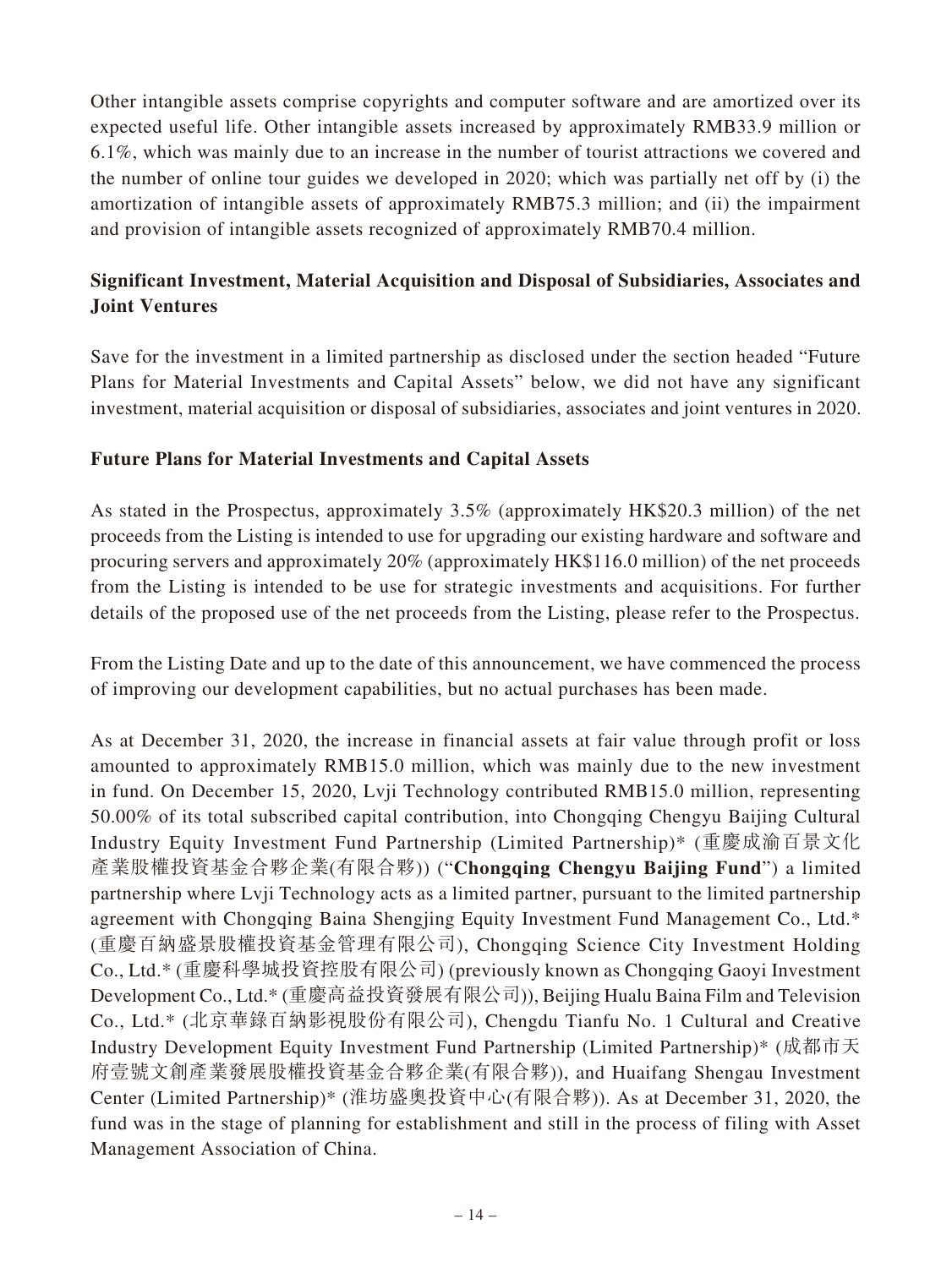Save as disclosed in the Prospectus and the announcement of investment in a limited partnership published on December 15, 2020, there is no other plans for material investments and capital assets as at the date of this announcement.

# **Employee and Remuneration Policies**

As of December 31, 2020, we had a total of 248 full-time employees (2019: 200). The remuneration of the employees is determined based on their performance, experience, competence and market comparable. The Company has adopted the Share Option Scheme as an incentive to the employees, Directors and other eligible participants. Further details of which are described in the subsection headed "Statutory and General Information – D. Other Information – 1. Share Option Scheme" in Appendix IV to the Prospectus. As of December 31, 2020, no share options had been granted or agreed to be granted by us pursuant to the Share Option Scheme.

As required by the PRC laws, we participate in various statutory employee benefit plans, including social insurance funds, namely a pension contribution plan, a medical insurance plan, a workrelated injury insurance plan, maternity insurance, unemployment insurance and a housing provident fund. We are required under the PRC laws to contribute to employee benefit plans at specified percentages of salaries, bonuses and certain allowances of our employees up to a maximum amount specified by the local governments from time to time.

We primarily recruit our employees through recruitment agencies and online channels, including our corporate websites and social networking platforms. We have adopted robust internal training policies, pursuant to which management, technology and other training is regularly provided to our employees by in-house trainers or third-party consultants.

We founded a labor union in October 2020 to provide employees with a wealth of recreational and collective welfare activities. We believe that it helps us to maintain a good working relationship with our employees and we did not experience any significant labor disputes or any material difficulties in recruiting employees for our operations in 2020.

# **Contingent Liabilities**

The Group did not have any material contingent liabilities as at December 31, 2020.

# **Charge on Assets**

As at December 31, 2020, the Group had a pledged deposit of RMB0.4 million (2019: RMB0.4 million), which was pledged to the government authorities for conducting tourist related business in the PRC.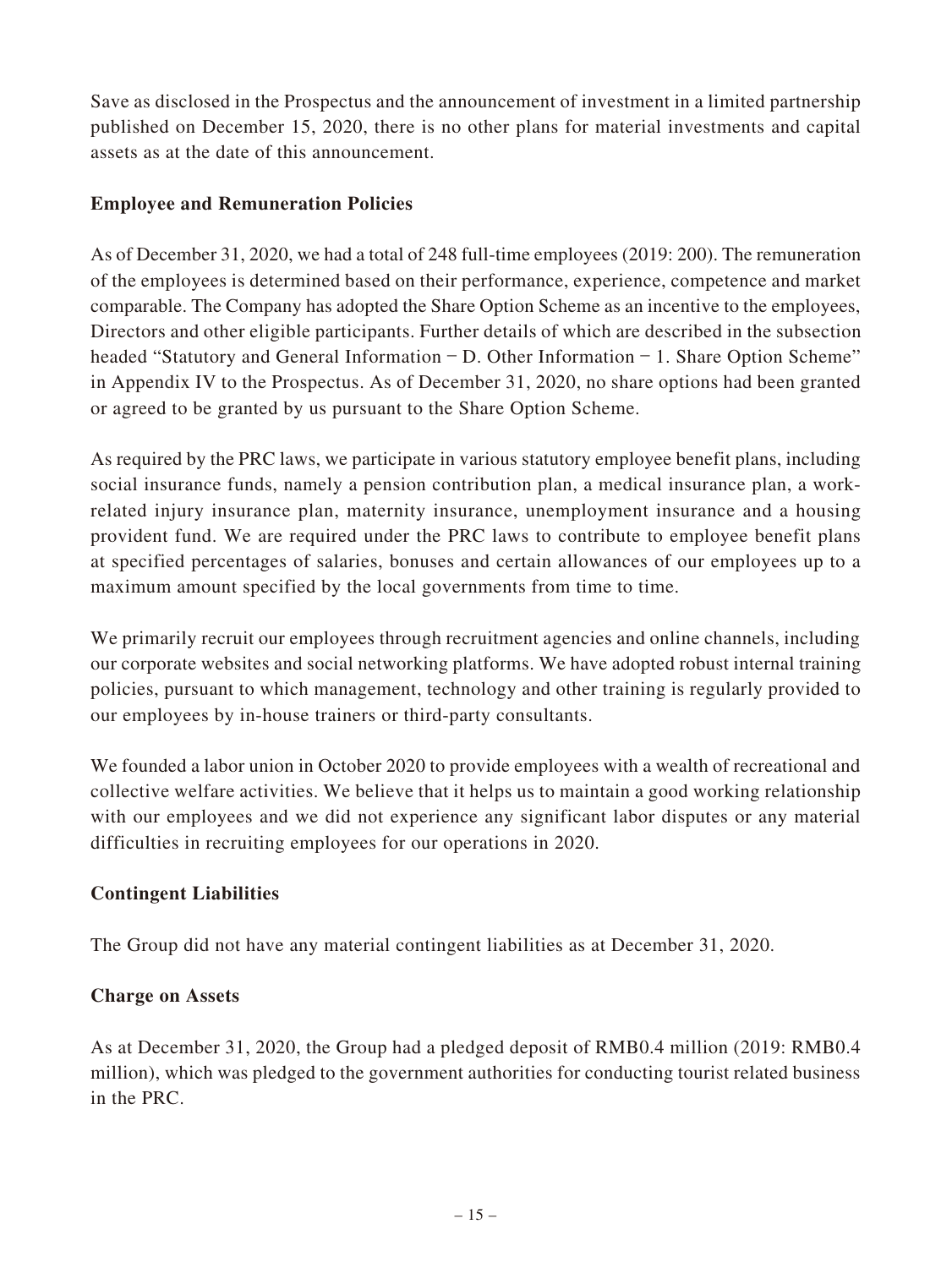# **CONSOLIDATED STATEMENT OF PROFIT OR LOSS**

For the year ended December 31, 2020

|                                        |                | 2020       | 2019       |
|----------------------------------------|----------------|------------|------------|
|                                        | <b>Notes</b>   | (RMB'000)  | (RMB'000)  |
| <b>REVENUE</b>                         | $\overline{4}$ | 295,051    | 541,813    |
| Cost of sales                          |                | (220, 373) | (309, 431) |
| <b>Gross profit</b>                    |                | 74,678     | 232,382    |
| Other income and gains                 | $\overline{4}$ | 9,929      | 14,906     |
| Selling and distribution expenses      |                | (39, 273)  | (26, 618)  |
| Administrative expenses                |                | (72, 822)  | (48, 793)  |
| Other expenses                         | 6              | (71, 018)  | (464)      |
| Finance costs                          | 7              | (338)      | (50)       |
| (LOSS)/PROFIT BEFORE TAX               | $\mathfrak{I}$ | (98, 844)  | 171,363    |
| Income tax expense                     | 8              | (1,803)    | (10, 579)  |
| (LOSS)/PROFIT FOR THE YEAR             |                | (100, 647) | 160,784    |
| (LOSS)/PROFIT FOR THE YEAR             |                |            |            |
| <b>ATTRIBUTABLE TO:</b>                |                |            |            |
| Owners of the parent                   |                | (100, 647) | 160,784    |
| (LOSS)/EARNINGS PER SHARE              |                |            |            |
| <b>ATTRIBUTABLE TO ORDINARY EQUITY</b> |                |            |            |
| <b>HOLDERS OF THE PARENT</b>           | 10             |            |            |
| Basic and diluted (RMB)                |                | (0.07)     | 0.15       |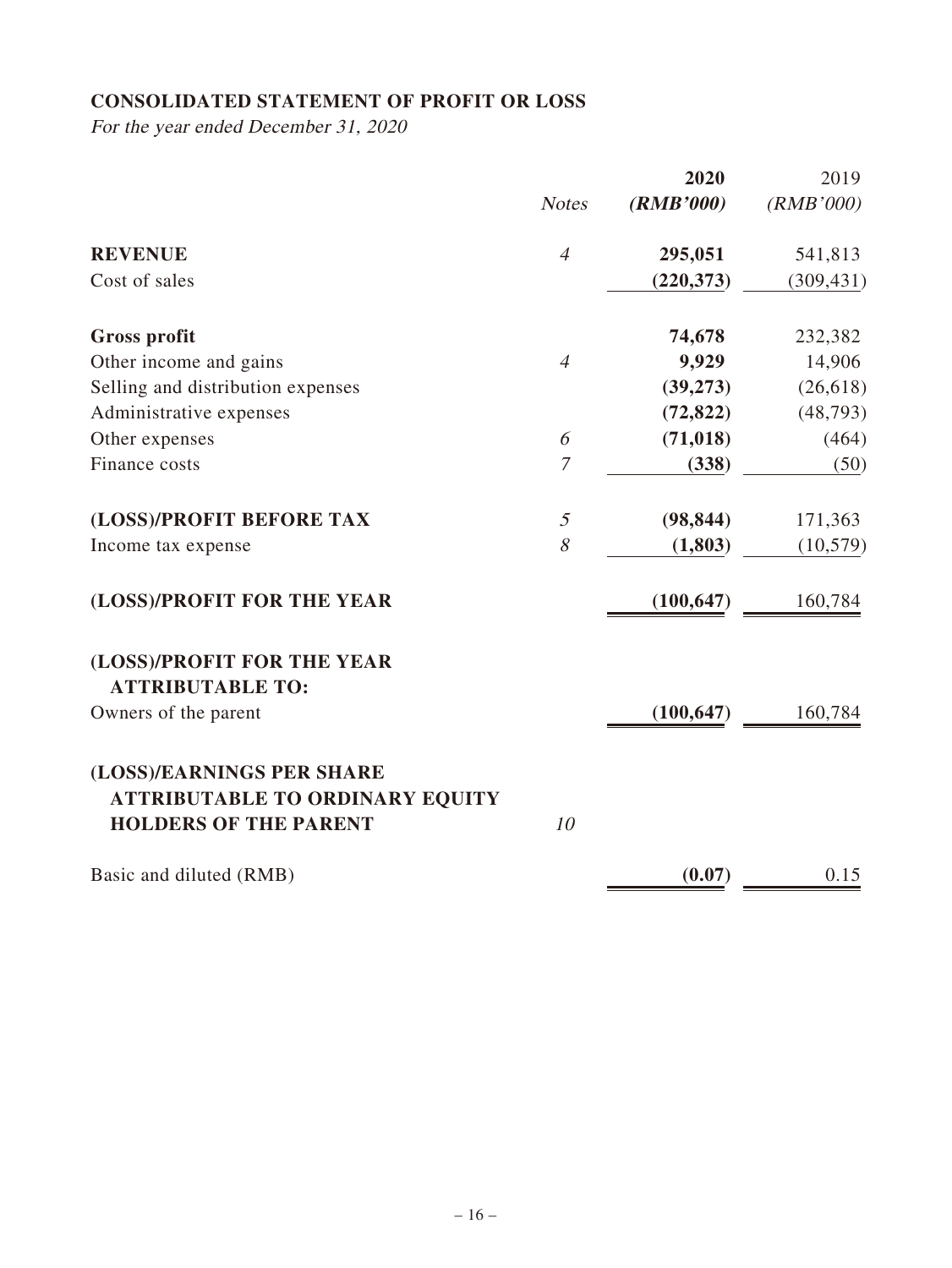# **CONSOLIDATED STATEMENT OF COMPREHENSIVE INCOME**

For the year ended December 31, 2020

|                                                                                                                      | 2020<br>(RMB'000) | 2019<br>(RMB'000) |
|----------------------------------------------------------------------------------------------------------------------|-------------------|-------------------|
| (LOSS)/PROFIT FOR THE YEAR                                                                                           | (100, 647)        | 160,784           |
| <b>OTHER COMPREHENSIVE INCOME</b>                                                                                    |                   |                   |
| OTHER COMPREHENSIVE (LOSS)/INCOME THAT<br>WILL NOT BE RECLASSIFIED TO PROFIT OR<br><b>LOSS IN SUBSEQUENT PERIODS</b> |                   |                   |
| Exchange differences on translation of financial statements                                                          | (22, 210)         | 408               |
| Net other comprehensive (loss)/income that will not be<br>reclassified to profit or loss in subsequent periods       | (22, 210)         | 408               |
| OTHER COMPREHENSIVE (LOSS)/INCOME<br>FOR THE YEAR, NET OF TAX                                                        | (22, 210)         | 408               |
| <b>TOTAL COMPREHENSIVE (LOSS)/INCOME</b><br><b>FOR THE YEAR</b>                                                      | (122, 857)        | 161,192           |
| TOTAL COMPREHENSIVE (LOSS)/INCOME<br>FOR THE YEAR ATTRIBUTABLE TO:                                                   |                   |                   |
| Owners of the parent                                                                                                 | (122, 857)        | 161,192           |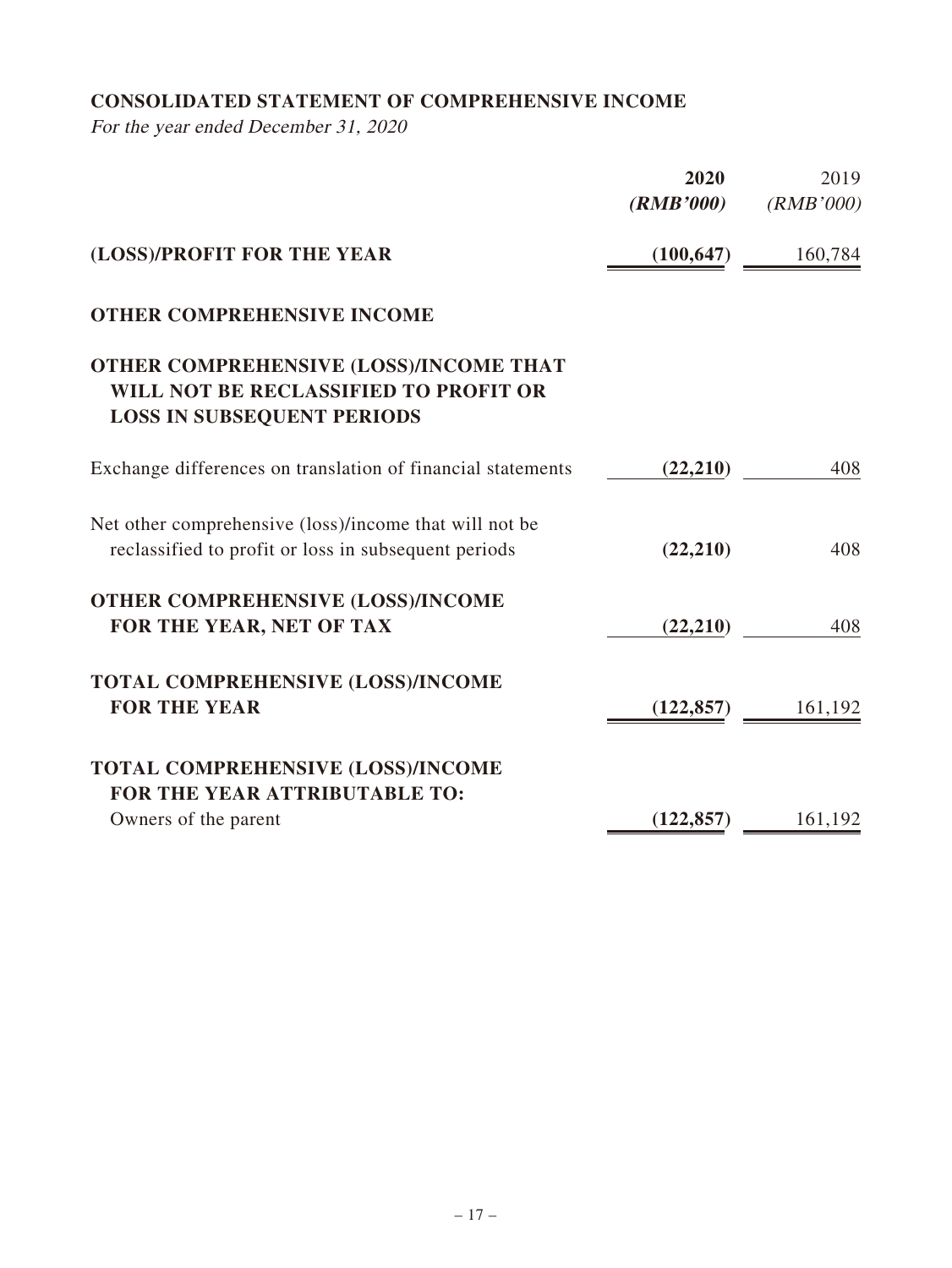# **CONSOLIDATED STATEMENT OF FINANCIAL POSITION**

As of December 31, 2020

|                                                       |              | 2020      | 2019      |
|-------------------------------------------------------|--------------|-----------|-----------|
|                                                       | <b>Notes</b> | (RMB'000) | (RMB'000) |
| <b>NON-CURRENT ASSETS</b>                             |              |           |           |
| Property, plant and equipment                         |              | 3,780     | 3,764     |
| Other intangible assets                               | 11           | 588,384   | 554,444   |
| Right-of-use assets                                   |              | 4,973     | 5,201     |
| Financial assets at fair value through profit or loss | 12           | 15,000    |           |
| Other non-current assets                              | 13           |           | 5,000     |
| Total non-current assets                              |              | 612,137   | 568,409   |
| <b>CURRENT ASSETS</b>                                 |              |           |           |
| Trade receivables                                     | 14           | 20,497    | 47,488    |
| Prepayments, deposits and other receivables           | 15           | 49,571    | 33,228    |
| Amounts due from a related party                      | 22(c)        | 80        |           |
| Pledged deposit                                       | 16           | 350       | 350       |
| Cash and cash equivalents                             | 16           | 516,385   | 77,323    |
| Total current assets                                  |              | 586,883   | 158,389   |
| <b>CURRENT LIABILITIES</b>                            |              |           |           |
| Trade payables                                        | 17           | 2,578     | 11,269    |
| Other payables and accruals                           | 18           | 15,002    | 17,529    |
| <b>Contract liabilities</b>                           | 19           | 2,712     | 2,780     |
| Deferred income                                       | 20           | 2,031     | 549       |
| Tax payable                                           |              | 29,618    | 23,508    |
| Lease liabilities                                     |              | 2,634     | 1,686     |
| Total current liabilities                             |              | 54,575    | 57,321    |
| <b>NET CURRENT ASSETS</b>                             |              | 532,308   | 101,068   |
| TOTAL ASSETS LESS CURRENT LIABILITIES                 |              | 1,144,445 | 669,477   |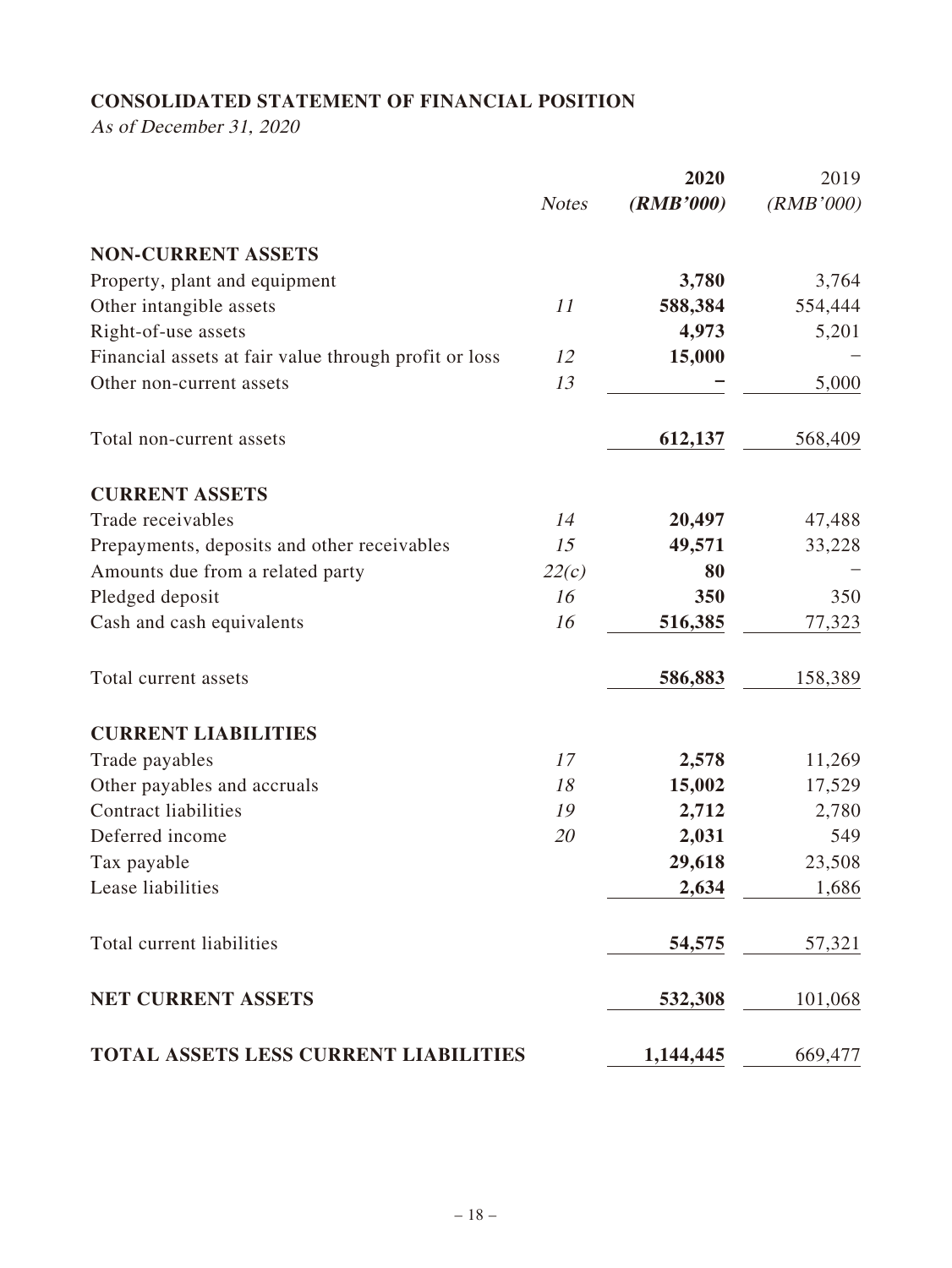|                                             |              | 2020      | 2019      |
|---------------------------------------------|--------------|-----------|-----------|
|                                             | <b>Notes</b> | (RMB'000) | (RMB'000) |
| <b>NON-CURRENT LIABILITIES</b>              |              |           |           |
| Deferred income                             | 20           | 1,481     | 1,343     |
| Lease liabilities                           |              | 2,547     | 3,448     |
| Total non-current liabilities               |              | 4,028     | 4,791     |
| <b>Net assets</b>                           |              | 1,140,417 | 664,686   |
| <b>EQUITY</b>                               |              |           |           |
| Equity attributable to owners of the parent |              |           |           |
| Share capital                               | 21           | 100,648   | 758       |
| Reserves                                    |              | 1,039,769 | 663,928   |
| <b>Total equity</b>                         |              | 1,140,417 | 664,686   |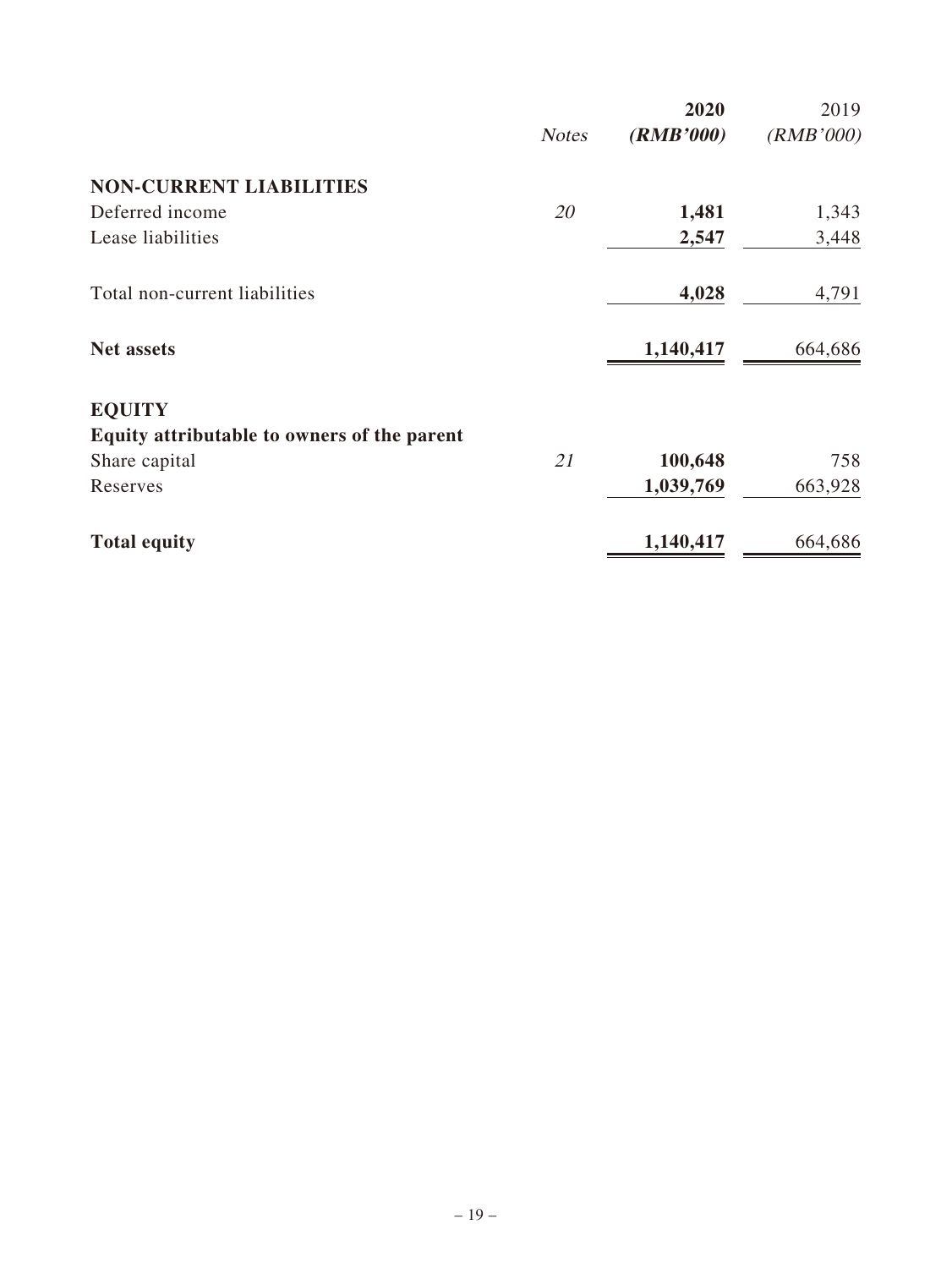# **NOTES TO THE FINANCIAL STATEMENTS**

#### **1. CORPORATE INFORMATION**

The Company is a limited liability company incorporated in the Cayman Islands on November 7, 2018. The registered office address of the Company is Cricket Square, Hutchins Drive, PO Box 2681, Grand Cayman, KY1-1111, Cayman Islands.

The shares of the Company were listed on the Main Board of The Stock Exchange of Hong Kong Limited (the "**Stock Exchange**") on January 17, 2020 (the "**Listing Date**").

The Company is an investment holding company. During the year, the Group was principally engaged in the business of providing online tour guide in the People's Republic of China (the "**PRC**" or "**Mainland China**"). In the opinion of the directors of the Company, the ultimate controlling shareholder of the Group is Mr. Zang Weizhong ("**Mr. Zang**"), the Chairman and the Chief Executive Officer.

#### **Information about subsidiaries**

As at the date of this announcement, the Company had direct and indirect interests in its subsidiaries, all of which are private limited liability companies (or, if incorporated outside Hong Kong, have substantially similar characteristics to a private company incorporated in Hong Kong), the particulars of which are set out below:

| <b>Name</b>                                                                 | Place and date<br>of incorporation/<br>registration and<br>place of business | <b>Nominal value</b><br>of issued<br>ordinary/<br>registered<br>share capital | Percentage of<br>equity interest<br>attributable to<br>the Company<br><b>Direct</b> | <b>Indirect</b> | <b>Principal activities</b>  |
|-----------------------------------------------------------------------------|------------------------------------------------------------------------------|-------------------------------------------------------------------------------|-------------------------------------------------------------------------------------|-----------------|------------------------------|
| Zhonghexin Technology Holdings<br>Limited                                   | British Virgin Islands<br>November 13, 2018                                  |                                                                               | 100%                                                                                |                 | Investment holding           |
| Zitop Technology Holdings<br>Limited                                        | Hong Kong<br>November 19, 2018                                               | HKD10,000                                                                     |                                                                                     | 100%            | Investment holding           |
| Guangzhou Zhixin Information<br>Consultancy Limited *<br>廣州智鑫信息咨詢有限公司(i)    | PRC/Mainland China<br>December 21, 2018                                      | RMB300,000,000                                                                |                                                                                     | 100%            | Investment holding           |
| Lvji Technology Group<br>Company Limited *<br>驢跡科技集團有限公司(ii) (iii)          | PRC/Mainland China<br>December 14, 2013                                      | RMB128,272,396                                                                |                                                                                     | 100%            | Sale of online tour<br>guide |
| Huoer Guosi Lvji Software<br>Technology Limited *<br>霍爾果斯驢跡軟件科技<br>有限公司(ii) | PRC/Mainland China<br>May 31, 2017                                           | RMB1,000,000                                                                  |                                                                                     | 100%            | Sale of online tour<br>guide |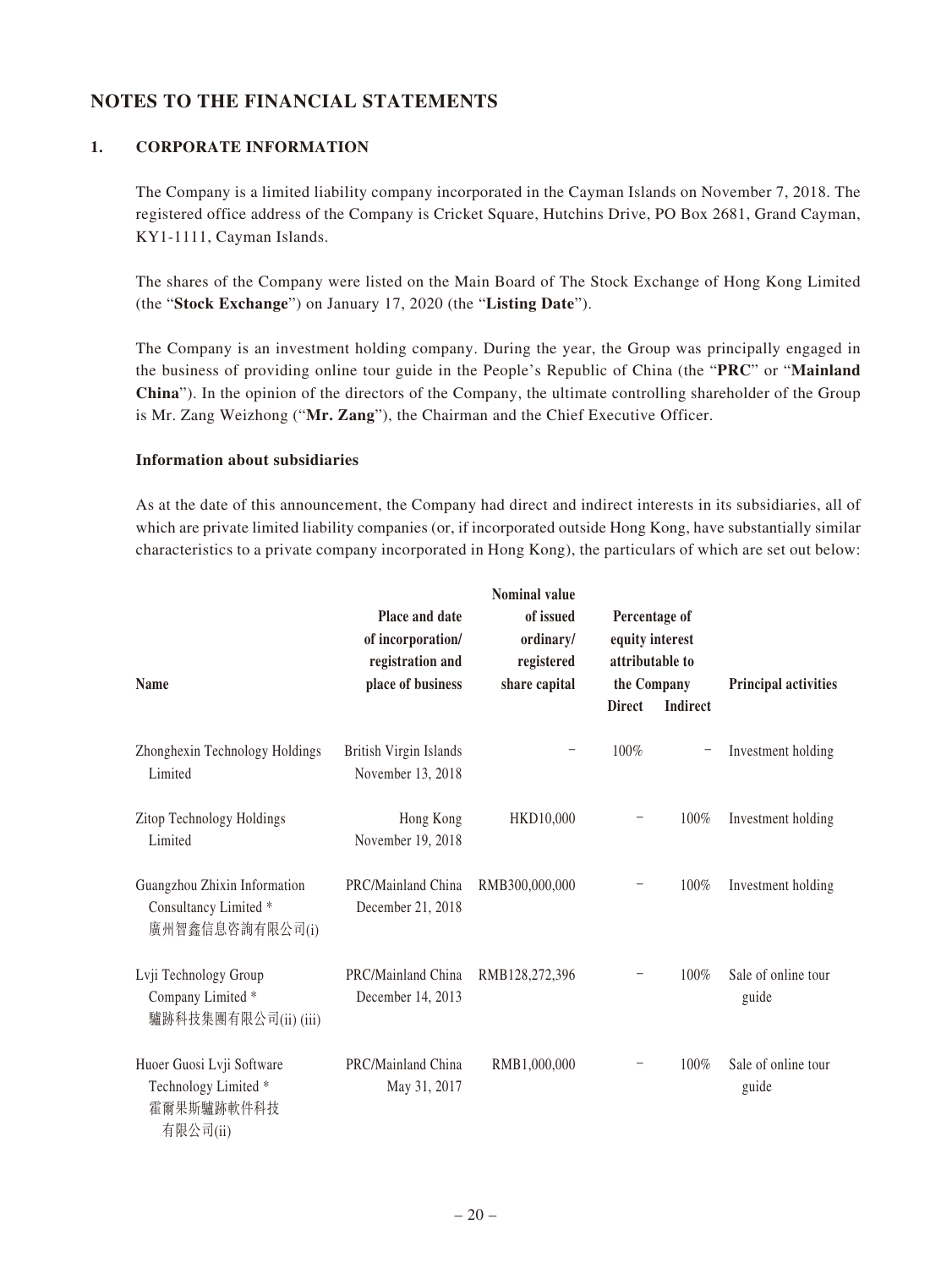| <b>Name</b>                                                                                  | Place and date<br>of incorporation/<br>registration and<br>place of business | <b>Nominal value</b><br>of issued<br>ordinary/<br>registered<br>share capital | Percentage of<br>equity interest<br>attributable to<br>the Company<br><b>Direct</b> | <b>Indirect</b> | <b>Principal activities</b>               |
|----------------------------------------------------------------------------------------------|------------------------------------------------------------------------------|-------------------------------------------------------------------------------|-------------------------------------------------------------------------------------|-----------------|-------------------------------------------|
| Guangzhou Lvji International<br>Travel Agency Limited *<br>廣州驢跡國際旅行社<br>有限公司(ii)             | PRC/Mainland China<br>January 31, 2018                                       | RMB1,000,000                                                                  |                                                                                     | 100%            | Sale of online tour<br>guide              |
| Guangxi Lvji Software<br>Technology Limited *<br>廣西驢跡軟件科技有限公司(ii)                            | PRC/Mainland China<br>September 21, 2018                                     | RMB1,000,000                                                                  |                                                                                     | 100%            | Sale of customized<br>content             |
| Huoer Guosi Yuantai<br><b>Technology Company</b><br>Limited <sup>*</sup><br>霍爾果斯元泰科技有限公司(ii) | PRC/Mainland China<br>November 6, 2020                                       | RMB1,000,000                                                                  |                                                                                     | 100%            | Sale of online tour<br>guide              |
| Lvji Technology (Beijing)<br>Company Limited *<br>驢跡科技(北京)有限公司(ii)                           | PRC/Mainland China<br>September 14, 2020                                     | RMB5,000,000                                                                  |                                                                                     | 100%            | Technology<br>consultation and<br>service |
| Guangzhou Gaodeding<br>Technology Company Limited *<br>廣州搞得定科技有限公司(ii)                       | PRC/Mainland China<br>November 17, 2020                                      | RMB1,000,000                                                                  |                                                                                     | 100%            | Sale of online tour<br>guide              |

#### Notes:

- (i) This entity is a wholly-foreign-owned enterprise established under the PRC Law.
- (ii) These entities are limited liability enterprises established under the PRC Law.
- (iii) This entity was renamed from Guangzhou Shi Lvji Technology Company Limited to Lvji Technology Group Company Limited on September 18, 2020.
- \* The English names of these companies represent the best effort made by the management of the Company to directly translate the Chinese names as they do not register any official English names.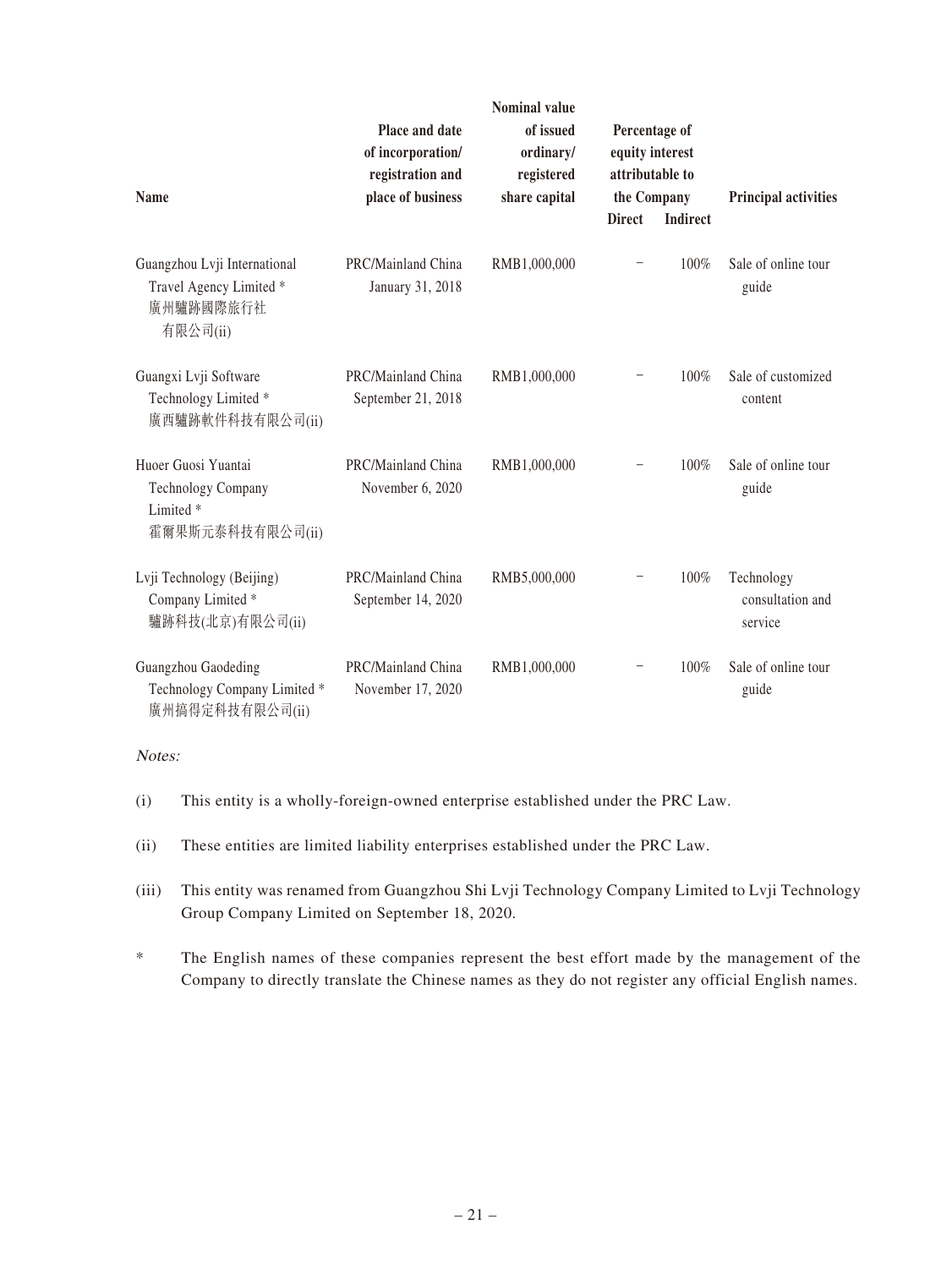#### **2. BASIS OF PREPARATION**

Through a group reorganization (the "**Reorganization**") as set out in the section headed "History, Reorganization and Corporate structure" in the Prospectus dated December 31, 2019 for the public listing of the Company's shares on the Stock Exchange, the Company became the holding company of the companies now comprising the Group on July 29, 2019. As the Reorganization involved inserting new holding companies at the top of an existing company and has not resulted in a change in economic substance, the consolidated financial statements have been prepared and presented as a continuation of the then holding company by applying the principles of merger accounting as if the Reorganization had been completed at the beginning of the year ended December 31, 2019.

These financial statements have been prepared in accordance with Hong Kong Financial Reporting Standards ("**HKFRSs**") (which include all Hong Kong Financial Reporting Standards, Hong Kong Accounting Standards ("**HKASs**") and Interpretations) issued by the Hong Kong Institute of Certified Public Accountants ("**HKICPA**"), accounting principles generally accepted in Hong Kong and the disclosure requirements of the Hong Kong Companies Ordinance.

The financial statements have been prepared under the historical cost convention, except for financial asset at fair value through profit or loss which have been measured at fair value. These financial statements are presented in Renminbi ("**RMB**") and all values are rounded to the nearest thousand except when otherwise indicated.

#### **Basis of consolidation**

The consolidated financial statements include the financial statements of the Group for the year ended December 31, 2020. A subsidiary is an entity (including a structured entity), directly or indirectly, controlled by the Company. Control is achieved when the Group is exposed, or has rights, to variable returns from its involvement with the investee and has the ability to affect those returns through its power over the investee (i.e., existing rights that give the Group the current ability to direct the relevant activities of the investee).

When the Company has, directly or indirectly, less than a majority of the voting or similar rights of an investee, the Group considers all relevant facts and circumstances in assessing whether it has power over an investee, including:

- (a) the contractual arrangement with the other vote holders of the investee;
- (b) rights arising from other contractual arrangements; and
- (c) the Group's voting rights and potential voting rights.

The financial statements of the subsidiaries are prepared for the same reporting period as the Company, using consistent accounting policies. The results of subsidiaries are consolidated from the date on which the Group obtains control and continue to be consolidated until the date that such control ceases.

All intra-group assets and liabilities, equity, income, expenses and cash flows relating to transactions between members of the Group are eliminated in full on consolidation.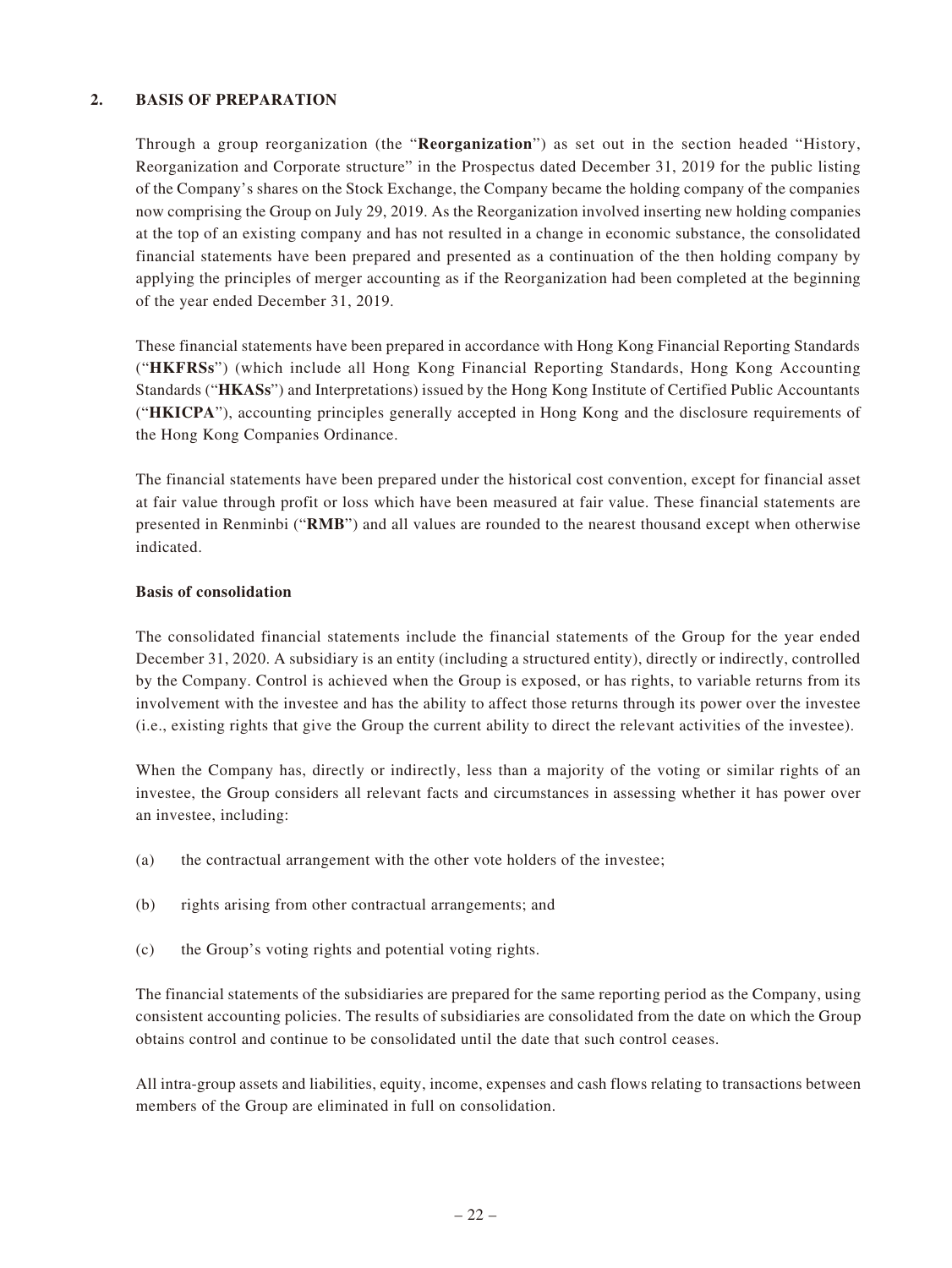The Group reassesses whether or not it controls an investee if facts and circumstances indicate that there are changes to one or more of the three elements of control described above. A change in the ownership interest of a subsidiary, without a loss of control, is accounted for as an equity transaction.

If the Group loses control over a subsidiary, it derecognizes (i) the assets (including goodwill) and liabilities of the subsidiary, (ii) the carrying amount of any non-controlling interest and (iii) the cumulative translation differences recorded in equity; and recognizes (i) the fair value of the consideration received, (ii) the fair value of any investment retained and (iii) any resulting surplus or deficit in profit or loss. The Group's share of components previously recognized in other comprehensive income is reclassified to profit or loss or retained profits, as appropriate, on the same basis as would be required if the Group had directly disposed of the related assets or liabilities.

#### **3. OPERATING SEGMENT INFORMATION**

The Group is principally an online tour guide provider in Mainland China.

HKFRS 8 Operating Segments requires operating segments to be identified on the basis of internal reporting about components of the Group that are regularly reviewed by the chief operating decision-makers in order to allocate resources to segments and to assess their performance. The information reported to the directors of the Company, who are the chief operating decision-makers, for the purpose of resource allocation and assessment of performance, does not contain discrete operating segment financial information and the directors reviewed the financial results of the Group as a whole. Therefore, no further information about the operating segment is presented.

#### **Geographical information**

During the year, since the majority of the Group's revenue and operating profit were generated from the sale of online tour guide and customized content in Mainland China, all of the Group's identifiable assets and liabilities were located in Mainland China, and overseas income from any individual district did not exceed 10% of total revenue, no geographical segment information in accordance with HKFRS 8 Operating Segments is presented.

#### **Information about major customers**

No revenue from a single end user, travel agency, tourist attraction administrator and government office contributed to 10% or more of the total revenue of the Group during the year.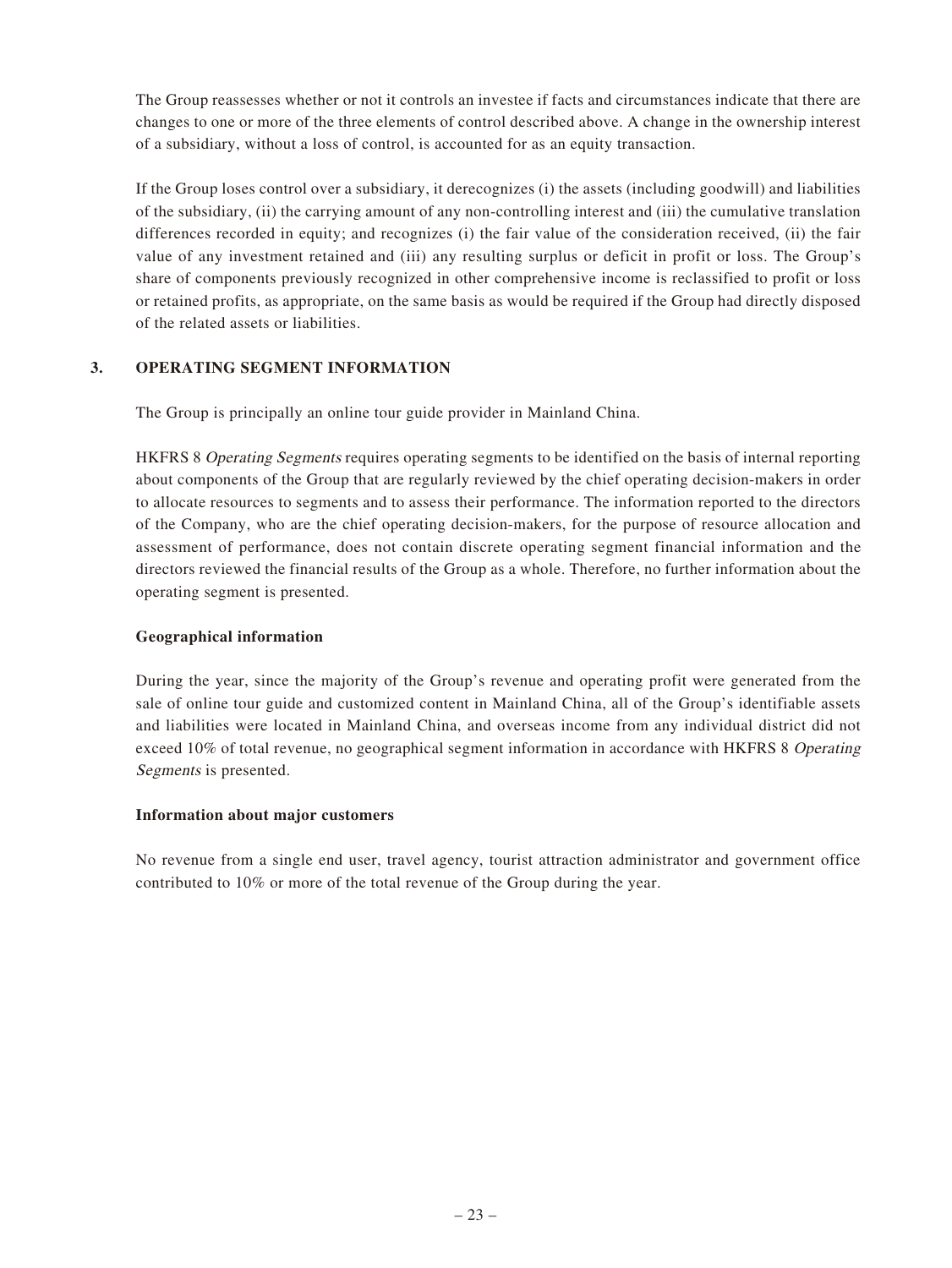### **4. REVENUE, OTHER INCOME AND GAINS**

An analysis of revenue is as follows:

|                                              | 2020      | 2019      |
|----------------------------------------------|-----------|-----------|
|                                              | (RMB'000) | (RMB'000) |
| Revenue from contracts with customers        |           |           |
| Sale of online tour guide through OTAs       | 281,694   | 522,185   |
| Sale of online tour guide to travel agencies | 99        | 10,276    |
| Sale of online tour guide through Lvji APP   | 256       | 680       |
| Sale of customized content                   | 13,002    | 8,672     |
|                                              | 295,051   | 541,813   |
| <b>Revenue from contracts with customers</b> |           |           |
| (i)<br>Disaggregated revenue information     |           |           |
|                                              | 2020      | 2019      |
|                                              | (RMB'000) | (RMB'000) |
| Types of goods or services                   |           |           |
| Sale of online tour guide                    | 282,049   | 533,141   |
| Sale of customized content                   | 13,002    | 8,672     |
|                                              | 295,051   | 541,813   |
| Timing of revenue recognition                |           |           |
| Goods transferred at a point in time         | 295,051   | 541,813   |

The following table shows the amounts of revenue recognized in the current reporting period that were included in the contract liabilities at the beginning of the reporting period:

|                                                              | 2020      | 2019      |
|--------------------------------------------------------------|-----------|-----------|
|                                                              | (RMB'000) | (RMB'000) |
| Revenue recognized that was included in contract liabilities |           |           |
| Sale of customized content                                   | 2,780     | 720       |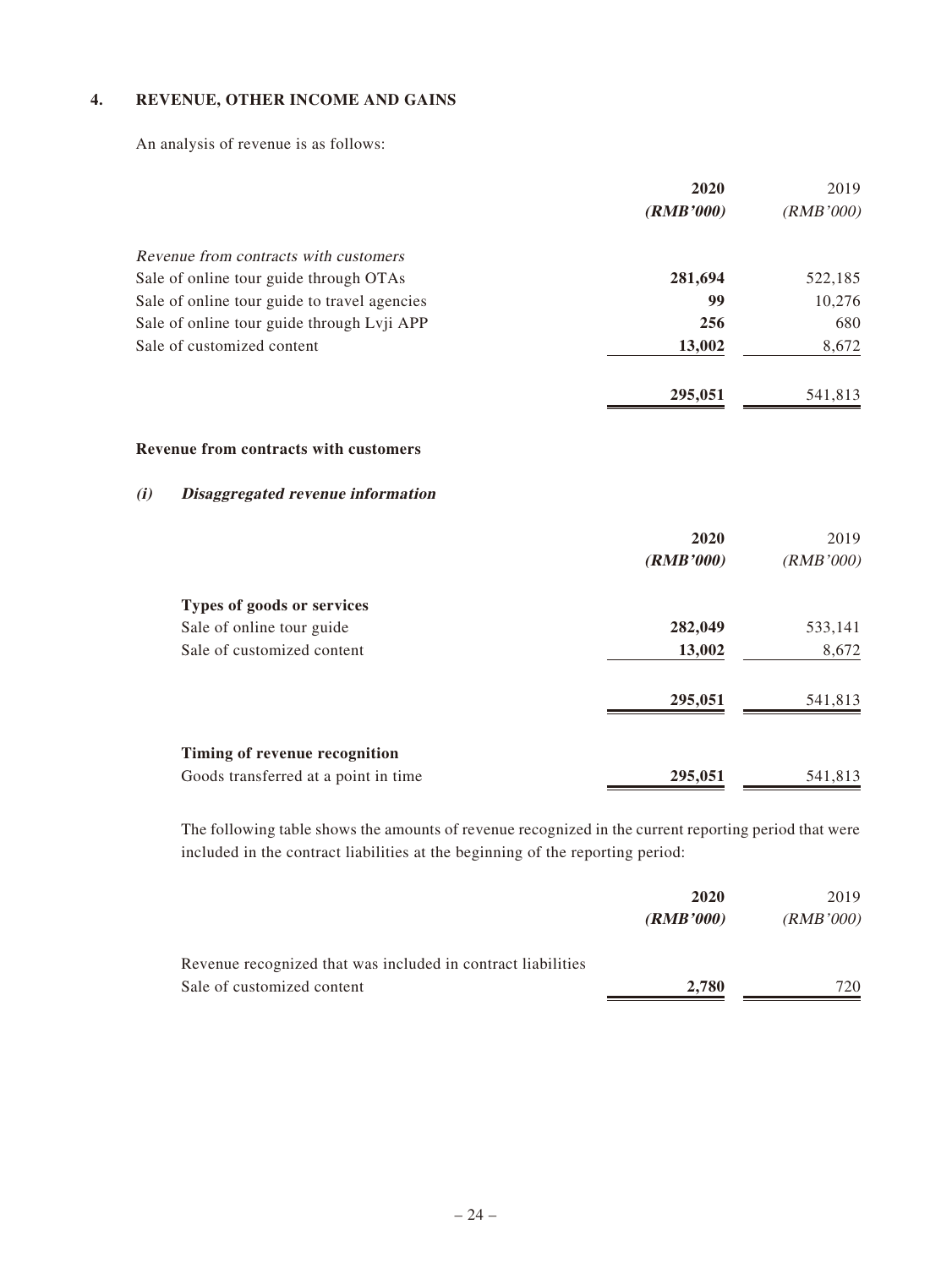#### **(ii) Performance obligations**

Information about the Group's performance obligations is summarized below:

#### Revenue from the sale of online tour guide through OTAs and Lvji APP

The performance obligation is satisfied when the online tour guides are activated by end users. The end users make the payments in advance. OTAs reconcile and settle the payments received from the end users with the Group on a monthly basis and the credit term is usually 45 days.

#### Revenue from the sale of online tour guide to travel agencies

The performance obligation is satisfied when the right to use the online tour guide is transferred to travel agencies and travel agencies generally pay in advance.

#### Revenue from the sale of customized content

The performance obligation is satisfied when the content is checked and accepted by the customers and payment is generally due within 30 days from acceptance.

#### **Other income and gains**

|                                   | 2020      | 2019      |
|-----------------------------------|-----------|-----------|
|                                   | (RMB'000) | (RMB'000) |
| Other income and gains            |           |           |
| Government grants (note $(i)$ )   | 6,487     | 12,423    |
| Franchise income <i>(note 20)</i> | 2,667     | 769       |
| Interest income                   | 7,585     | 225       |
| Exchange (loss)/gain              | (6,974)   | 1,260     |
| Others                            | 164       | 229       |
|                                   | 9,929     | 14,906    |

Note (i): The amount represents subsidies received from local government authorities in connection with certain tax refunds and various industry-specific subsidies. There are no unfulfilled conditions relating to such government subsidies recognized.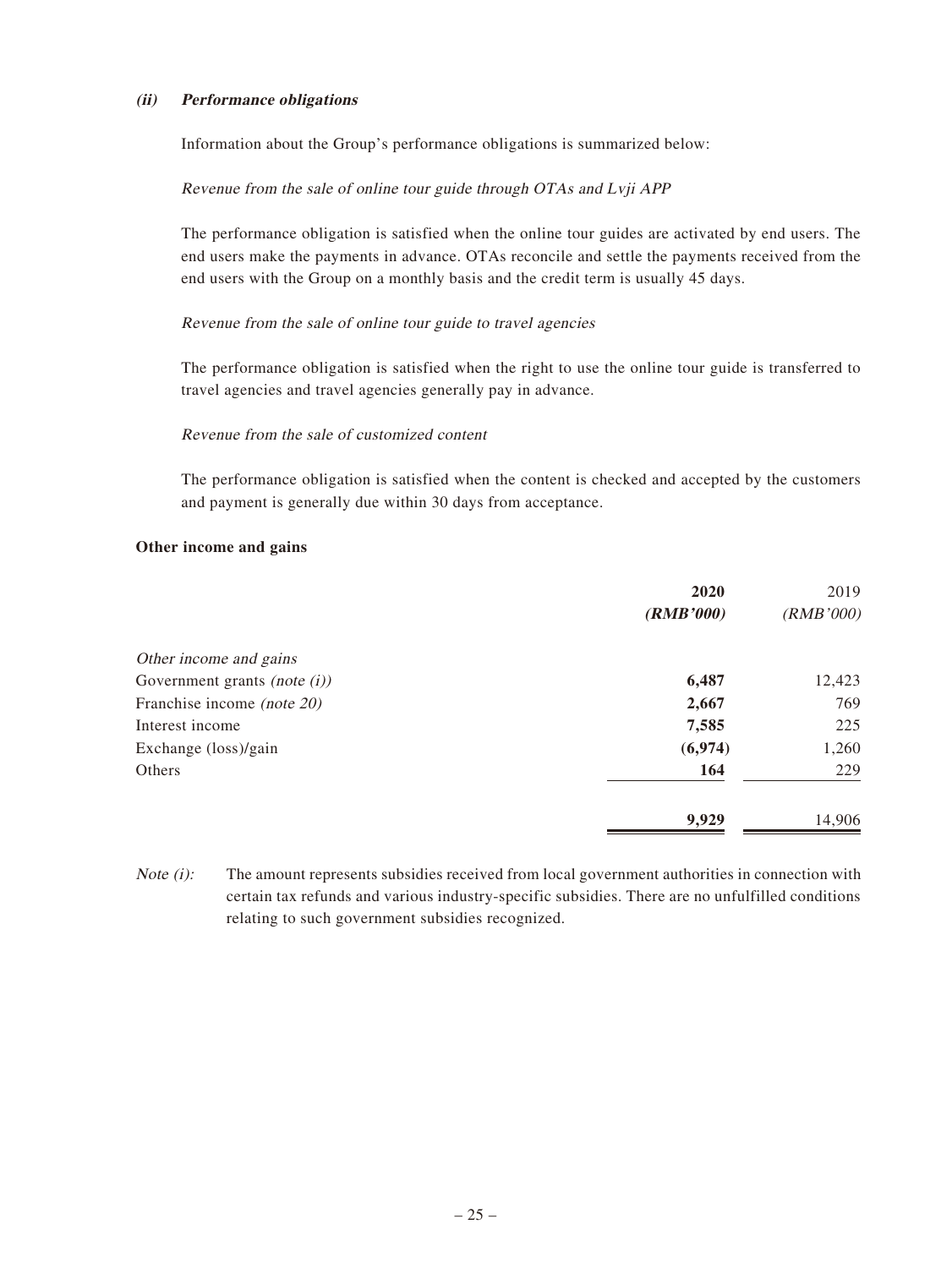### **5. (LOSS)/PROFIT BEFORE TAX**

The Group's (loss)/profit before tax is arrived at after charging/(crediting):

|                                                              | 2020      | 2019      |
|--------------------------------------------------------------|-----------|-----------|
|                                                              | (RMB'000) | (RMB'000) |
| Concession fee                                               | 140,847   | 261,093   |
| Depreciation of property, plant and equipment                | 1,734     | 1,901     |
| Depreciation of right-of-use assets                          | 2,220     | 1,422     |
| Amortization of other intangible assets (note 11)            | 75,283    | 43,340    |
| Impairment of other intangible assets (note 11)              | 70,447    |           |
| Research and development costs                               | 13,584    | 2,265     |
| Listing expenses                                             | 39,561    | 18,012    |
| Auditor's remuneration                                       | 2,500     | 1,600     |
| Impairment of trade receivables (note 14)                    | 207       | (709)     |
| Lease payments not included in the measurement               |           |           |
| of lease liabilities                                         | 32        | 60        |
| Employee benefit expense (including directors' remuneration) |           |           |
| Wages and salaries                                           | 30,362    | 25,408    |
| Pension scheme contributions (defined contribution scheme)   | 370       | 3,501     |
|                                                              | 377,147   | 357,893   |
| Bank interest income                                         | (7, 585)  | (225)     |
| Other interest income from short term investments            |           |           |
| measured at fair value through profit or loss                |           | (228)     |
| Government grants                                            | (6, 487)  | (12, 423) |

### **6. OTHER EXPENSES**

An analysis of other expenses is as follows:

|                                                 | 2020      | 2019      |
|-------------------------------------------------|-----------|-----------|
|                                                 | (RMB'000) | (RMB'000) |
| Impairment of other intangible assets (note 11) | 70,447    |           |
| Others                                          | 571       | 464       |
|                                                 | 71,018    | 464       |

#### **7. FINANCE COSTS**

An analysis of finance costs is as follows:

|                                       | 2020<br>(RMB'000) | 2019<br>(RMB'000) |
|---------------------------------------|-------------------|-------------------|
| Interest portion of lease liabilities | 338               | 50                |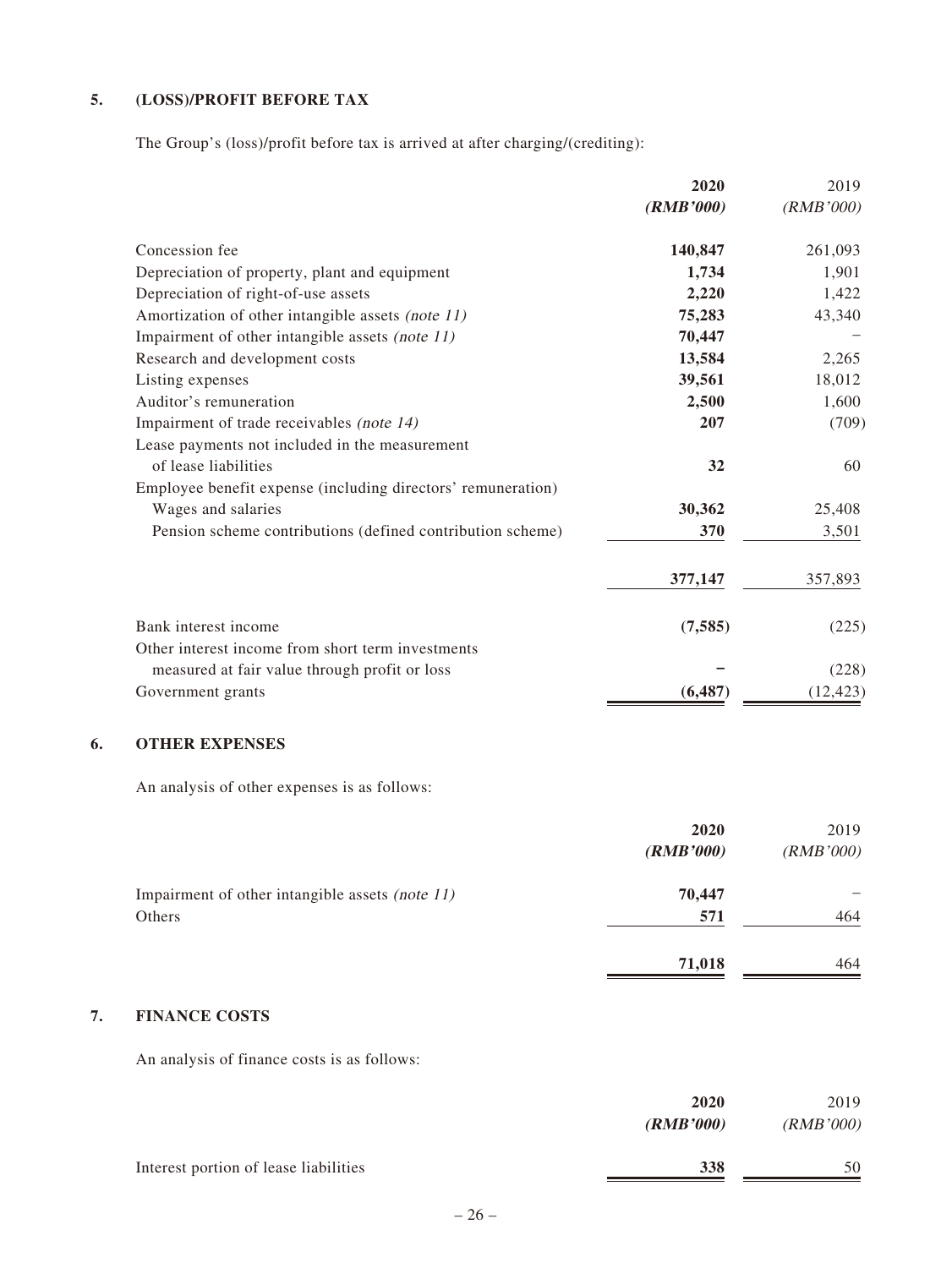#### **8. INCOME TAX**

The Group is subject to income tax on an entity basis on profits arising in or derived from the countries/ jurisdictions in which members of the Group are domiciled and operate.

The Company was incorporated in the Cayman Islands as an exempted company with limited liability under the Companies Law of the Cayman Islands and accordingly is not subject to income tax.

No provision for Hong Kong profits tax has been made as the Group had no assessable profits derived from or earned in Hong Kong during the year.

The provision for Mainland China corporate income tax is based on the statutory rate of 25% of the assessable profits of the subsidiaries of the Group operating in Mainland China as determined in accordance with the PRC Corporate Income Tax Law, which was approved and became effective on January 1, 2008.

Lvji Technology Group Company Limited ("**Lvji Technology**") qualified as a "High-and-New Technology Enterprise" ("**HNTE**") under the PRC Corporate Income Tax Law in December 2016. Lvji Technology is entitled to a preferential income tax rate of 15% for three years starting from December 2016, if the criteria for HNTE are met each year. After reapplication of HNTE in December 2019, Lvji Technology is entitled to a preferential income tax rate of 15% for three years starting from December 2019, if the criteria for HNTE are met each year.

Huoer Guosi Lvji Software Technology Limited ("**Huoer Guosi Lvji**") was incorporated in Khorgos, Xinjiang, the PRC on May 31, 2017. According to the applicable regulations, Huoer Guosi Lvji is exempted from corporate income tax for four years from the first year of operation which was 2017.

Guangxi Lvji Software Technology Limited ("**Guangxi Lvji**") was incorporated in Beihai, Guangxi, the PRC on September 21, 2018. According to the applicable regulations, Guangxi Lvji is entitled to a preferential income tax rate of 9% for three years from the first year of operation which was 2018.

The major components of income tax expense of the Group are as follows:

|                                                          | 2020<br>(RMB'000) | 2019<br>(RMB'000) |
|----------------------------------------------------------|-------------------|-------------------|
| Current income $tax$ – Mainland China                    | 2,956             | 26,113            |
| Overprovision in prior year                              | (1,153)           |                   |
| Reversal of CIT payment made in prior year (note $(i)$ ) |                   | (15, 640)         |
| Deferred income tax                                      |                   | 106               |
| Total tax charge for the year                            | 1,803             | 10,579            |

Note (i): This amount represented a one-off tax refund received from the local tax bureau in October 2019 with regard to Lvji Technology's being awarded as a qualified software enterprise issued by Guangdong Software Industry Association covering one year from June 10, 2019 to June 9, 2020. Pursuant to MOF/STA PN [2019] No. 68 jointly released by the Ministry of Finance ("**MOF**") and State Taxation Administration ("**STA**") on May 17, 2019, Lvji Technology was then approved by local tax authorities to be entitled to a corporate income tax exemption for the year ended December 31, 2018.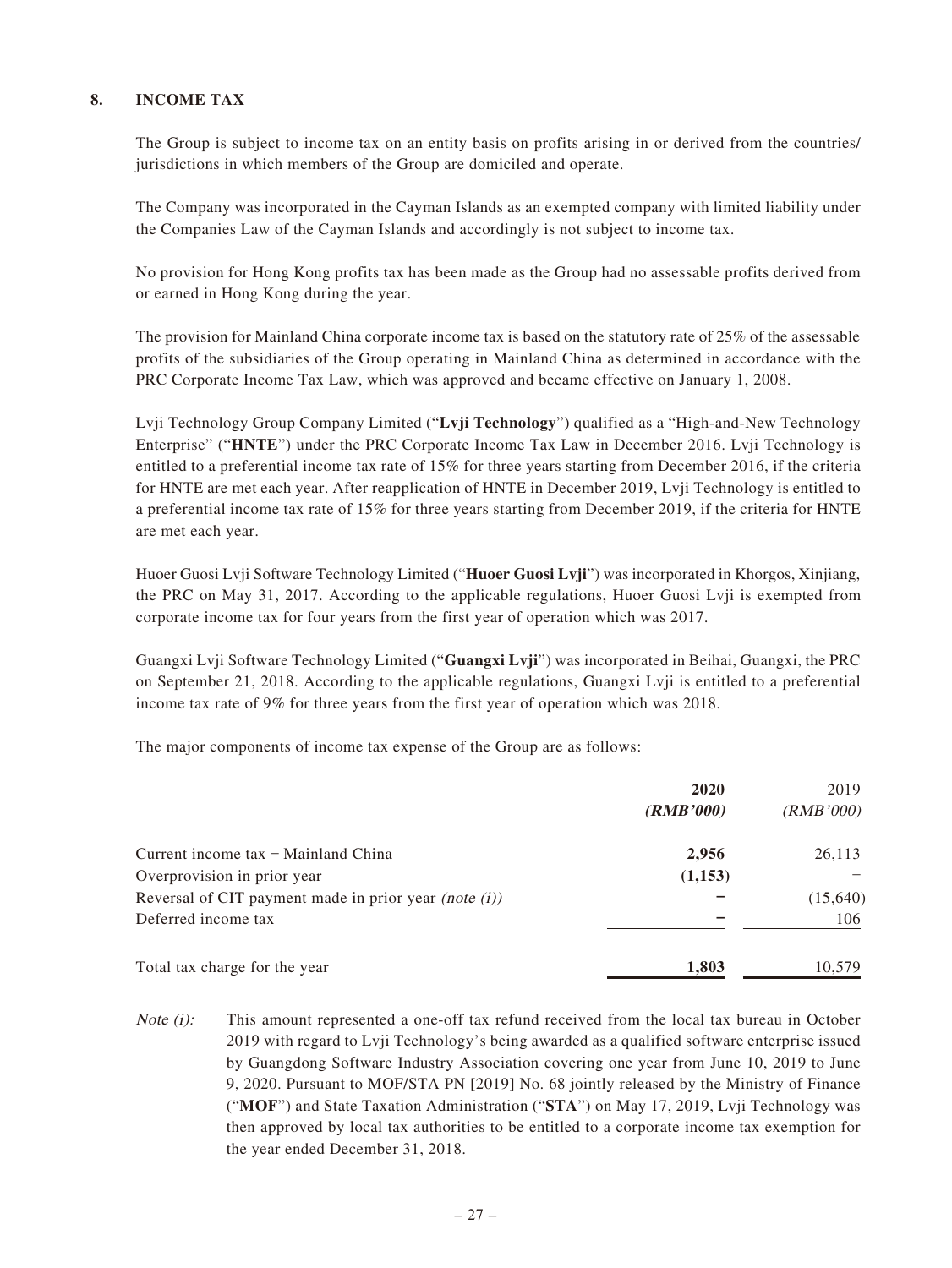A reconciliation of the tax expense applicable to (loss)/profit before tax at the statutory rate in Mainland China to the tax expense at the effective tax rate, and a reconciliation of the standard tax rate to the effective tax rate, are as follows:

|                                              | 2020      |        | 2019      |        |
|----------------------------------------------|-----------|--------|-----------|--------|
|                                              | (RMB'000) | %      | (RMB'000) | %      |
| (Loss)/profit before tax                     | (98, 844) |        | 171,363   |        |
| Tax at the statutory tax rate                | (14,262)  | 14.4   | 42,841    | 25.0   |
| Lower tax rates for specific provinces or    |           |        |           |        |
| enacted by local authority                   | 5,109     | (5.2)  | (17,292)  | (10.1) |
| Reversal of CIT payment made in prior year   |           |        | (15,640)  | (9.1)  |
| Overprovision in prior year                  | (1,153)   | 1.2    |           |        |
| Expenses not deductible for tax              | 10,620    | (10.7) | 1,220     | 0.7    |
| Tax losses not recognized                    | 1,489     | (1.5)  | 455       | 0.3    |
| Income not subject to tax                    |           |        | (1,005)   | (0.6)  |
| Tax charge at the Group's effective tax rate | 1,803     | (1.8)  | 10,579    | 6.2    |

Pursuant to the PRC Corporate Income Tax Law, a 10% withholding tax is levied on dividends declared to foreign investors from January 1, 2008 and applies to earnings generated after December 31, 2007. A lower withholding tax rate may be applied if there is a tax treaty between Mainland China and the jurisdiction of the foreign investors. The Group is therefore liable to withholding taxes on dividends distributed by those subsidiaries established in Mainland China in respect of earnings generated from January 1, 2008. The applicable tax rate of the Group is 10%. At the end of the reporting period, deferred tax has not been recognized for withholding taxes that would be payable on the unremitted earnings that are subject to withholding taxes of the Group's subsidiaries established in Mainland China. In the opinion of the directors, it is not probable that these subsidiaries will distribute such remaining earnings in the foreseeable future. The aggregate amount of temporary differences associated with investments in subsidiaries in Mainland China for which deferred tax liabilities have not been recognized at December 31, 2020 was RMB195,290,000 (2019: RMB260,116,000). There are no income tax consequences attaching to the payment of dividends by the Company to its shareholders.

#### **9. DIVIDENDS**

No dividend has been declared and paid by the Company and its subsidiaries during the year.

#### **10. (LOSS)/EARNINGS PER SHARE ATTRIBUTABLE TO ORDINARY EQUITY HOLDERS OF THE PARENT**

The calculation of the basic (loss)/earnings per share amount is based on the (loss)/profit for the year attributable to ordinary equity holders of the parent, and the weighted average number of ordinary shares of 1,406,052,329 (2019: 1,100,000,000) in issue during the year, as adjusted for the assumption that 1,089,000,000 new shares issued pursuant to the Capitalisation Issue (as defined in note 21) had been issued on January 1, 2019.

The Group had no potentially dilutive ordinary shares in issue during the years ended December 31, 2020 and 2019.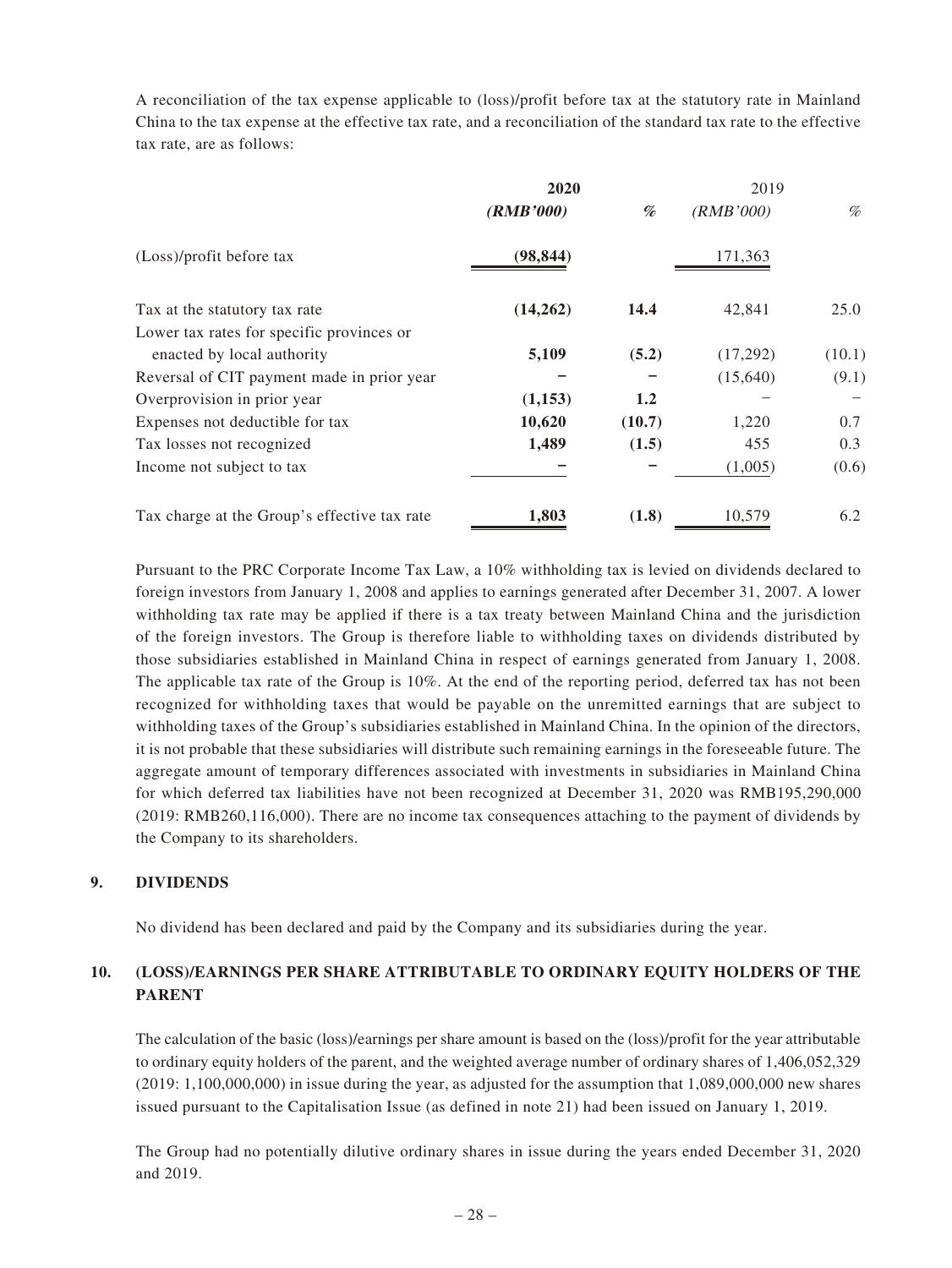The calculations of basic and diluted earnings per share are based on:

|                                                                      | 2020<br>(RMB'000) | 2019<br>(RMB'000) |
|----------------------------------------------------------------------|-------------------|-------------------|
| Earnings                                                             |                   |                   |
| (Loss)/profit attributable to ordinary equity holders of the parent, |                   |                   |
| used in the basic and diluted earnings per share calculation:        | (100, 647)        | 160,784           |
| <b>Shares</b>                                                        |                   |                   |
| Weighted average number of ordinary shares in issue during the       |                   |                   |
| year used in the basic and diluted earnings per share calculations   | 1,406,052,329     | 1,100,000,000     |

# **11. OTHER INTANGIBLE ASSETS**

### **December 31, 2020**

|                                                          | Copyrights<br>(RMB'000) | Computer<br>software<br>(RMB'000) | <b>Total</b><br>(RMB'000) |
|----------------------------------------------------------|-------------------------|-----------------------------------|---------------------------|
| At January 1, 2020:                                      |                         |                                   |                           |
| Cost                                                     | 614,308                 | 138                               | 614,446                   |
| Accumulated amortization                                 | (59, 985)               | (17)                              | (60, 002)                 |
| Net carrying amount                                      | 554,323                 | 121                               | 554,444                   |
| Cost at January 1, 2020, net of accumulated amortization | 554,323                 | 121                               | 554,444                   |
| Additions                                                | 179,670                 |                                   | 179,670                   |
| Impairment during the year                               | (70, 447)               |                                   | (70, 447)                 |
| Amortization provided during the year                    | (75,269)                | (14)                              | (75, 283)                 |
| At December 31, 2020                                     | 588,277                 | 107                               | 588,384                   |
| At December 31, 2020:                                    |                         |                                   |                           |
| Cost                                                     | 793,978                 | 138                               | 794,116                   |
| Accumulated amortization and impairment                  | (205, 701)              | (31)                              | (205, 732)                |
| Net carrying amount                                      | 588,277                 | 107                               | 588,384                   |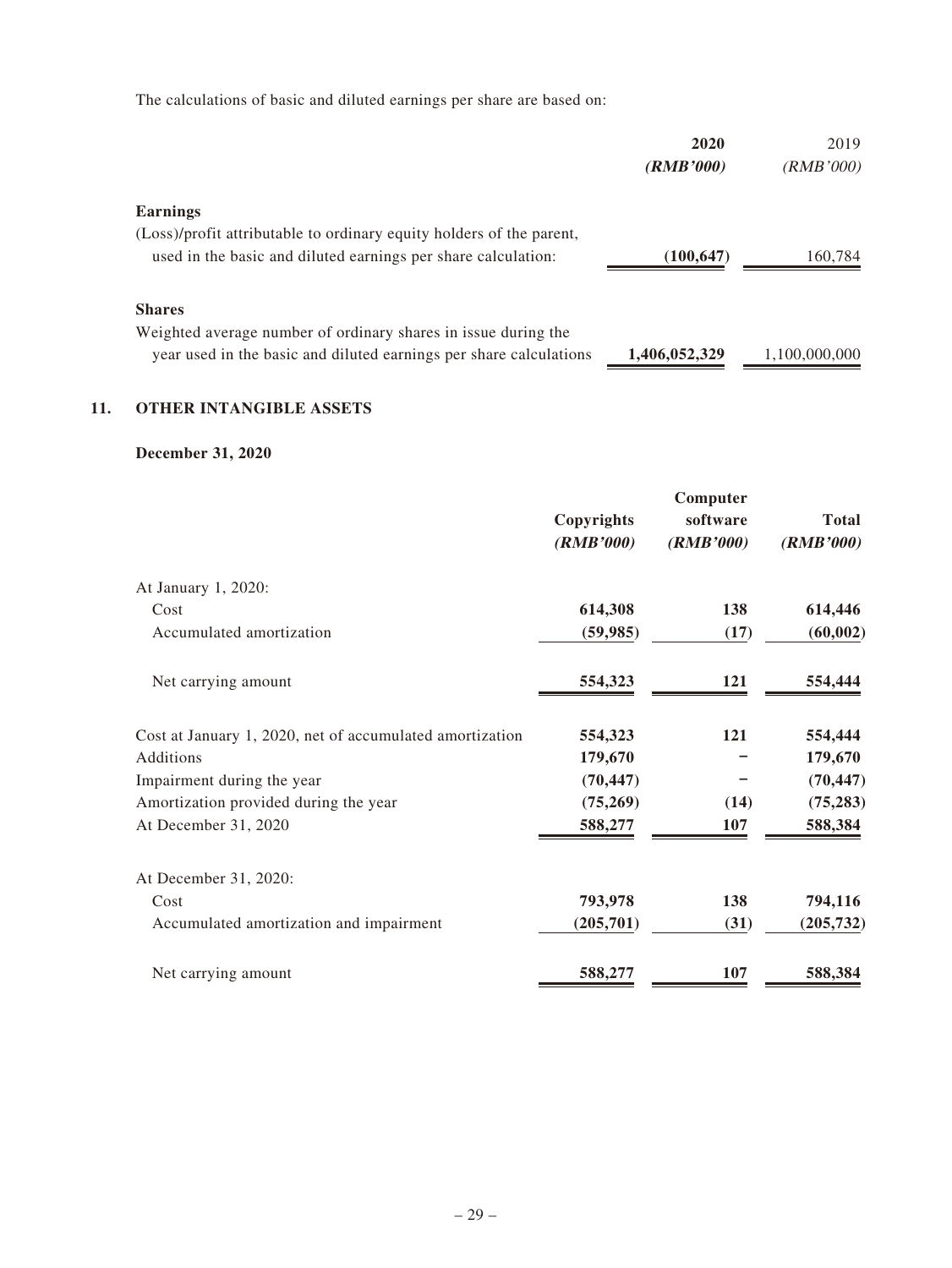#### **December 31, 2019**

|                                                          |            | Computer  |           |
|----------------------------------------------------------|------------|-----------|-----------|
|                                                          | Copyrights | software  | Total     |
|                                                          | (RMB'000)  | (RMB'000) | (RMB'000) |
| At January 1, 2019:                                      |            |           |           |
| Cost                                                     | 224,531    | 31        | 224,562   |
| Accumulated amortization                                 | (16, 658)  | (4)       | (16, 662) |
| Net carrying amount                                      | 207,873    | 27        | 207,900   |
| Cost at January 1, 2019, net of accumulated amortization | 207,873    | 27        | 207,900   |
| Additions                                                | 389,777    | 107       | 389,884   |
| Amortization provided during the year                    | (43, 327)  | (13)      | (43, 340) |
| At December 31, 2019                                     | 554,323    | 121       | 554,444   |
| At December 31, 2019:                                    |            |           |           |
| Cost                                                     | 614,308    | 138       | 614,446   |
| Accumulated amortization                                 | (59, 985)  | (17)      | (60,002)  |
| Net carrying amount                                      | 554,323    | 121       | 554,444   |

As of 31 December 2020, as a result of the outbreak of COVID-19 and limitation of traveling abroad, the management performed impairment testing on copyrights for online tour guides overseas. The recoverable amounts of the each copyright have been determined based on the value in use and the pre-tax discount rate applied to the cash flow projections is 19.73%.

#### **12. FINANCIAL ASSETS AT FAIR VALUE THROUGH PROFIT OR LOSS**

|                 | 2020<br>(RMB'000) | 2019<br>(RMB'000)        |
|-----------------|-------------------|--------------------------|
| Fund investment | 15,000            | $\overline{\phantom{0}}$ |

As further detailed in the Company's announcement on December 15, 2020, the Company contributed RMB15,000,000 out of the total subscribed capital contribution of RMB30,000,000 into Chongqing Chengyu Baijing Fund, a limited partnership where the Company acts as a limited partner as of the date of the announcement, pursuant to the Limited Partnership Agreement on September 27, 2020. The term of the fund shall be seven years commencing from the date of establishment and no longer than ten years if there is any extension. As of December 31, 2020, the investment fund filing and registration is still subject to approval by relevant authorities and the fair value of the fund investment is close to the contribution of the Company.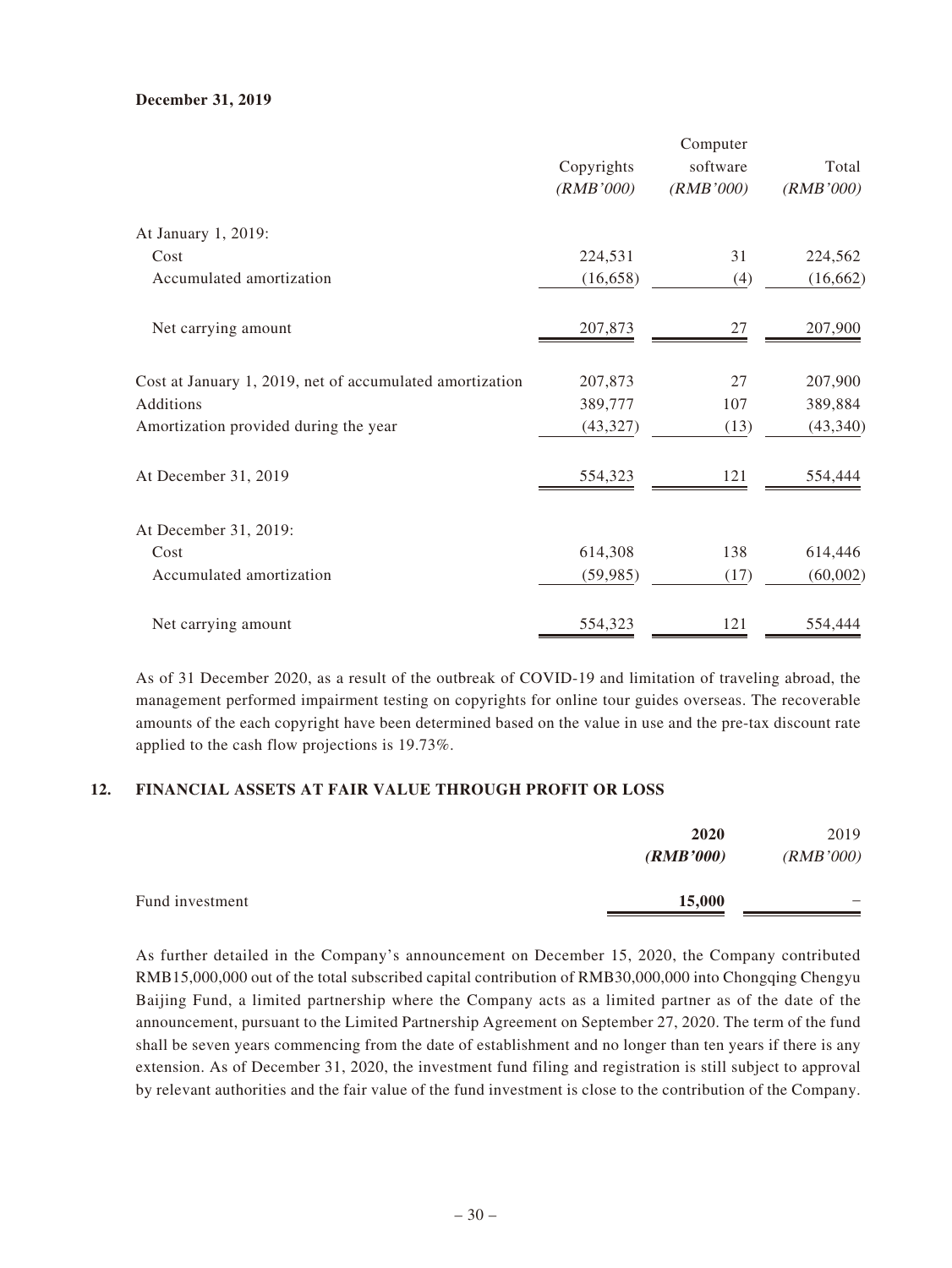#### **13. OTHER NON-CURRENT ASSETS**

|                                                               | 2020      | 2019      |
|---------------------------------------------------------------|-----------|-----------|
|                                                               | (RMB'000) | (RMB'000) |
| Deposits and other receivables <i>(note <math>(i)</math>)</i> | -         | 5,000     |

*Note (i):* During the year ended December 31, 2019, the Group entered into a service agreement with an independent third party service provider for rendering its professional service with regard to business development, product promotion and related activities for the Group, and as stipulated under the terms of the agreement, the Group made a down payment deposit amounting to RMB5,000,000 for a two-year service contract with duration from July 1, 2019 to June 30, 2021. As of December 31, 2020, RMB1,000,000 was utilized for the service received by the Group and the remaining balance of RMB4,000,000 represents the deposit for the duration within next twelve months and was reclassified as current assets.

#### **14. TRADE RECEIVABLES**

|                                 | 2020<br>(RMB'000) | 2019<br>(RMB'000) |
|---------------------------------|-------------------|-------------------|
| Trade receivables               | 20,704            | 47,488            |
| Impairment of trade receivables | (207)             |                   |
|                                 | 20,497            | 47,488            |

The Group's trading terms with OTAs are mainly on credit. The credit period for OTAs is generally 45 days. Each OTA has a maximum credit limit. The credit period for other customers is generally 30 days. The Group seeks to maintain strict control over its outstanding receivables and has a credit control department to minimize credit risk. The Group does not hold any collateral or other credit enhancements over its trade receivable balances. Trade receivables are non-interest-bearing.

An ageing analysis of the trade receivables as at the end of the reporting period, based on the invoice date and net of provisions, is as follows:

|                    | 2020      | 2019      |
|--------------------|-----------|-----------|
|                    | (RMB'000) | (RMB'000) |
| Within 3 months    | 19,532    | 46,559    |
| 3 to 6 months      | 297       | 525       |
| 6 months to 1 year | 140       | 404       |
| Over 1 years       | 528       |           |
|                    | 20,497    | 47,488    |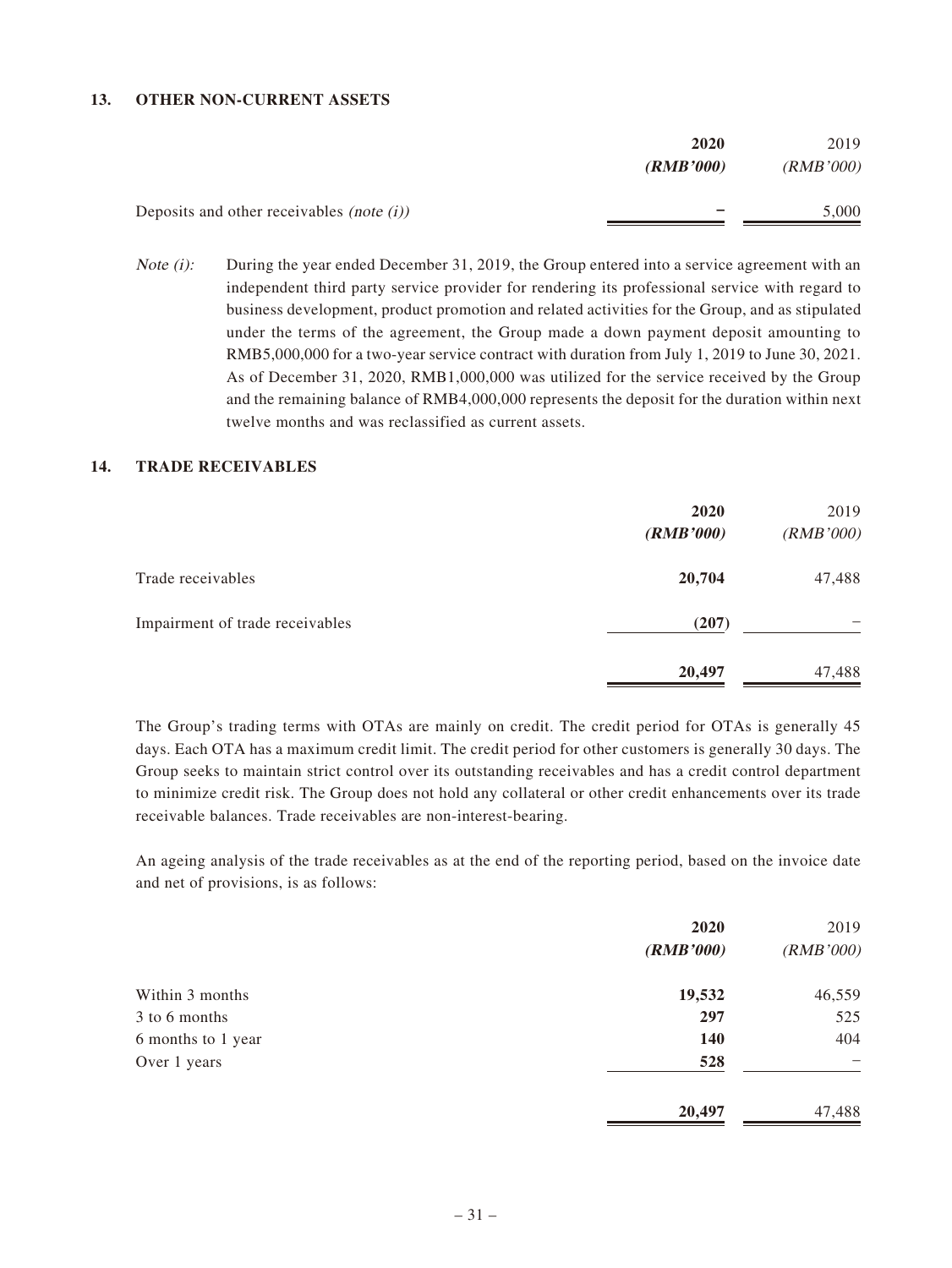The movements in the loss allowance for impairment of trade receivables are as follows:

|                                            | 2020<br>(RMB'000) | 2019<br>(RMB'000) |
|--------------------------------------------|-------------------|-------------------|
| At beginning of year                       |                   | 709               |
| Impairment for the year                    | 207               | 923               |
| Impairment provision reversed for the year |                   | (1, 632)          |
| At end of year                             | 207               |                   |

The Group applies the simplified approach to providing for expected credit losses prescribed by HKFRS 9, which permits the use of the lifetime expected loss provision for all trade receivables. To measure the expected credit losses, trade receivables have been grouped based on shared credit risk characteristics and the days past due. At the end of the reporting period, the probability of default is minimal for debtors other than defaulted receivables, with expected credit loss rates of 0.26% to 0.42%. Trade receivables for which the balances are overdue with aging of more than a year and the counterparties failed to make the demanded repayments are defaulted receivables, which are fully provided.

#### **15. PREPAYMENTS, DEPOSITS AND OTHER RECEIVABLES**

|                             | 2020      | 2019      |
|-----------------------------|-----------|-----------|
|                             | (RMB'000) | (RMB'000) |
| Prepayments to suppliers    | 33,558    | 7,930     |
| Government grant receivable | 46        | 12,063    |
| Deferred listing expenses   |           | 6,625     |
| Contract cost               | 2,386     | 3,694     |
| Deposit (note $13(i)$ )     | 4,000     |           |
| Interest receivable         | 5,097     |           |
| Other receivables           | 4,484     | 2,916     |
|                             | 49,571    | 33,228    |

None of the above assets is either past due or impaired. The financial assets included in the above balances relate to receivables for which there was no recent history of default. The majority of the above balances were settled within 12 months and had no historical default. During the year, the Group estimated that the expected loss rate for the above receivables is insignificant.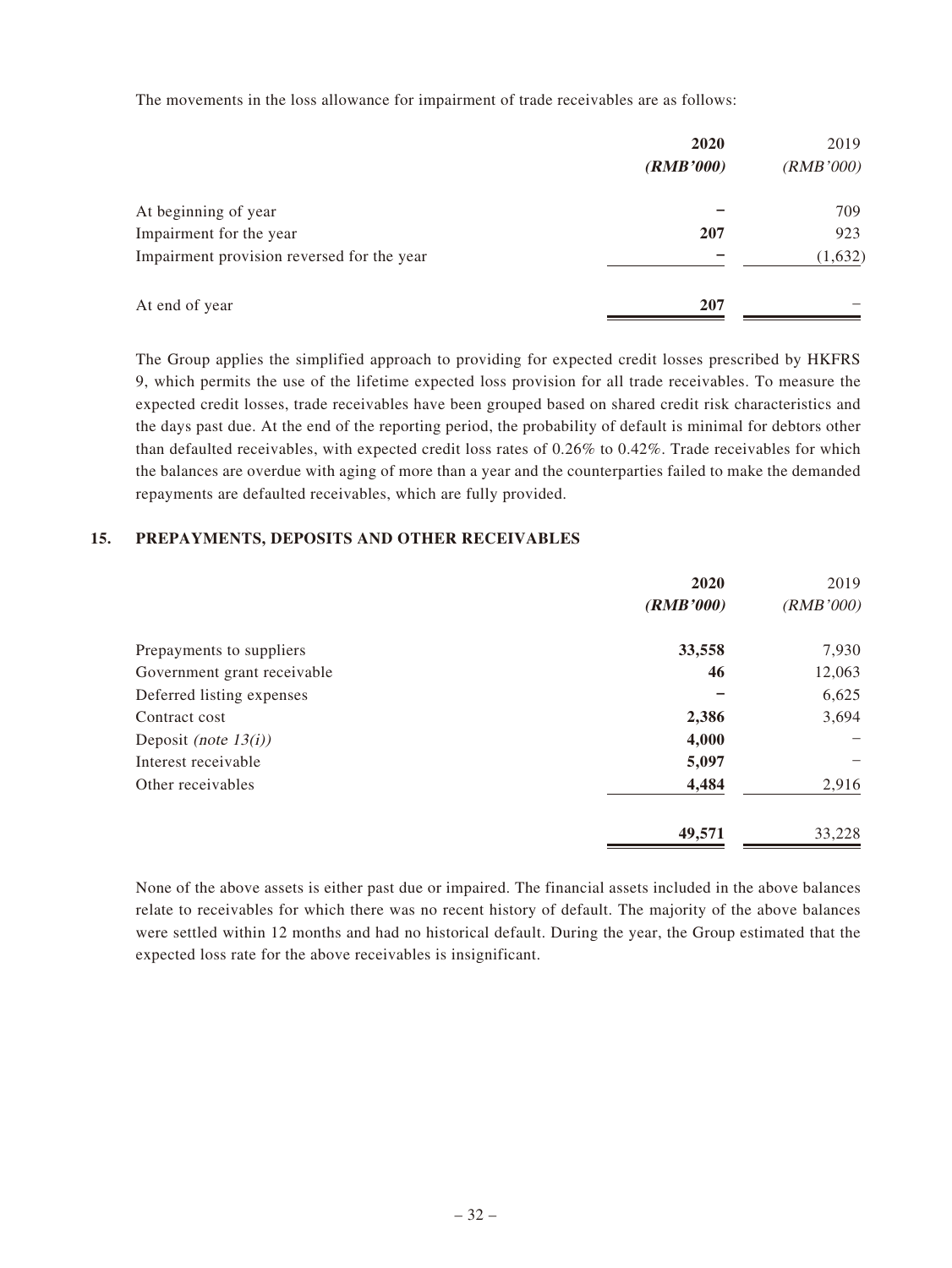#### **16. CASH AND CASH EQUIVALENTS AND A PLEDGED DEPOSIT**

|                           | 2020<br>(RMB'000) | 2019<br>(RMB'000) |
|---------------------------|-------------------|-------------------|
| Cash and bank balances    | 516,735           | 77,673            |
| Less: Pledged deposit     | (350)             | (350)             |
| Cash and cash equivalents | 516,385           | 77,323            |

At the end of the Reporting Period, the cash and bank balances of the Group denominated in RMB amounted to RMB99,640,000 (2019: RMB54,873,000). The RMB is not freely convertible into other currencies, however, under Mainland China's Foreign Exchange Control Regulations and Administration of Settlement, Sale and Payment of Foreign Exchange Regulations, the Group is permitted to exchange RMB for other currencies through banks authorized to conduct foreign exchange business.

The pledged deposit was pledged to the government authorities for conducting tourist-related business in Mainland China.

Cash at banks earns interest at floating rates based on daily bank deposit rates. The bank balances are deposited with creditworthy banks with no recent history of default.

#### **17. TRADE PAYABLES**

|                | 2020      | 2019      |
|----------------|-----------|-----------|
|                | (RMB'000) | (RMB'000) |
| Trade payables | 2,578     | 11,269    |

An ageing analysis of the trade payables at the end of the reporting period, based on the transaction date, is as follows:

|                 | 2020<br>(RMB'000) | 2019<br>(RMB'000) |
|-----------------|-------------------|-------------------|
|                 |                   |                   |
| Within 3 months | 2,422             | 11,269            |
| 3 to 12 months  | 29                | -                 |
| 1 to 2 years    | 127               |                   |
|                 | 2,578             | 11,269            |

The trade payables are non-interest-bearing and are normally settled on 30-day terms.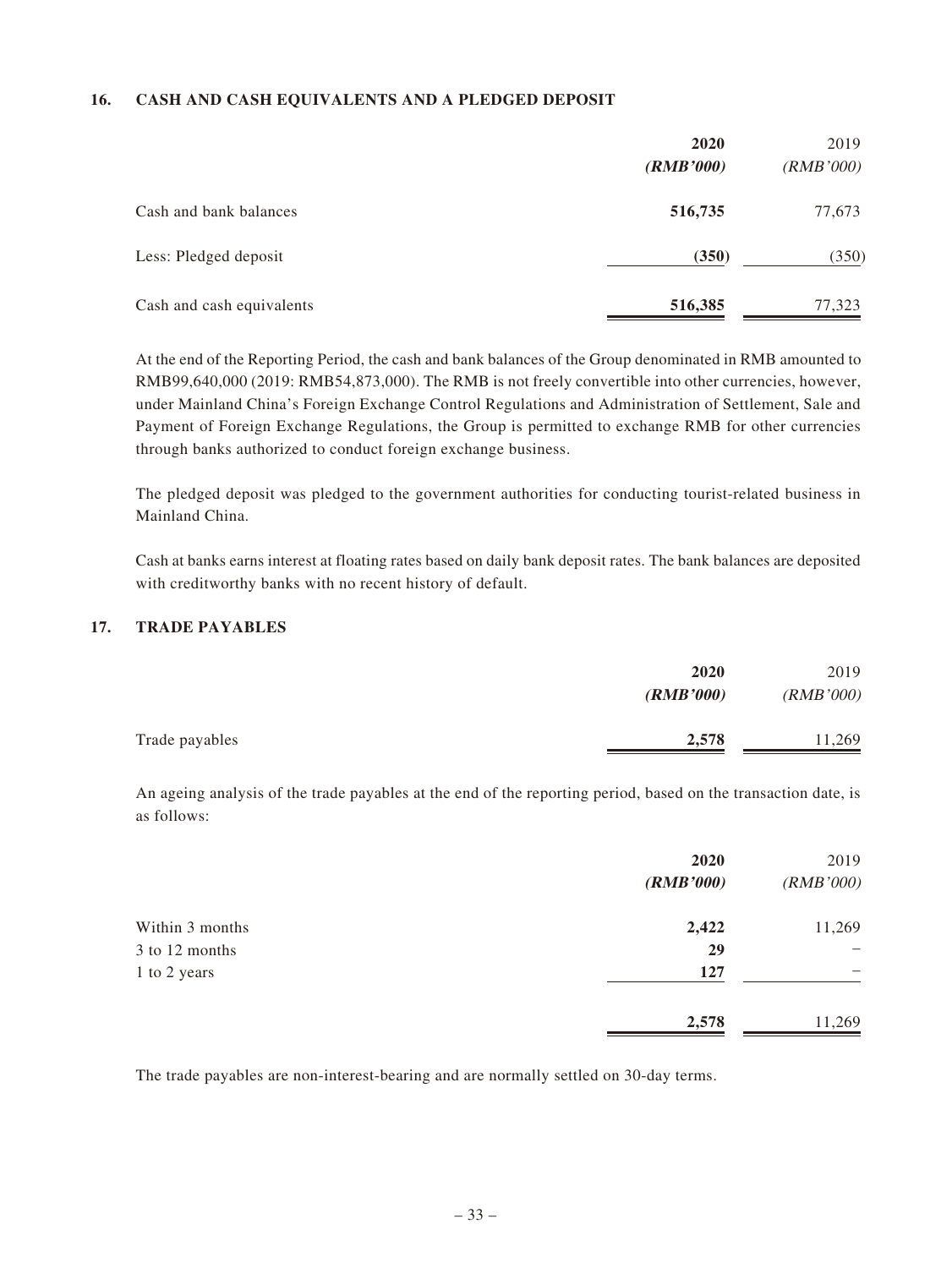#### **18. OTHER PAYABLES AND ACCRUALS**

|                              | 2020      | 2019      |
|------------------------------|-----------|-----------|
|                              | (RMB'000) | (RMB'000) |
| Other payables               | 6,073     | 9,775     |
| Payroll and welfare payables | 7,248     | 6,094     |
| Other tax payable            | 1,681     | 1,660     |
|                              | 15,002    | 17,529    |

Other payables are non-interest-bearing and repayable on demand.

#### **19. CONTRACT LIABILITIES**

Contract liabilities include unsatisfied performance obligations resulting from contracts of customized content for which the Group has received consideration at the end of the reporting period. Contract liabilities are recognized as revenue upon the Group satisfying its performance obligations under the relevant contracts.

|                            | 2020      | 2019      |
|----------------------------|-----------|-----------|
|                            | (RMB'000) | (RMB'000) |
| Sale of customized content | 2.712     | 2,780     |

The revenue to be recognized arising from the Group's contract liabilities is as follows:

|                 | 2020<br>(RMB'000) | 2019<br>(RMB'000) |
|-----------------|-------------------|-------------------|
| Within one year | 2,712             | 2,780             |

Movements in contract liabilities during the year are as follows:

|                                    | 2020<br>(RMB'000) | 2019<br>(RMB'000) |
|------------------------------------|-------------------|-------------------|
| At the beginning of the year       | 2,780             | 720               |
| Additions                          | 12,704            | 10,732            |
| Revenue recognized during the year | (12,772)          | (8,672)           |
| At the end of the year             | 2,712             | 2,780             |

The transaction prices allocated to the remaining performance obligations (unsatisfied or partially unsatisfied) are as follows:

| 2020      | 2019      |
|-----------|-----------|
| (RMB'000) | (RMB'000) |
| 2,712     | 2,780     |
|           |           |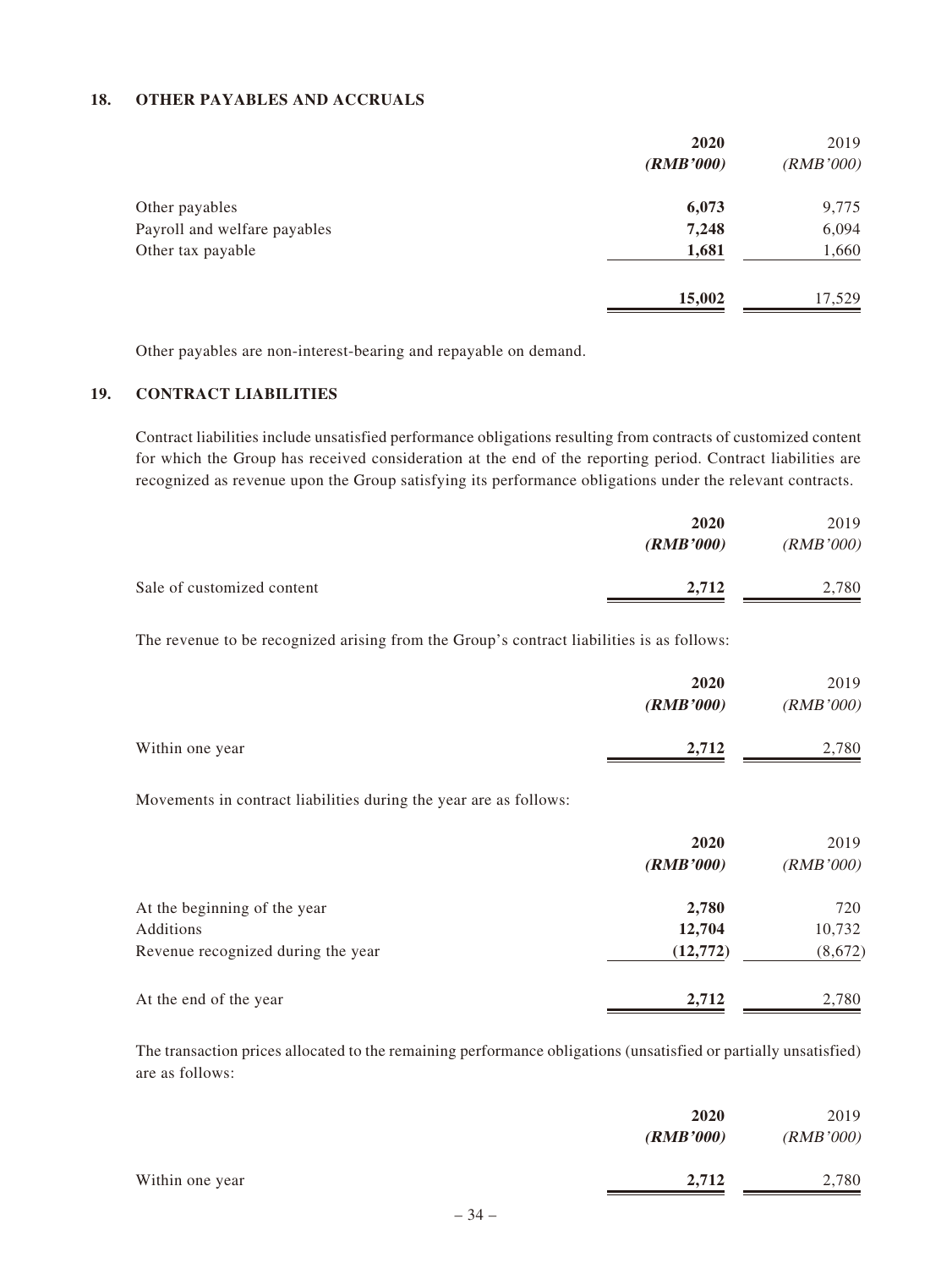#### **20. DEFERRED INCOME**

|                                       | 2020      | 2019      |
|---------------------------------------|-----------|-----------|
|                                       | (RMB'000) | (RMB'000) |
| At the beginning of the year          | 1,892     | 2,333     |
| Additions                             | 4,287     | 328       |
| Released to franchise income (note 4) | (2,667)   | (769)     |
| At the end of the year                | 3,512     | 1,892     |
| Less: Current portion                 | (2,031)   | (549)     |
| Non-current portion                   | 1,481     | 1,343     |

Deferred income represents the payment received in advance from franchisees for the right to access the brand name of the Group. These franchise payments are released to other income and gains over the franchise period.

#### **21. SHARE CAPITAL**

#### **Shares**

|                                                                            | 2020<br>(RMB'000) | 2019<br>(RMB'000) |
|----------------------------------------------------------------------------|-------------------|-------------------|
| Issued and fully paid:<br>1,463,650,000 (2019: 11,000,000) ordinary shares |                   |                   |
| of US\$0.01 each                                                           | 100,648           | 758               |

A summary of movements in the Company's share capital is as follows:

|                                              | Number of<br>shares in issue | <b>Share</b><br>capital | <b>Share</b><br>capital<br>(RMB'000 |
|----------------------------------------------|------------------------------|-------------------------|-------------------------------------|
|                                              |                              | (USD'000)               | Equivalent)                         |
| Issued and fully paid:                       |                              |                         |                                     |
| At January 1, 2019 (note $(a)$ )             | 5,000,000                    | 50                      | 345                                 |
| Issue of new shares (note $(b)$ )            | 6,000,000                    | 60                      | 413                                 |
| At December 31, 2019 and January 1, 2020     | 11,000,000                   | 110                     | 758                                 |
| Issue of shares from initial public offering |                              |                         |                                     |
| (note (c))                                   | 310,300,000                  | 3,103                   | 21,373                              |
| Capitalization issue (note $(d)$ )           | 1,089,000,000                | 10,890                  | 75,008                              |
| Issue of shares under general mandate        |                              |                         |                                     |
| (note (e))                                   | 53,350,000                   | 534                     | 3,509                               |
| At December 31, 2020                         | 1,463,650,000                | 14,637                  | 100,648                             |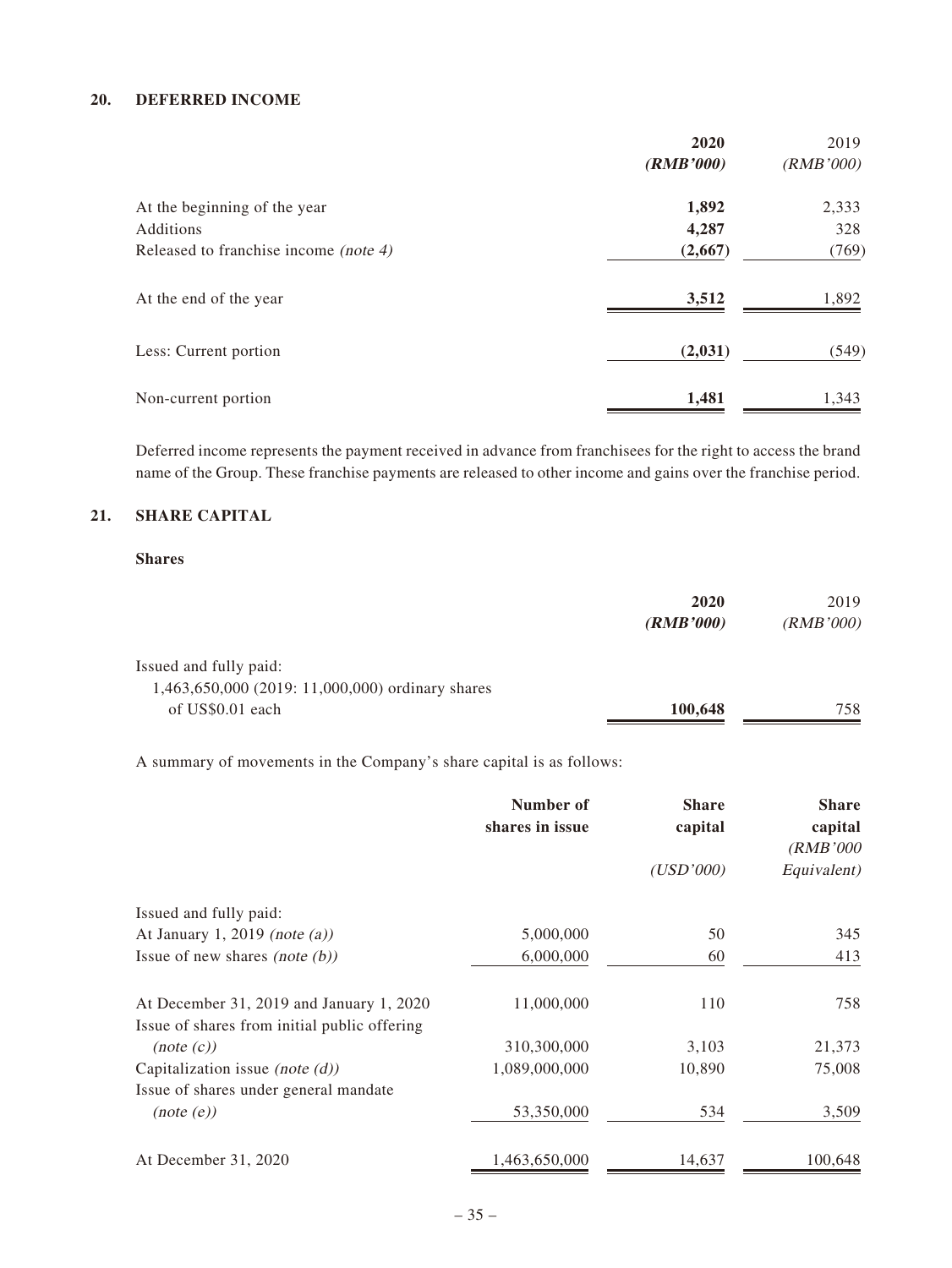Note (a): The Company was incorporated in the Cayman Islands on November 7, 2018 to act as the holding company of the Group. The initial authorized share capital of the Company was US\$50,000 divided into 50,000 ordinary shares with a nominal value of US\$1.0 each. On the day of incorporation, one ordinary share was allotted and issued to the initial subscriber at par, which was then transferred on the same day to Lu Jia Technology Holdings Limited. On the same day of incorporation, an additional 46,536 ordinary shares and 3,463 ordinary shares were allotted and issued to Lu Jia Technology Holdings Limited and Invest Profit Holdings Limited, respectively, with the share capital fully paid at par in July 2019.

> On November 28, 2018, the authorized share capital of the Company was increased to US\$200,000 divided into 200,000 ordinary shares of US\$1.0 each and each of the unissued and issued shares of US\$1.0 each in the authorized share capital of the Company was subdivided into 100 ordinary shares of US\$0.01 each. After such increase in authorized share capital and subdivision, 4,653,700 shares and 346,300 shares, representing 93.07% and 6.93% of all issued shares, were held by Lu Jia Technology Holdings Limited and Invest Profit Holdings Limited, respectively.

- Note (b): On July 25, 2019, the Company entered into a reorganization agreement to allot and issue a total of 6,000,000 shares to the then shareholders. Immediately after this allotment of shares on July 29, 2019, the Company became the holding company of the companies now comprising the Group.
- Note (c): On the Listing Date, 310,300,000 new ordinary shares were issued in connection with the Company's initial offering on the Stock Exchange.
- Note (d): Pursuant to a written resolution of the shareholders of the Company passed on December 20, 2019, a total of 1,089,000,000 shares of US\$0.01 each were allotted and issued at par value to the shareholders as of the date immediately before the Listing Date in proportion by way of capitalization of US\$10,890,000 (the "**Capitalization Issue**") from the Company's share premium account on the Listing Date.
- Note (e): On October 12, 2020, the Company entered into the Subscription Agreements with the Subscribers, pursuant to which the Subscribers have conditionally agreed to subscribe for, and the Company has conditionally agreed to allot and issue an aggregate of 53,350,000 Subscription Shares. On October 28, 2020, 53,350,000 new ordinary shares were issued according to Subscription Agreement. The Subscription Shares were allotted and issued under the General Mandate.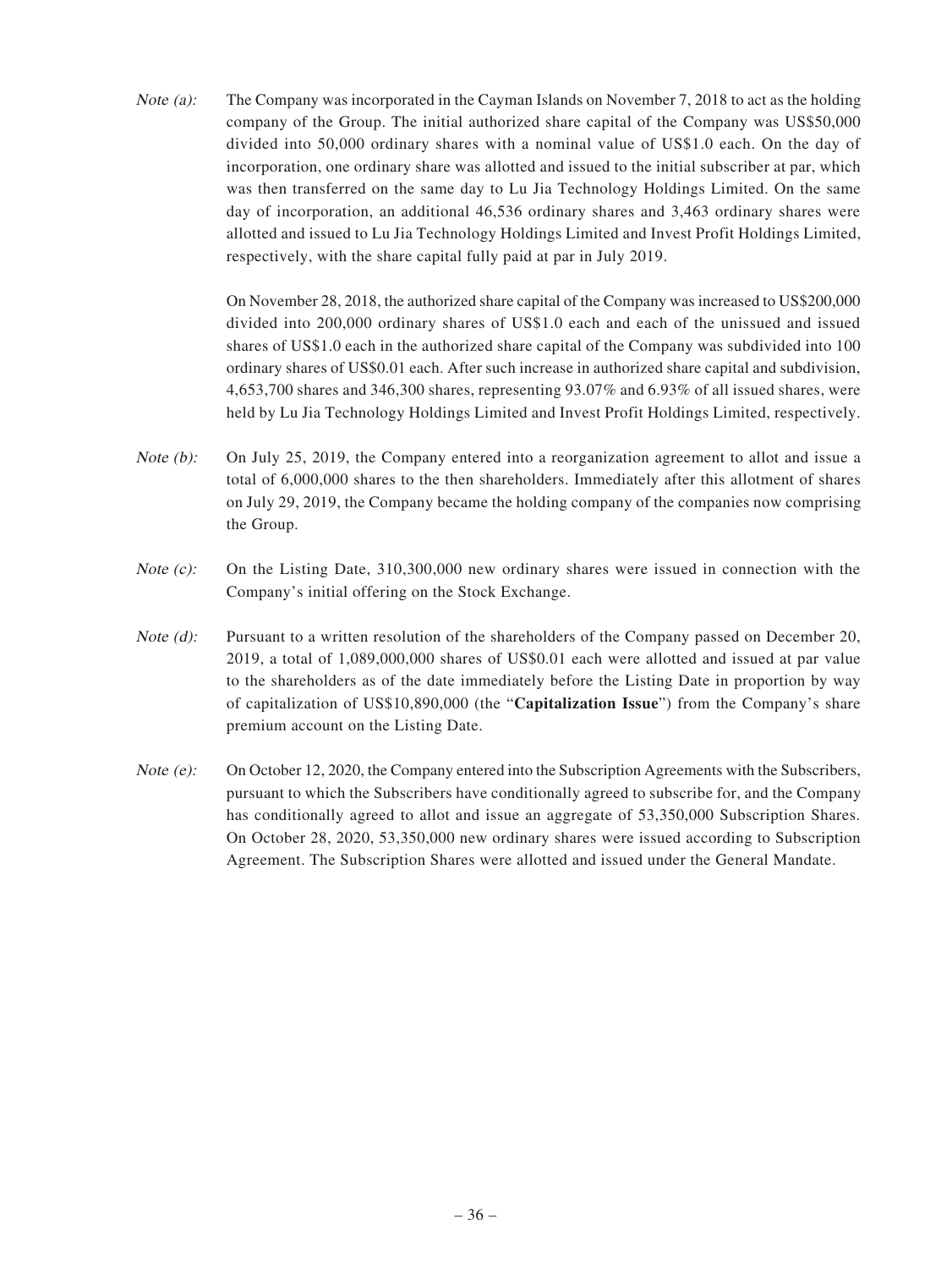#### **22. RELATED PARTY TRANSACTIONS AND BALANCES**

The directors of the Company are of the view that the following parties/companies are related parties that had transactions or balances with the Group during the year.

#### **(a) Name and relationship**

| Name of related parties                          | <b>Relationship with the Group and</b><br>the Company |
|--------------------------------------------------|-------------------------------------------------------|
| Mr. Zang Weizhong ("Mr. Zang")                   | A substantial shareholder                             |
| Mr. Fan Baoguo ("Mr. Fan")                       | A substantial shareholder                             |
| Lu Jia Technology Holdings Limited ("Lu Jia")    | A company controlled by Mr. Zang                      |
| Invest Profit Holdings Limited ("Invest Profit") | A company controlled by Mr. Fan                       |
| Jiangsu Outu Internet Technology Service Center  |                                                       |
| ("Outu")                                         | A company controlled by Mr. Zang                      |

#### **(b) Related party transactions**

In addition to the transactions and balances disclosed elsewhere in these financial statements, the Group had the following material transactions with related parties during the year:

| 2020      | 2019      |
|-----------|-----------|
| (RMB'000) | (RMB'000) |
|           |           |
|           | 68,381    |
|           | 30,568    |
|           | 98,949    |
|           |           |
|           | 68,381    |
| 80        |           |
| 80        | 68,381    |
|           |           |

The advances from and to related parties are unsecured, interest-free and repayable on demand.

#### **(c) Outstanding balances with a related party**

The Group had the following balances with a related party:

| The Group                         | 2020      | 2019      |
|-----------------------------------|-----------|-----------|
|                                   | (RMB'000) | (RMB'000) |
| Amounts due from a related party: |           |           |
| Mr. Zang                          | 80        |           |

The Company had no transactions or balances with related parties.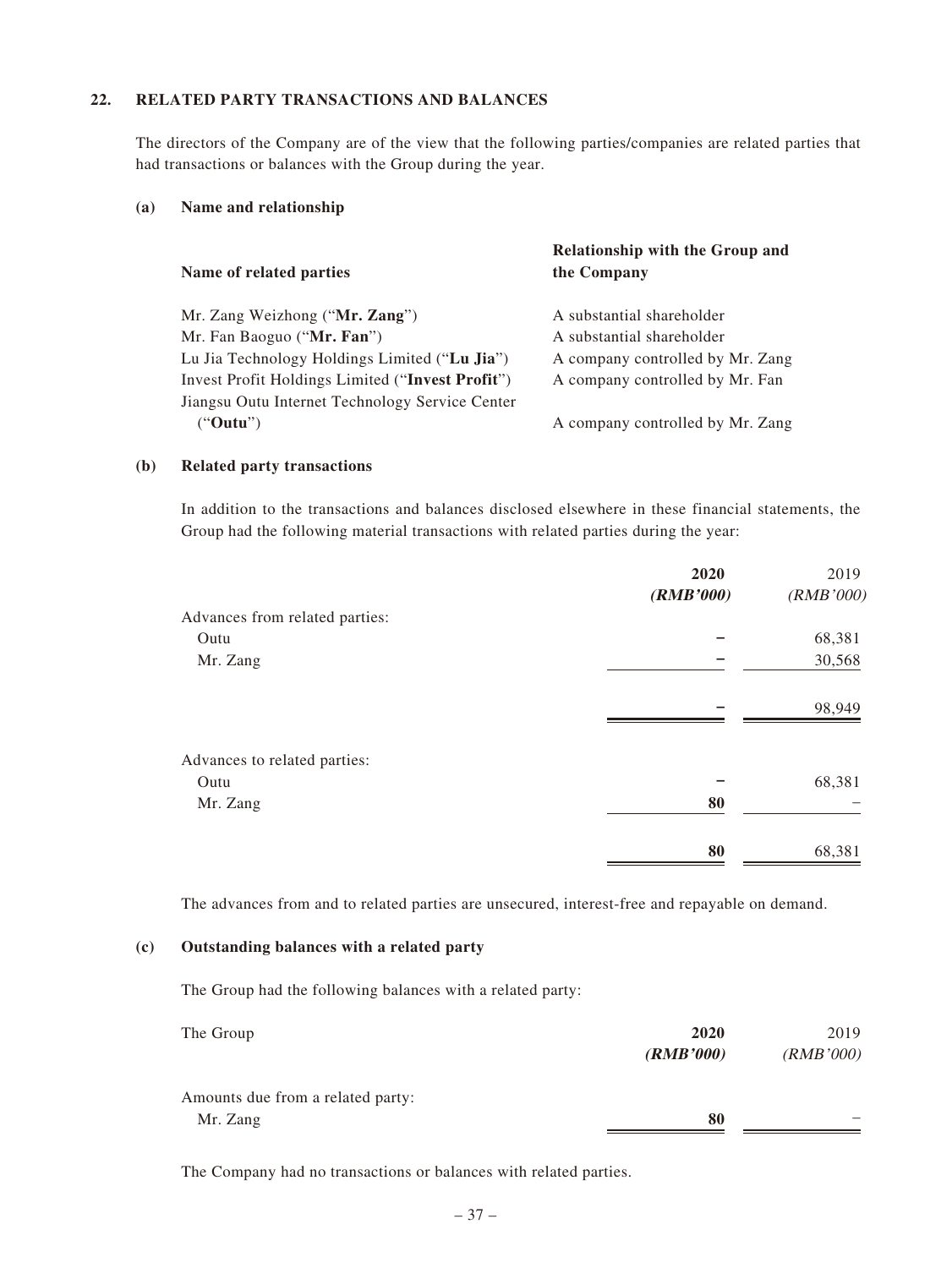The maximum amounts due from related parties outstanding during the year are set out below:

|                                                       | 2020      | 2019      |
|-------------------------------------------------------|-----------|-----------|
|                                                       | (RMB'000) | (RMB'000) |
| Maximum amounts due from related parties outstanding: |           |           |
| Mr. Zang                                              | 80        | 98,949    |
| Outu                                                  |           | 68,381    |
| Lu Jia                                                |           | 321       |
| <b>Invest Profit</b>                                  |           | 24        |
|                                                       | 80        | 167,675   |

The related party balances are non-trade in nature, unsecured, interest-free and repayable on demand.

#### **(d) Compensation of key management personnel of the Group**

|                                     | 2020<br>(RMB'000) | 2019<br>(RMB'000) |
|-------------------------------------|-------------------|-------------------|
| Short-term employee benefits        | 786               | 1,384             |
| Contributions to the pension scheme | 49                | 130               |
|                                     | 835               | 1,514             |

#### **23. EVENTS AFTER THE REPORTING PERIOD**

The outbreak of novel coronavirus ("**COVID-19**") has inevitably caused a certain impact on both the overall tourism market and business operation of the Group, mainly due to travel restrictions and other precautionary measures imposed by the relevant local authorities that resulted in temporary closure of tourist attraction areas, delays in commencement of work, temporary closure of business of suppliers and overall decline in market demand during the outbreak period. The Group's business operations have been heavily disrupted by the outbreak of COVID-19 and the subsequent precautionary measures as well as restrictions on tourism and travel imposed by countries and regions around the world.

The Group estimates that the degree of the COVID-19 impact will be dependent on the duration of epidemic and the outcome of preventive measures undertaken by the respective local authorities. Given the dynamic circumstances and uncertainties of the COVID-19 situation, the Group will keep continuous attention on the development of COVID-19 and react actively to its impacts on the operation and financial position of the Group, and in the event that there are any significant financial impacts, the Company will reflect it in the Group's 2021 interim and annual financial statements.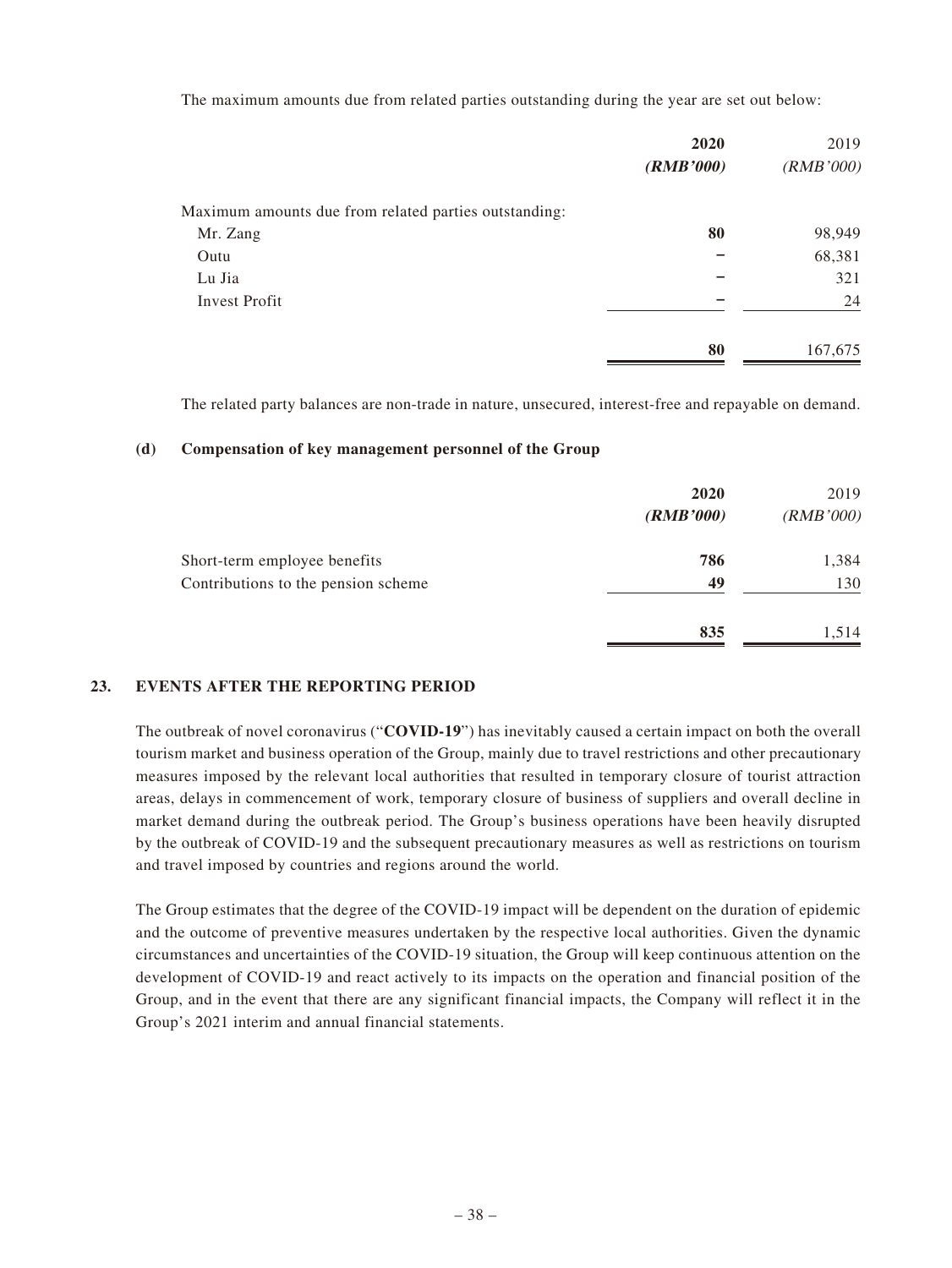# **USE OF PROCEEDS FROM THE GLOBAL OFFERING**

The Shares were successfully listed on the Stock Exchange on the Listing Date. The net proceeds from the Listing were approximately HK\$580.0 million (after deducting the underwriting commissions and other related listing expense payable by the Company in the Global Offering). For the year ended December 31, 2020, the Group had used approximately HK\$274.8 million (equivalent to approximately RMB243.5 million).

# **CORPORATE GOVERNANCE AND OTHER INFORMATION**

# **Compliance with the Corporate Governance Code**

The Group is committed to maintaining a high standard of corporate governance to safeguard the interests of its shareholders and enhance its value and accountability. Since the Listing Date, the Company has adopted the principles and code provisions as set out in the Corporate Governance Code. During the Reporting Period, the Company had complied with all the applicable code provisions under the Corporate Governance Code with the exception for the deviation from code provision A.2.1 of the Corporate Governance Code.

Code provision A.2.1 of the Corporate Governance Code stipulates that the roles of chairman and chief executive should be separate and should not be performed by the same individual. Mr. Zang Weizhong currently serves as chairman of the Board and chief executive officer of the Company. He is responsible for formulation of business plans, strategies and other major decisions of the Group, as well as overall management of the Group. The Board believes that at the current stage of development of the Group, vesting the roles of both chairman and the chief executive officer in the same person provides the Company with strong and consistent leadership, and allows for effective and efficient planning and implementation of business decisions and strategies. The Board also meets regularly on a quarterly basis to review the operations of the Company led by Mr. Zang. Accordingly, the Board believes that this arrangement will not have impact on the balance of power and authorizations between the Board and the management of the Company.

The Group will continue to review and monitor its corporate governance practices in order to ensure the compliance with the Corporate Governance Code.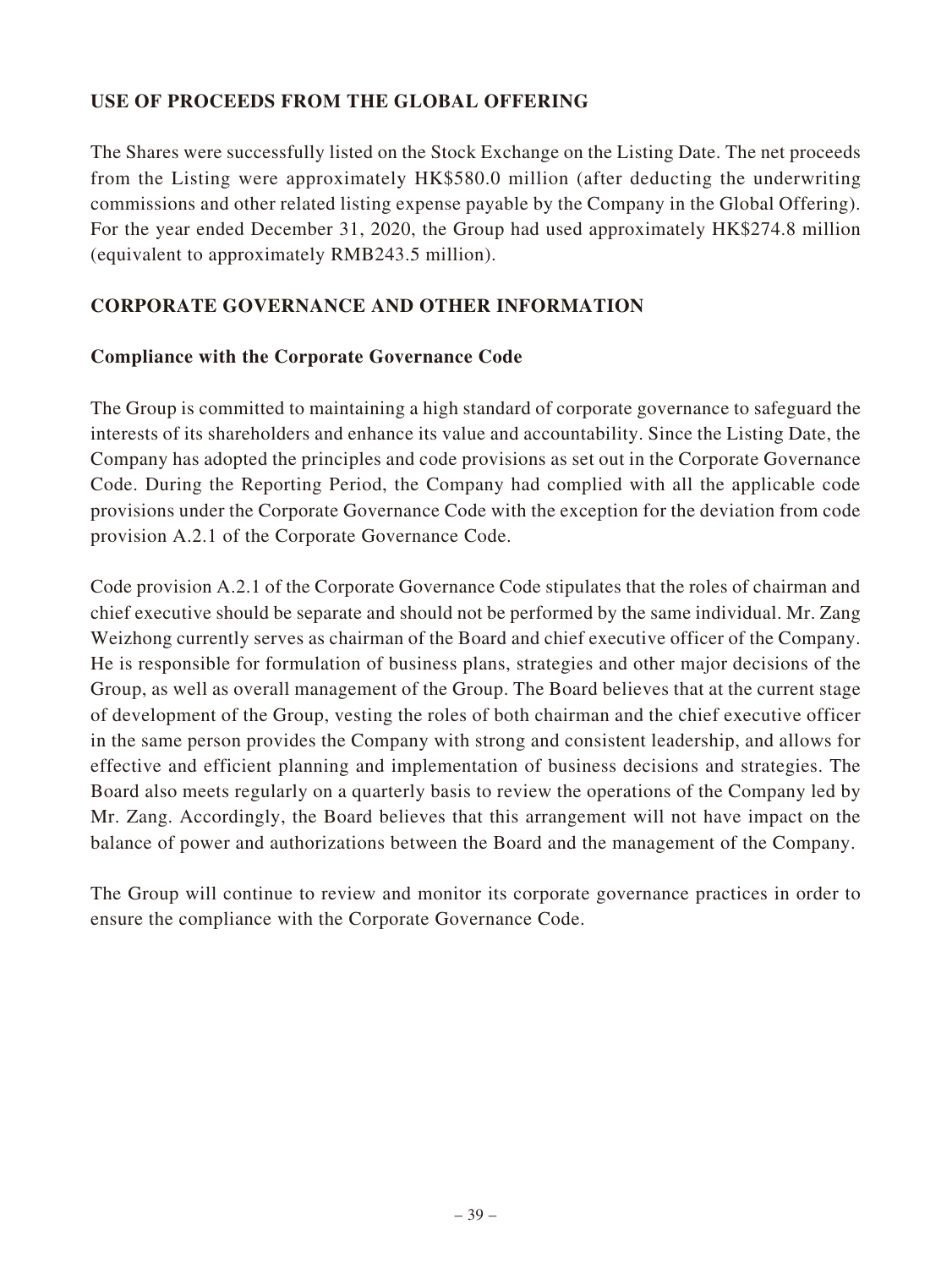# **Compliance with the Model Code**

The Company has adopted the Model Code as set out in Appendix 10 to the Listing Rules as its own code of conduct regarding Directors' securities transactions. Specific enquiries have been made to all the Directors and the Directors have confirmed that they had complied with the Model Code during the Reporting Period.

The Company's employees, who are likely to be in possession of inside information of the Company, have also been subject to the Model Code for securities transactions. No incident of non-compliance of the Model Code by the Company's employees was noted by the Company during the Reporting Period.

### **Purchase, Sales or Redemption of the Company's Listed Securities**

None of the Company or any of its subsidiaries had purchased, sold or redeemed any of the Company's listed securities in 2020.

### **Placing of New Shares under General Mandate**

On October 28, 2020, the Company issued and allotted 53,350,000 fully paid ordinary shares, representing approximately 3.65% of the issued share capital of the Company as enlarged by the allotment and issue of the placing Shares, at the subscription price of HK\$0.90 per Share to three placees, namely Mr. Yang Daqiao (楊達橋), Ms. Zhang Huan (張歡) and Mr. Qi Shaobin (齊韶 斌), and all of which, to the best of the Directors' knowledge, information and belief having made all reasonable enquiries, are third parties independent of the Company and its connected persons. The Board considered that the placing represented a good opportunity for the Company to raise additional funds for general working capital and to widen the Company's shareholder base. The aggregate nominal value of the placement Shares is US\$533,500. The closing market price was HK\$0.91 per Share on the date on which the terms of the issue were fixed. The gross proceeds from the placing were approximately HK\$48.0 million, and the net proceeds after deducting all relevant expenses were approximately HK\$47.9 million. The net price was about HK\$0.90 per Share. The net proceeds were intended to be used for (1) operating expenses such as hiring additional employees and procuring advanced hardware and software equipment to increase the Group's productivity; and (2) equity acquisition and investment of high-quality enterprises associated with the Company's business. As at the date of this announcement, the proceeds from the placing has not been utilized, and is intended to be utilised by December 31, 2022 for the same purposes as disclosed in the announcement of the Company dated October 12, 2020.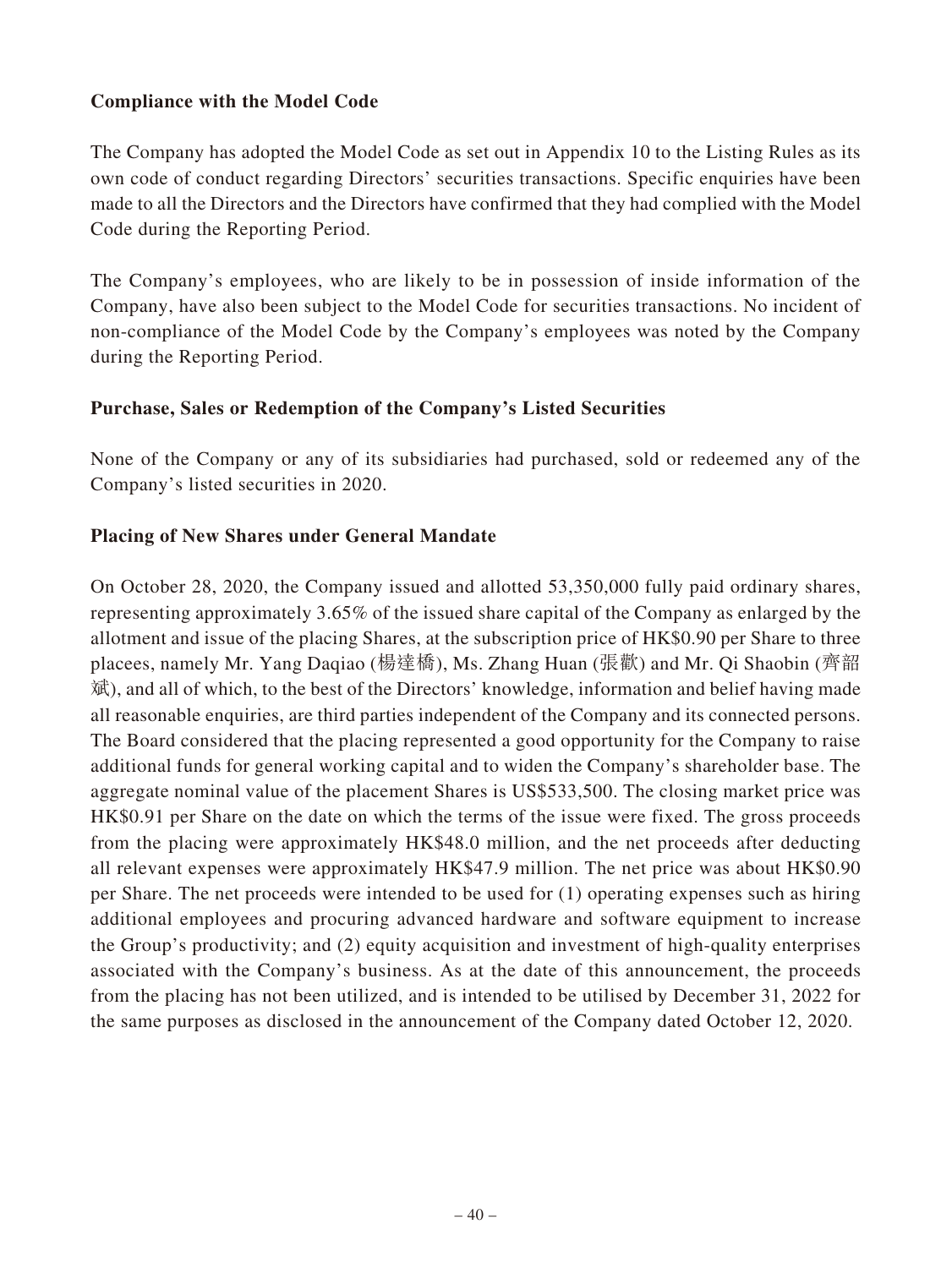# **Audit Committee**

The Audit Committee consists of three independent non-executive Directors, namely Ms. Gu Jianlu, Ms. Wu Daxiang and Ms. Gu Ruizhen. The chairman of the Audit Committee is Ms. Gu Jianlu.

The Audit Committee has, together with the senior management of the Company, reviewed the accounting principles and practices adopted by our Company as well as the annual financial results for the year ended December 31, 2020.

The Audit Committee considers that the annual financial results for the year ended December 31, 2020 are in compliance with the relevant accounting standards, rules and regulations and appropriate disclosures have been duly made.

# **Scope of Work of the Auditors**

The financial information set out in this announcement does not constitute the Group's audited accounts for the year ended December 31, 2020, but represents an extract from the consolidated financial statements for the year ended December 31, 2020 which have been audited by the auditor of the Company, Ernst & Young, in accordance with Hong Kong Standards on Auditing issued by the Hong Kong Institute of Certified Public Accountants. The financial information has been reviewed by the Audit Committee and approved by the Board.

# **Corporate Governance Events after December 31, 2020**

Mr. Zhang Jun has tendered his resignation as a non-executive Director with effect from February 10, 2021 due to his other work commitments. Mr. Zhang has confirmed that he has no disagreement with the Board and there is no matter relating to his resignation that shall be brought to the attention of the Stock Exchange, the Directors and Shareholders.

Mr. Fan Baoguo has been appointed as a non-executive Director with effect from February 10, 2021. Further details have been set out in an announcement of the Company dated February 10, 2021.

# **Events after December 31, 2020**

Save for the above and otherwise disclosed in the section headed "Notes to the Financial" Statements – Events After the Reporting Period" in this announcement, the Directors are not aware of any significant event requiring disclosure that has taken place subsequent to December 31, 2020 and up to the date of this announcement.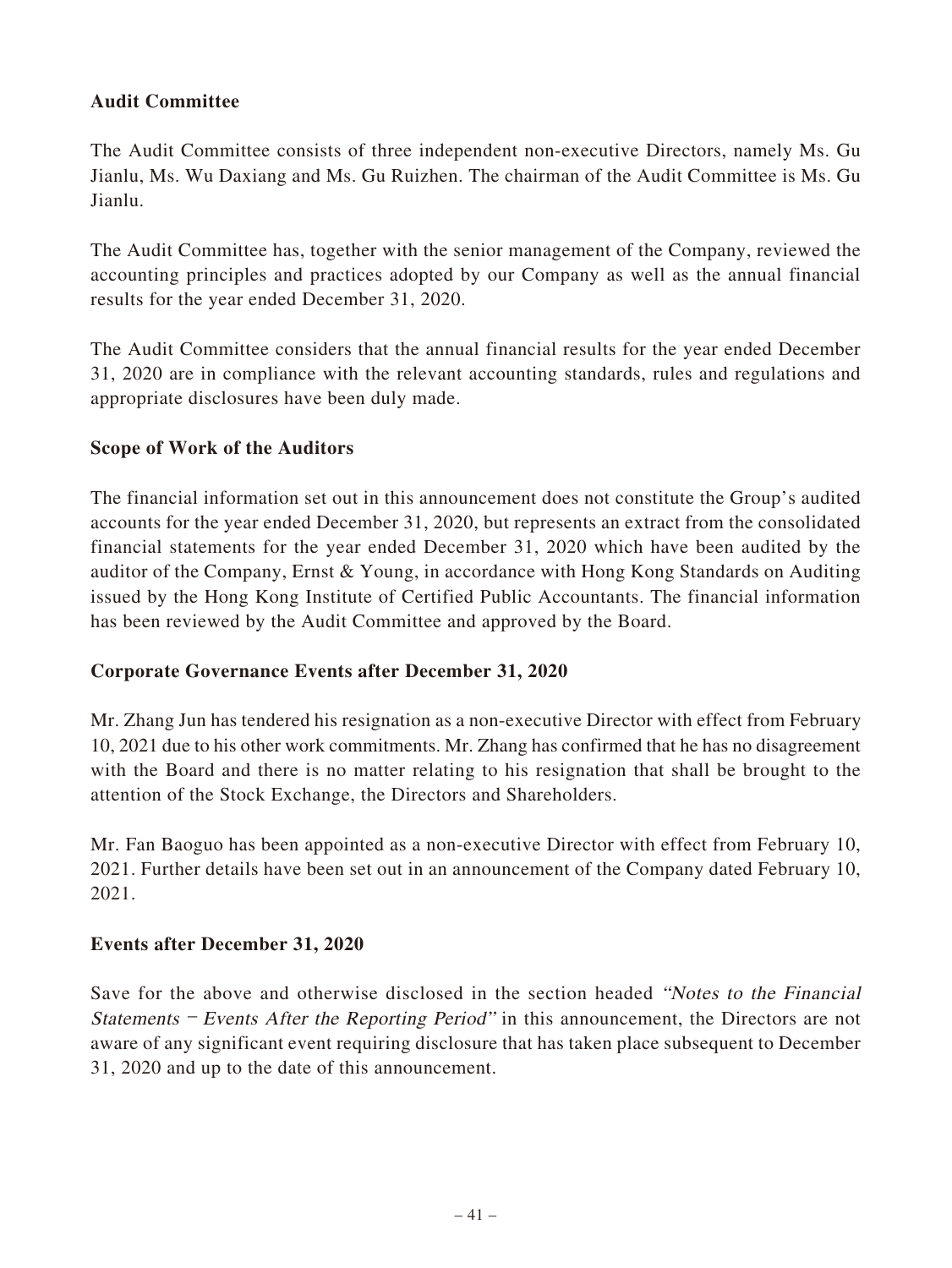# **DIVIDEND**

No dividend was declared and paid by the Company for the year ended December 31, 2020 (2019: Nil). The Directors do not recommend any payment of a final dividend for the year ended December 31, 2020 (2019: Nil).

# **CLOSURE OF REGISTER OF MEMBERS AND RECORD DATE**

The register of members of the Company will be closed from Tuesday, June 22, 2021 to Friday, June 25, 2021 (both days inclusive), during which period no transfer of Shares will be effected. In order to determine the identity of members who are entitled to attend and vote at the AGM to be held on Friday, June 25, 2021, all transfer documents accompanied by the relevant share certificates must be lodged with the Company's branch share registrar in Hong Kong Boardroom Share Registrars (HK) Limited, at 2103B, 21/F, 148 Electric Road, North Point, Hong Kong, not later than 4:30 p.m., Monday, June 21, 2021.

# **PUBLICATION OF ANNUAL RESULTS ANNOUNCEMENT AND ANNUAL REPORT**

This announcement is published on the websites of the Stock Exchange (www.hkexnews.hk) and the Company (www.lvji.cn).

The Company's annual report for the year ended December 31, 2020 containing all the information required by the Listing Rules will be despatched to the Shareholders and published on the websites of the Stock Exchange and the Company in due course.

# **APPRECIATION**

On behalf of the Board, I would like to take this opportunity to express my appreciation to all our employees for their hard work and dedication, and my deep gratitude to users, Shareholders and business partners for their support and trust.

# **DEFINITION**

In this announcement, unless the context otherwise require, the following expressions shall have the following meaning:

| " $2019"$ | the year ended December 31, 2019                                                                         |
|-----------|----------------------------------------------------------------------------------------------------------|
| " $2020"$ | the year ended December 31, 2020                                                                         |
| " $AGM"$  | the 2021 annual general meeting of the Company to be held<br>on June 25, 2021 or any adjournment thereof |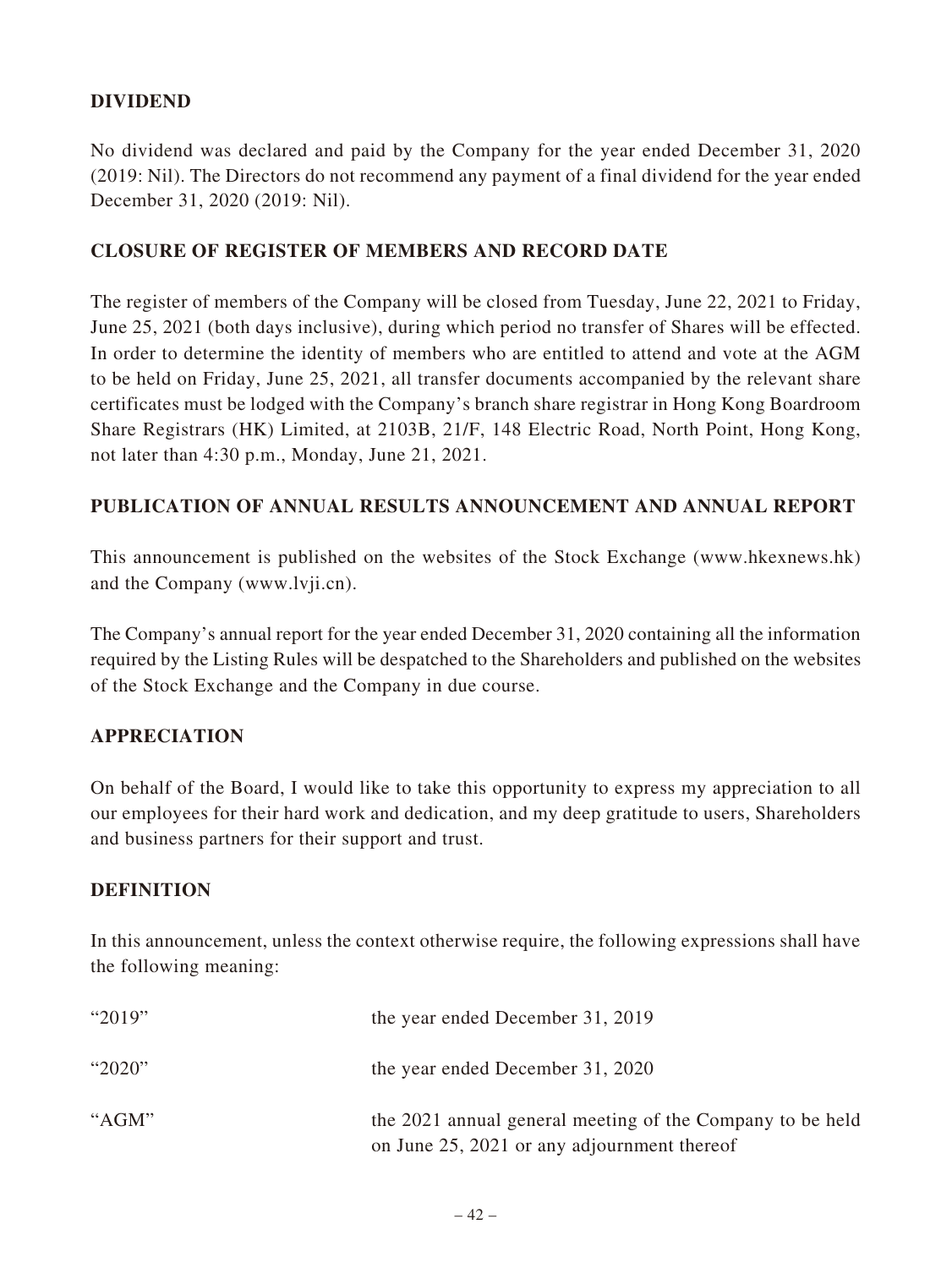| " $AI"$                       | artificial intelligence                                                                                                                                                                                                                           |
|-------------------------------|---------------------------------------------------------------------------------------------------------------------------------------------------------------------------------------------------------------------------------------------------|
| "API"                         | application programing interface, a set of clearly defined<br>methods of communication between various software<br>components                                                                                                                     |
| "APP"                         | application software designed to run on smartphones and other<br>mobile devices                                                                                                                                                                   |
| "AR"                          | augmented reality                                                                                                                                                                                                                                 |
| "Audit Committee"             | the audit committee of the Board                                                                                                                                                                                                                  |
| "Board"                       | the board of Directors                                                                                                                                                                                                                            |
| "China" or "PRC"              | the People's Republic of China, except where the context<br>requires otherwise and only for the purposes of this<br>announcement, excluding Hong Kong, the Macao Special<br>Administrative Region of the People's Republic of China<br>and Taiwan |
| "Company" or "Lvji"           | Lvji Technology Holdings Inc. (驢跡科技控股有限公司),<br>an exempted company with limited liability incorporated on<br>November 7, 2019 in the Cayman Islands                                                                                               |
| "Corporate Governance Code"   | the Corporate Governance Code set out in Appendix 14 to<br>the Listing Rules                                                                                                                                                                      |
| "COVID-19"                    | 2019 novel coronavirus disease                                                                                                                                                                                                                    |
| "Director(s)"                 | the director( $s$ ) of the Company                                                                                                                                                                                                                |
| "GAAP"                        | generally accepted accounting principles                                                                                                                                                                                                          |
| "Global Offering"             | the offering of the Company's Shares as described in the<br>Prospectus                                                                                                                                                                            |
| "Group", "we", "us", or "our" | the Company and its subsidiaries                                                                                                                                                                                                                  |
| " $H5"$                       | a mark-up language used for structuring and presenting content<br>on the World Wide Web, the fifth and current major version<br>of the HTML standard                                                                                              |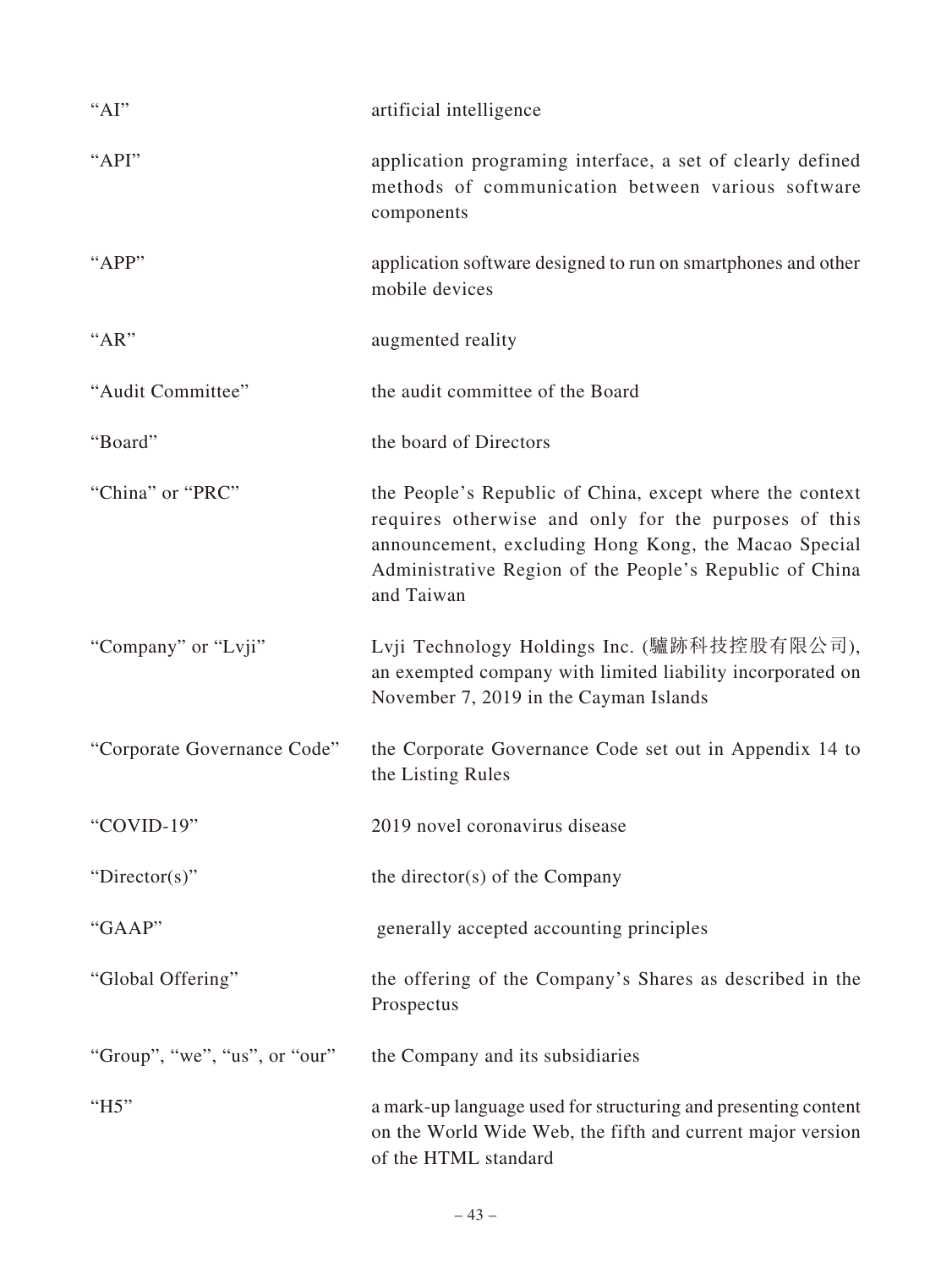| "HKAS"                                            | Hong Kong Accounting Standard                                                                                                                                                                                                  |
|---------------------------------------------------|--------------------------------------------------------------------------------------------------------------------------------------------------------------------------------------------------------------------------------|
| "HKD" or "HK\$"                                   | Hong Kong dollars, the lawful currency of Hong Kong                                                                                                                                                                            |
| "HKFRS"                                           | Hong Kong Financial Reporting Standard(s) (including<br>HKASs and Interpretation) issued by the Hong Kong Institute<br>of Certified Public Accountants                                                                         |
| "Hong Kong"                                       | the Hong Kong Special Administrative Region of the People's<br>Republic of China                                                                                                                                               |
| "Hong Kong Stock Exchange"<br>or "Stock Exchange" | The Stock Exchange of Hong Kong Limited                                                                                                                                                                                        |
| "Listing"                                         | the listing of the Shares on the Main Board of the Stock<br>Exchange, which occurred on the Listing Date                                                                                                                       |
| "Listing Date"                                    | January 17, 2020, the date on which the Shares are listed on<br>the Main Board of the Stock Exchange                                                                                                                           |
| "Listing Rules"                                   | the Rules Governing the Listing of Securities on the Stock<br>Exchange, as amended, supplemented or otherwise modified<br>from time to time                                                                                    |
| "Lvji Technology"                                 | Lvji Technology Group Co. LTD (驢跡科技集團有限公<br>司) (formerly known as 廣州市驢跡科技有限責任公司), a<br>company established in the PRC with limited liability on<br>December 14, 2013 and an indirect wholly-owned subsidiary<br>of our Company |
| "Main Board"                                      | the stock exchange (excluding the option market) operated by<br>the Stock Exchange which is independent from and operates<br>in parallel with GEM of the Stock Exchange                                                        |
| "Model Code"                                      | the Model Code for Securities Transactions by Directors of<br>Listed Issuers set out in Appendix 10 to the Listing Rules                                                                                                       |
| "OTA"                                             | online travel agency                                                                                                                                                                                                           |